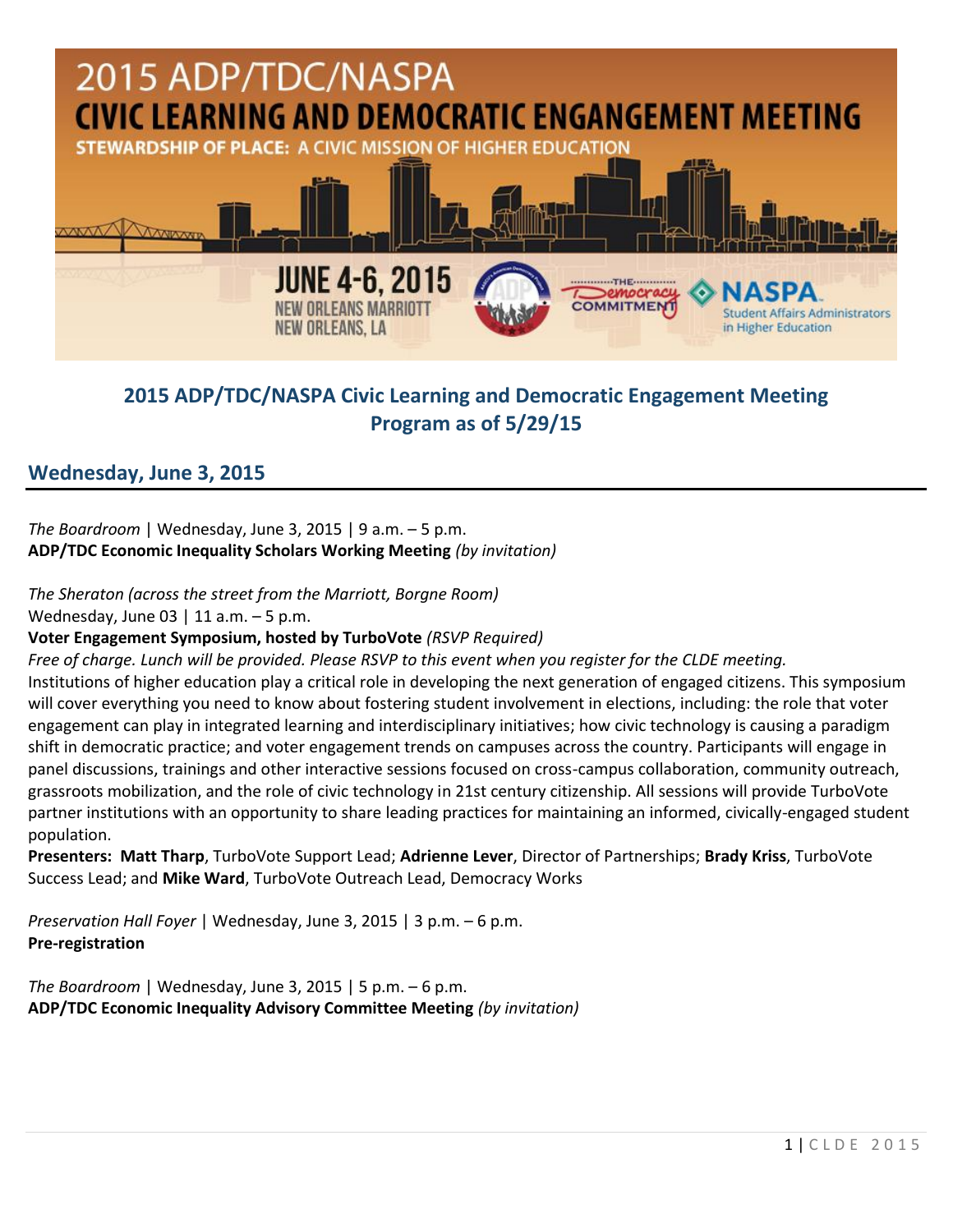# **THURSDAY, JUNE 4, 2015**

*Preservation Hall Foyer* | Thursday, June 4 | 7 a.m. – 6 p.m. **REGISTRATION**

Thursday, June 4, 2015 | 7:30 a.m. – 8:45 a.m. **BREAKFAST ON OWN**

*Studio 2* | Thursday, June 4 | 7:30 a.m. – 8:45 a.m. **Maricopa Faculty Breakfast** (by invitation)

*Galerie 2* | Thursday, June 4, 2015 | 8 a.m. – 11 a.m.

### **NASPA's Lead Initiative Town Gown Meeting & Breakfast**

*(This session is only open to NASPA Lead Initiative members)*

NASPA's Lead Initiative highlights and celebrates the work of 93 institutions in institutionalizing civic learning and democratic engagement (CLDE) as an integral part of students' college experiences. As part of this initiative, NASPA offers a free pre-conference workshop and breakfast for all members of Lead institutions to attend prior to the 2015 ADP/TDC/NASPA CLDE Meeting. This interactive panel session will provide insight into the work of the Lead Consulting Institutions and the 2015-2016 Lead Initiative experience. Join us to network, reflect, and share knowledge and ideas regarding CLDE work.

**Organizer: Stephanie Reynolds**, Assistant Director for Knowledge Communities and CLDE Initiatives**,** NASPA

*Acadia Ballroom* | Thursday, June 4, 2015 | 9 a.m. – 11:30 a.m.

#### **ADP ORGANIZING MEETING**

All American Democracy Project (ADP) participants are encouraged to attend. This session will include presentations of the 2015 ADP Burch, Plater and Saltmarsh civic engagement awards as well as programmatic updates and announcements. **Organizer: Jennifer Domagal-Goldman**, American Democracy Project Director, AASCU

*Galerie 3* | Thursday, June 4, 2015 | 9 a.m. – 11:30 a.m.

#### **TDC ORGANIZING MEETING**

All The Democracy Commitment (TDC) members are encouraged to attend. **Organizer: Gabriel Arteaga**, TDC National Manager, AASCU

Thursday, June 4, 2015 | 11:45 a.m. – 1:45 p.m. **LUNCH ON OWN**

*Studio 3 & 4* | Thursday, June 4, 2015 | 11:45 a.m. – 1:45 p.m. **ADP/TDC Economic Inequality Initiative Lunch** *(by invitation)*

*Studio 2* | Thursday, June 4, 2015 | 11:45 a.m. – 1:45 p.m. **Bridging Cultures Lunch** (by invitation)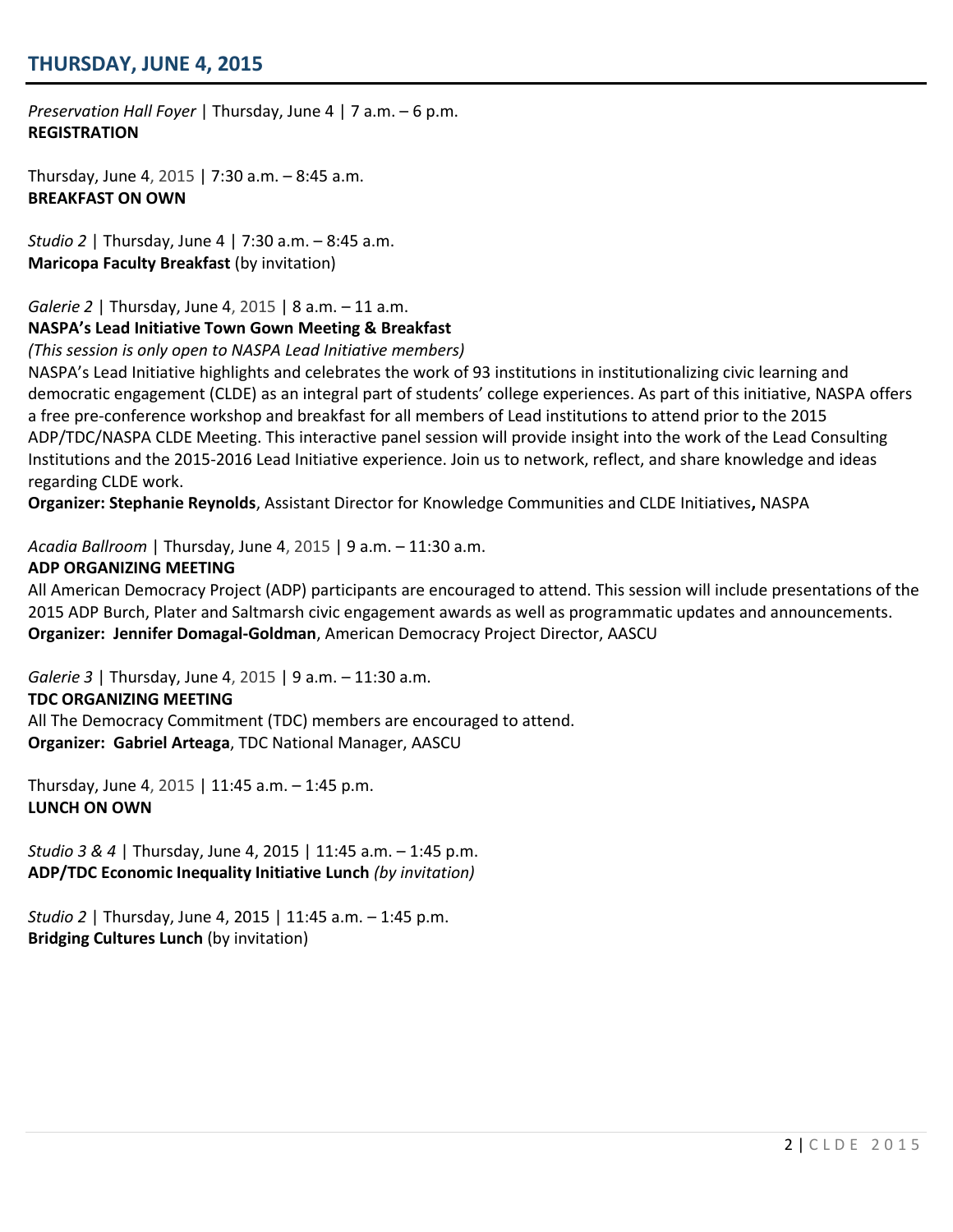## *Studio 9* | Thursday, June 4, 2015 | 11:45 a.m. – 1:45 p.m.

# **Navigating New York Times Content to Aid in Student Learning Outcomes – Bring Your Own Mobile Device (by invitation, lunch included)**

Increasingly, colleges and universities are focusing on learning outcomes and student success. One strategy for addressing these issues is incorporating The New York Times in both academic and student affairs programing. Reading *The New York Times* inspires curiosity about the world, fosters lifelong learning, and prepares students to compete in a global society. This session will show you how to easily navigate the treasure trove of Times content going back to 1851, and the captivating storytelling found in articles, video, multimedia features, and so much more, to aid in student learning and success.

**Presenter: Lynn Hall**, National Director, Education, The New York Times

*Galerie 4* | Thursday, June 4, 2015 | 11:45 a.m. – 1:45 p.m. **Fair Elections Legal Network / Campus Vote Project Lunch** (by invitation) **Organizer: Mike Burns**, National Director, Campus Vote Project

*Studio 1* | Thursday, June 4, 2015 | 11:45 a.m. – 1:45 p.m. **AASCU Global Engagement Scholars Working Lunch** (by invitation) **Organizer: Shala Mills**, AASCU Global Challenges National Coordinator, Fort Hays State University (Kan.)

## *Galerie 2* | Thursday, June 4, 2015 | 12:15 p.m. – 1:45 p.m.

**Citizen Alum Network Meeting "From Start-Up to Sustainability: Building Capacity for Citizen Alum"** (by invitation) Have lunch on your own, then join us for a facilitated discussion with members of Citizen Alum campus teams, representatives of allied efforts, and lead organizer Julie Ellison. Opening with a quick round of FAQ--frequently asked questions about Citizen Alum--the meeting will address the question, "how can we work together to meet the needs of an expanding initiative?"

**Coordinator: Julie Ellison**, Professor of American Culture and English, Director of Citizen Alum, University of Michigan

*Galerie 3* | Thursday, June 4, 2015 | 12:45 p.m. - 1:45 p.m.

### **ADP/NCoC Campus and Community Civic Health Initiative Meeting**

**Organizer: Rachel Weiker**, Program Manager for Civic Health Initiatives, National Conference on Citizenship (NCoC)

# **2 p.m. – 4 p.m. | OPENING PLENARY**

*Acadia Ballroom* | Thursday, June 4, 2015 | 2 p.m. – 4:30 p.m.

### **OPENING PLENARY**

# **Stewardship of Place: A Civic Mission of Higher Education**

Colleges and universities can help bridge the divides of today's paradoxical social landscape, spaces in which technology can make us more connected than ever, but social relations in many dimensions are fractured, contested, disconnected, and polarized. For higher education institutions to have a responsible relationship to place, our next generation and our democracy, we must embrace our role as anchor institutions in our communities and learn how to dialogue across difference, fully reward our faculty, and value engaged education for democracy.

**Presenter: [Nancy Cantor](http://www.aascu.org/meetings/clde15/?view=speakers#cantor)**, Chancellor, Rutgers University Newark (N.J.)

3:15 p.m. - 3:30 p.m. **Break**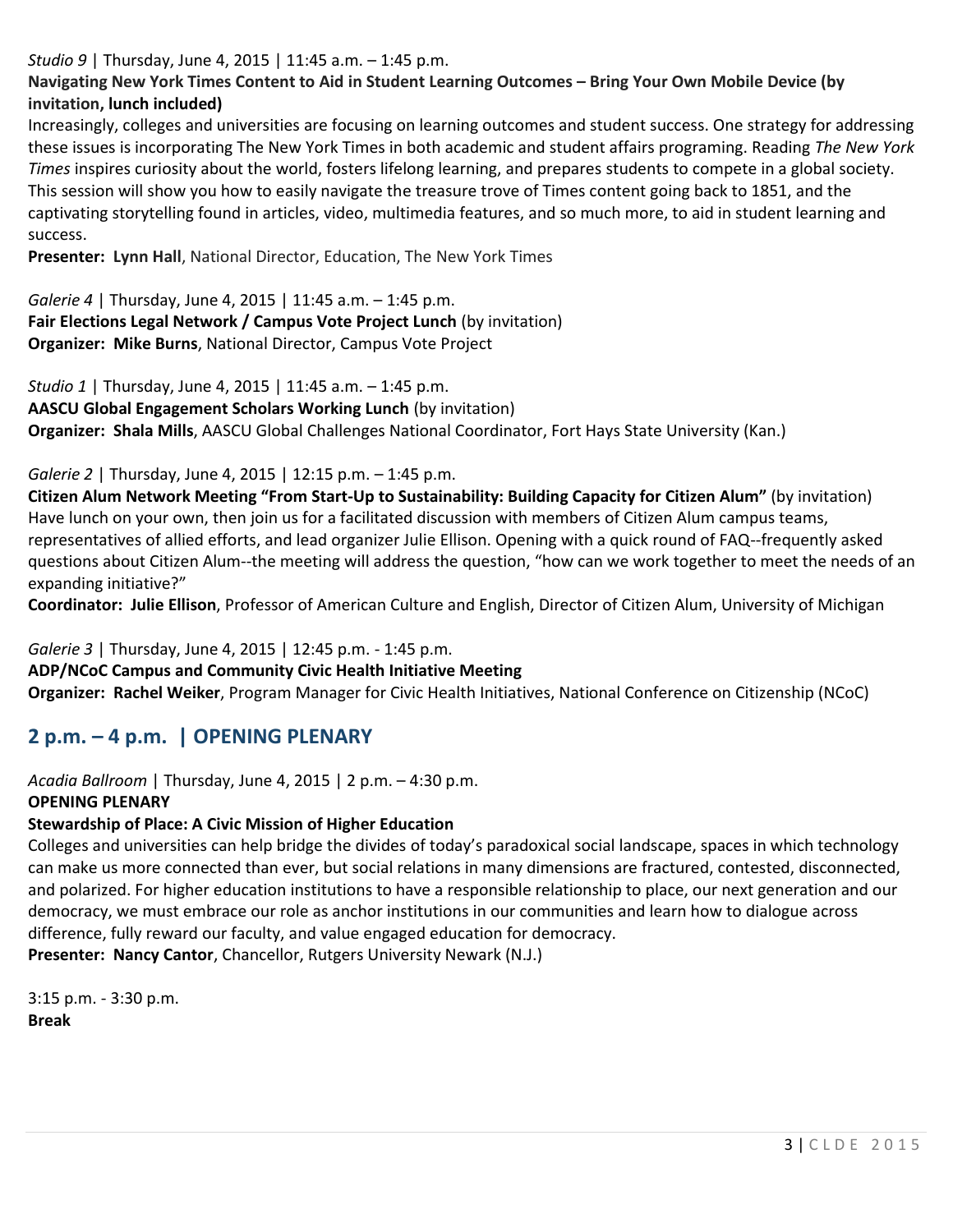### **The Common Good: NEH's Initiative on the Humanities in the Public Square**

*The Common Good: The Humanities in the Public Square* is a new agency-wide initiative of the National Endowment for the Humanities (NEH) designed to demonstrate the critical role humanities scholarship can play in our public life. Through NEH's traditional grant-making programs and several special initiatives *The Common Good* will encourage humanities scholars to turn their attentions to topics that have widespread resonance with the American people and that lend themselves to the methods and concerns of the humanities. More information *on The Common Good: The Humanities in the Public Square* initiative is available at the NEH website at[: www.neh.gov/commongood.](http://www.neh.gov/commongood) **Presenter: [William "Bro" Adams](http://www.aascu.org/meetings/clde15/?view=speakers#adams)**, Chairperson, National Endowment for the Humanities

# **4:30 p.m. – 5:30 p.m. | NETWORKING RECEPTION, POSTER SESSION, and CAMPUS & FRIENDS SHOWCASE**

*Preservation and Studio Foyers* | Thursday, June 4, 2015 | 4:30 p.m. – 5:30 p.m. **NETWORKING RECEPTION**

*Studio Hall Foyer* | Thursday, June 4, 2015 | 4:30 p.m. - 5:30 p.m. **POSTER SESSION**

**A Model of Campus Wide Civic Engagement: Stereoscopic Vision**

The presenters will engage participants in active learning to determine the possibilities for cross-campus collaborations through use of a rubric created for this purpose by Mount Wachusett Community College (MWCC). Best practices learned from implementation at MWCC will be shared; participants will be encouraged to share their own challenges and successes in doing this work across all areas of campus.

**Presenters: Shelley Errington Nicholson**, Director of Community Learning, and **Daniel Soucy**, Associate Professor of Philosophy and Chair of Civic Engagement, Mount Wachusett Community College (Mass.)|

**C.L.E.W.S. for Building Community Leaders: Can Civic Engagement Increase Retention?**

The presenter will share experiences learned from implementing the first living learning community—the Community Leadership Experience (CLEWS) at Worcester State (Mass.). The program invites students who apply with a 2.7-3.2 GPA and who have indicated on their applications an interest in community service. In September 2014, we welcomed our third CLEWS cohort and now have data on more than 200 students in five areas: retention, GPA, Dean's List, Judicial Findings and Leadership Roles.

**Presenter: Mark Wagner**, Director, The Binienda Center for Civic Engagement, Worcester State University (Mass.)

### **Media Bias and Selective Exposure**

The presenter will explore media contributions to media bias and its potential implications for selective exposure by viewers when considering news sources. Through analysis of different news sources and scholarly articles and journals, the presenter assessed if media bias exists, how it affects viewers, and whether media ownership contributed to the bias.

**Presenter: Haley Beatty**, Student, Washington State University Vancouver

#### **One Campus - One Book at the University of Central Missouri**

The University of Central Missouri renewed its One Campus-One Book program in support of the University's "Learning to a Greater Degree" goal of engaged learning through the use of a shared text. The initial focuses were the first-year writing program and general education classes, but the program has developed into increased participation by classes across campus. Some of the supporting events include book talks, a speech contest among public speaking classes and a campus visit and presentation by the author.

**Presenter: Jerry R. Brown**, Associate Professor, University of Central Missouri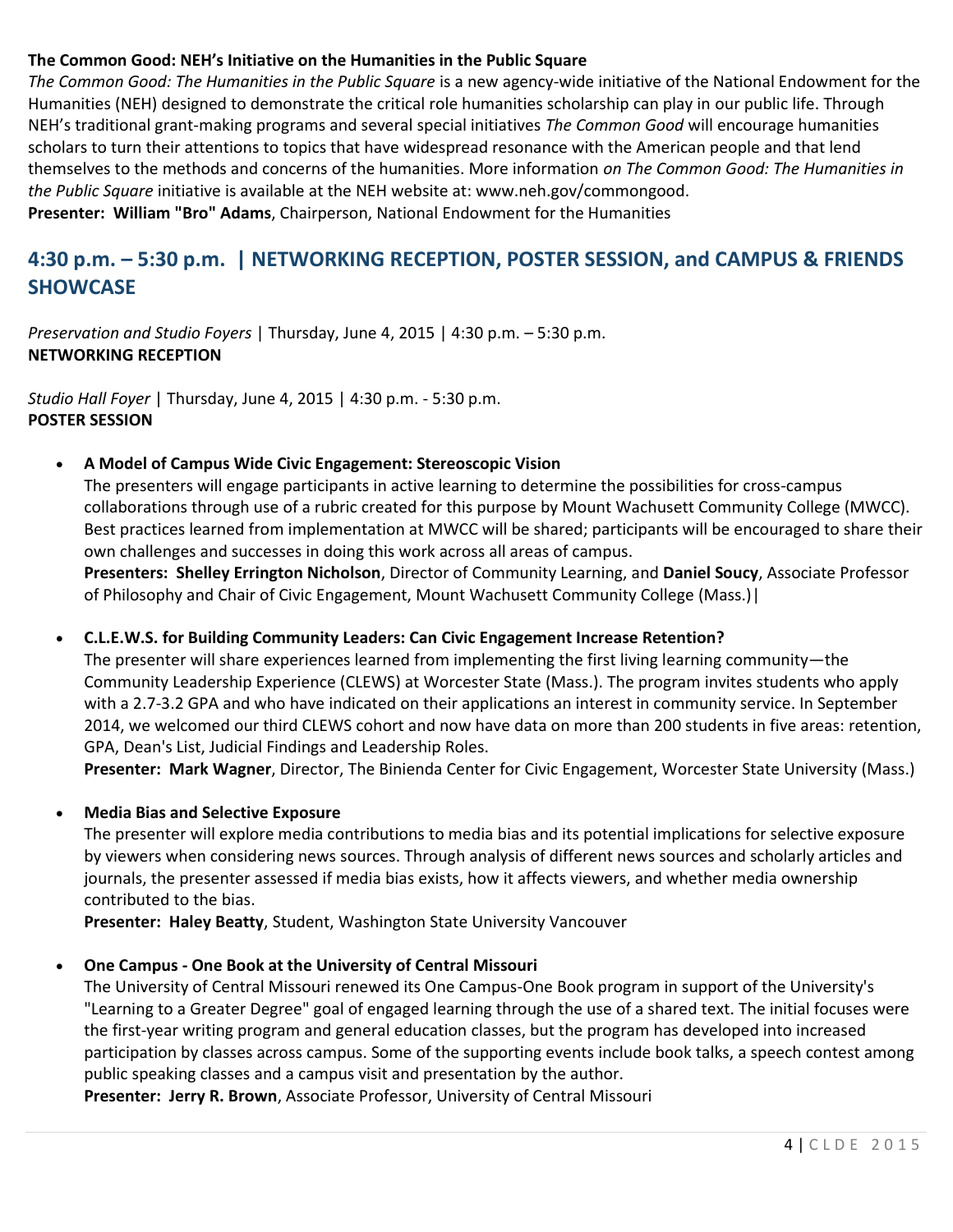# **Building Bridges: Developing Common Civic Experiences between a Two- and Four-year Institution**

The presenters will share an example of the partnership between a community college and the nearby regional four-year public university to provide common civic experiences for students. It provides qualitative and quantitative data regarding student success and student identity.

**Presenters: Ellie Clifford Ertle**, Director of Civic Engagement, California State University, Chico **Cynthia Bynoe**, Faculty, Political Science, and **April Kelly**, Faculty, Communications Studies, Butte Community College (Calif.)

## **Living Wage vs. Minimum Wage Timeline**

The presenter will demonstrate the lack of congruence between the living wage and minimum wage over the past century, which has contributed to widespread economic inequality in the United States. **Presenter: John Day**, Student, Mount Wachusett Community College (Mass.)

## **What's in Your Watershed Day**

University of Nebraska Omaha's (UNO) Community Engagement Center houses over 25 community- and campusbased organizations. Nebraska Watershed Network and Nebraskans for Civic Reform partnered with Omaha Public Schools on "What's In Your Watershed Day", a project designed to create citizen-scientists. Students participated in classroom prep as well as field-testing and data collection. Students were part of a larger scientific effort that included the entire Mississippi watershed, laying the foundation for future adults who understand the importance of scientific data in making decisions for their communities.

**Presenter: Heike Langdon**, Manager of Possibilities, University of Nebraska Omaha

## **Creating Infographics to Advance Student-Driven Research in a First-Year Seminar**

Infographics are generally defined as visual images such as charts or diagrams used to represent information or data. The presenter highlights the use of infographics in a first-year seminar in this poster session in order to reveal how student-crafted infographics are used to advance critical thinking skills, strengthen thematic research and present scholarship as engagement. The presenter describes the assignment, provides examples of the completed work and provides student feedback.

**Presenter: Carlton Usher**, Associate Professor of Political Science/ ADP co-chair, Kennesaw State University (Ga.)

# **The Enterprise of a Community-Engaged Class**

This poster displays the evolution of a graduate class that requires students to work with community organizations to address a real-life challenge through research as part of the class curriculum. Community engagement forms the central mode of content delivery, and the class enterprise evolved through support from the university's center for community engagement and learning. The presenter outlines efforts and results from the last three years and presents a model of community-engaged pedagogy.

**Presenter: Diwakar Vadapalli**, The enterprise of a community-engaged class, University of Alaska Anchorage

# **A Call for Participation in the** *eJournal of Public Affairs*

This poster shows how the *eJournal of Public Affairs* offers opportunities for scholarly publication, professional networks and collaboration between faculty, students and community members. The *eJournal* editorial board encourages submissions and participation in civic engagement through education, research and practice. **Presenters**: **Andrew Lokie**, Director of Special Projects and Editor; **Marc Cooper**, Managing Editor; and **Kristie Reynolds**, Coordinator, *eJournal of Public Affairs*, Missouri State University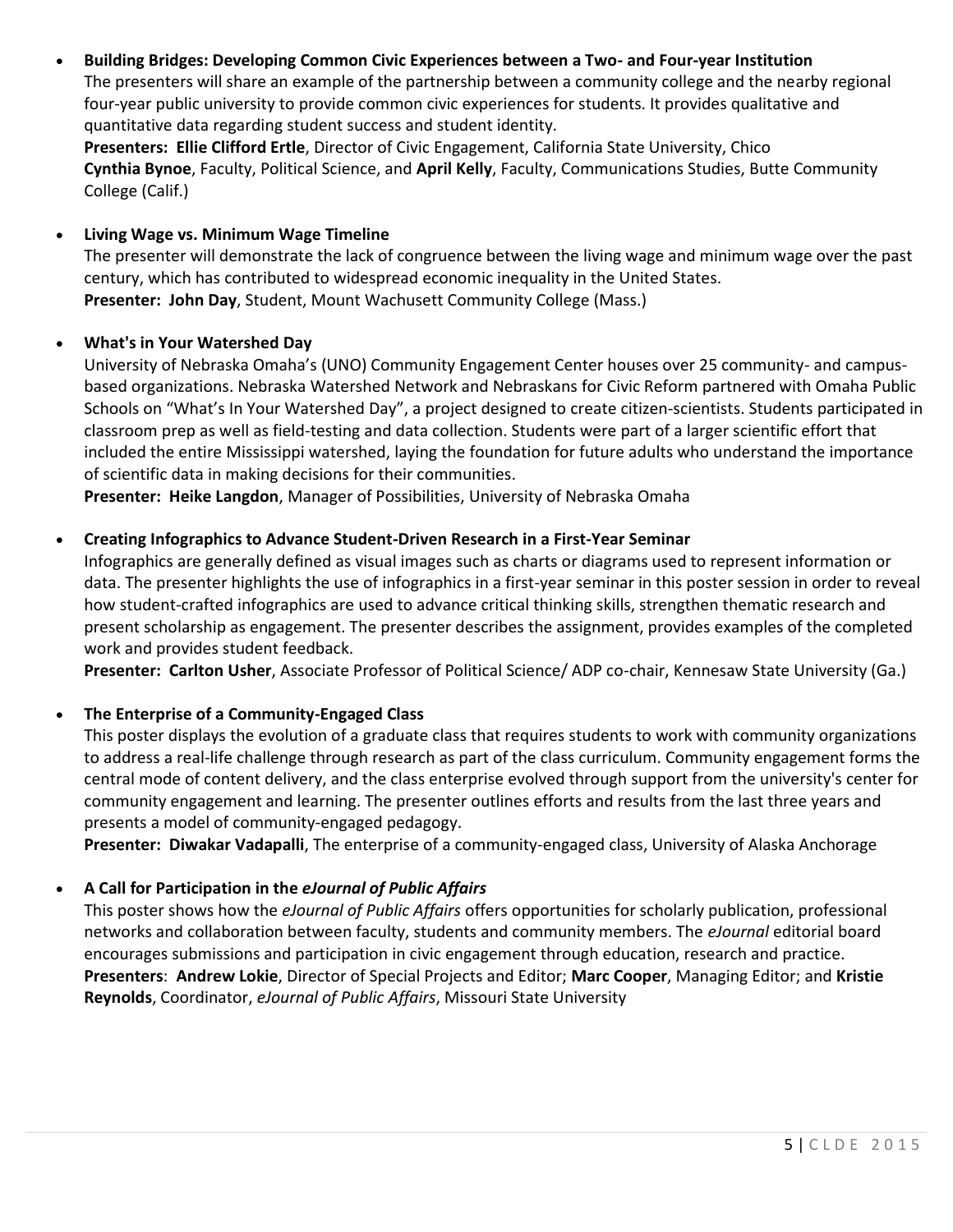# **Programmatic Assessment of Civic Engagement Outcomes for Redesigned Courses**

Illinois State University is in the sixth year of an interdisciplinary course redesign initiative that encourages faculty from a variety of disciplines to infuse civically engaged learning outcomes into their courses. Presenters provide a deep dive into programmatic research about the course redesign initiative and are on hand to discuss multiple methods to collect, analyze, report and act on assessment data.

**Presenters: Lance Lippert**, Associate Professor, and **Steve Hunt**, Professor & Interim Director, Illinois State University

*Preservation and Studio Foyers* | Thursday, June 4, 2015 | 4:30 p.m. – 5:30 p.m. **CAMPUS & FRIENDS SHOWCASE**

*Acadia Ballroom* | Thursday, June 4, 2015 | 5:30 p.m. – 6:30 p.m.

### **Screening of the NEH documentary film "Freedom Summer"**

Come view the PBS NEH-funded documentary film "Freedom Summer." 2015 marks the 50th anniversary of the Civil Rights Act of 1965. Over 10 memorable weeks in 1964 known as Freedom Summer, more than 700 student volunteers from around the country joined organizers and local African Americans in a historic effort to shatter the foundations of white supremacy in what was one of the nation's most viciously racist, segregated states.

**Introduced by: Jeff Hardwick**, Assistant Director, Division of Public Programs, National Endowment for the Humanities (NEH)

# *Galerie 3* | Thursday, June 4, 2015 | 6:30 p.m. – 7:30 p.m.

### **Student Workshop & Meetup: Free 2-ition**

Free 2-ition is an interactive workshop that incorporates the arts of debate and simulation to engage students in the issue of free, two-year community college. First, students will be assigned a socioeconomic group and will be seated according to that group. Each table will simulate a different socio-economic class. The presenters will then introduce themselves and explain their affiliation with ADP/TDC and introduce how the debate/simulation works. From there, the presenters will ask each table to form an argument and debate the reason they agree or disagree with recent U.S. policy proposals for free, two-year college tuition. Arguments will be based on assigned socio-economic class rather than individuals' opinions. Participants will have facts and information presented to them and available at their tables to create a proper argument. After, there will be an open forum/discussion with all students about the presentation and what it was like debating for them, whether they agree with the position they were assigned, and any general discussions that may arise. **Presenters: Alyssa DeMarco**, Vice President of KSC Debate Club; **Matthew Pereira,** Marketing Assistant Communications Department; **Katelyn Charron**, Marketing Assistant Redfern Arts Center; and **Robert Koolism**, Treasurer of KSC Debate Club, Keene State College (N.H.)

**Cathy May Teague**, Student, and **Kathleen Craigen**, Staff Assistant, Mount Wachusett Community College (Mass.) **Isaias De Leon**, Student, Lone Star College (Texas)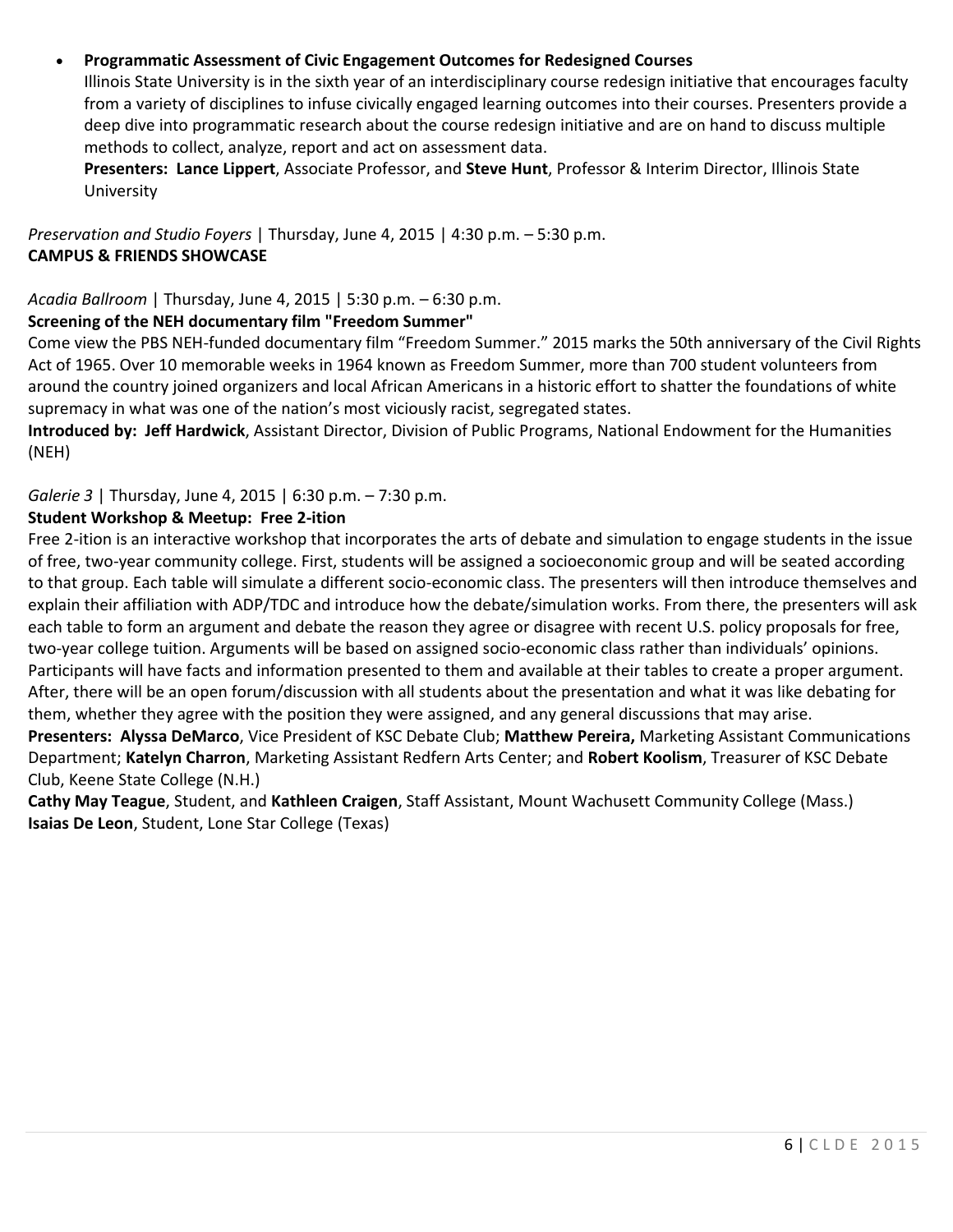*Preservation Hall Foyer* | 7:30 a.m. – 5:45 p.m. **Registration**

# **8 a.m. – 9 a.m. | Breakfast Sessions**

#### *Galerie 1* | Friday, June 5, 2015 | 8 a.m. – 9 a.m.

#### **Breakfast Session—Integrating Virtual Exchange into the Classroom: Dialogue for Change**

This is a world of unprecedented interconnectedness. In order to solve any community, societal or global-level issues, people are going to have to work together with others to find robust, multi-party solutions. The need for young people to be able to communicate and collaborate constructively across lines of difference has become an imperative. Campuses need to be graduating global learners and global leaders—graduates who are resilient and empowered to engage in dynamic and cross-cultural community and work environments. Virtual exchange—defined as technology enabled, sustained, people-to-people education programming—offers an opportunity to instill the attitudes and skills required by young people to be successful in today's world. It also ensures that people are building bridges that are hardest to build and that vastly more young people can actually have these formative experiences. This session will introduce participants to Soliya's virtual exchange platform.

**Presenter: Hannah Belsky**, Senior Coordinator, Partnerships and Development, Soliya **Ken Hill**, Faculty and Director of Global Strategic Initiatives, Honors College, Kennesaw State University (Ga.)

#### *Galerie 2* | Friday, June 5, 2015 | 8 a.m. – 9 a.m.

#### **Breakfast Session**—**Funding Opportunities from the National Endowment for the Humanities (NEH)**

Attendees will be introduced to the wide variety of NEH grants that could help universities, colleges, museums and other organizations to build endowments for humanities projects and opportunities for individual scholars and educators. There will be an in-depth discussion of funding opportunities for public programs including educational and public programming, as well as advice on how to shape a successful NEH proposal.

**Presenter: Jeff Hardwick**, Assistant Director, Division of Public Programs, National Endowment for the Humanities (NEH)

*Galerie 3* | Friday, June 5, 2015 | 8 a.m. – 9 a.m.

**CLDE Action Network Meeting** (by invitation)

**Organizer: Caryn McTighe Musil**, Senior Scholar and Director of Civic Learning and Democracy Initiatives

### *Galerie 4* | Friday, June 5, 2015 | 8 a.m. – 9 a.m.

#### **Breakfast Session**—*eJournal of Public Affairs***: Chat with the Editors**

In this breakfast session, the editors of the *eJournal of Public Affairs* will informally discuss publication possibilities and processes with prospective authors. *eJournal* authors and reviewers are invited to attend as well to enrich the discussion. **Presenters: Marc Cooper**, Managing Editor; **Andrew Lokie**, Director of Special Projects & Editor; and **Kristie Reynolds**, Coordinator, *eJournal of Public Affairs*, Missouri State University

#### *Studio 1* | Friday, June 5, 2015 | 8 a.m. – 9 a.m.

# **Breakfast Session**—**Turbocharge Your Voter Engagement Program: Highlights and Stories from the 2015 TurboVote Voter Engagement Symposium**

Did you miss TurboVote's Voter Engagement Symposium on Wednesday? Attend this session to hear from some of TurboVote's star partners as they recap lessons learned and share best practices for improving voter outreach through cross-campus collaboration, grassroots mobilization and civic technology.

**Presenters: Matt Tharp**, TurboVote Support Lead; **Adrienne Lever**, Director of Partnerships; **Brady Kriss**, TurboVote Success Lead; and **Mike Ward**, TurboVote Outreach Lead, Democracy Works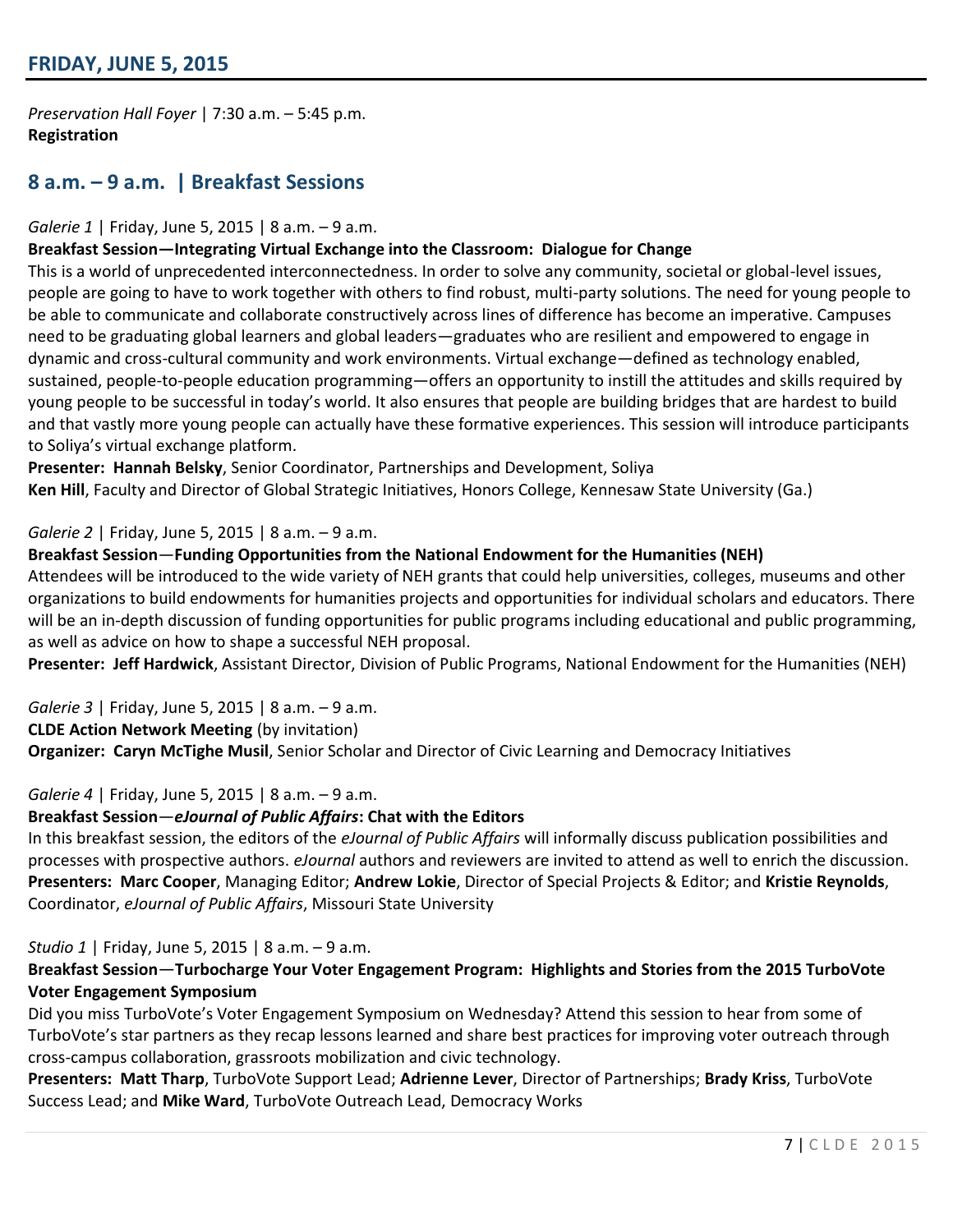*Studio 2* | Friday, June 5, 2015 | 8 a.m. – 9 a.m.

# **Breakfast Session**—**"Thank you, Professor!" The Power of Public Sphere Pedagogy in Breaking the "Fourth Wall" of the Classroom**

A new course for journalism and promotional communication majors was created using Public Sphere Pedagogy (PSP) focusing on a single issue—a ballot referendum raising cigarette taxes to pay for community arts programs. Presenters outline course curriculum, student Twitter and Facebook projects, and final presentations. Results indicate PSP has great potential to work in many different academic majors.

**Presenters: Edward Horowitz**, Associate Professor, and **Julian Rogers**, Director of Community Partnerships, Cleveland State University (Ohio)

**Meeting Theme:** Stewardship of Place **Content Level:** Basic

### *Studio 3* | Friday, June 5, 2015 | 8 a.m. – 9 a.m.

**Breakfast Session**—**Bringing the Big Picture into Focus: Institutional Impact Reports and the Evidence They Provide** Institutional impact reports—as measures of community engagement—are tools for colleges and universities to demonstrate how they contribute to the health and well-being of their local community. Participants learn what comprises an institutional impact report and how to create one using Lyon Software's CBISA Plus software. Participants will leave with an understanding that their campuses can easily track service and other engagement efforts in order to demonstrate that they are acting as good stewards of place. Participants receive an exclusive opportunity to partner with Lyon Software by joining their CBISA Software user group and receiving this institutional impact reporting software at a discounted rate. **Presenters: Brittany Younts** and **Crystal Randolph**, Lyon Software

*Studio 4* | Friday, June 5, 2015 | 8 a.m. – 9 a.m.

**Breakfast Session**—**Bridging Cultures, Contesting Histories: Historical Memory as Challenge to Civic Identity**

"Bridging Cultures, Contesting Histories," a multi-state, multi-stop co-curricular field trip, brings students into direct contact with living history and memory. The trip is built around five site visits that center historical events that are not central to canonical U.S. history, yet still impact both the lived realities and historical memories of the Asian American, Native American, African American and Latino/a communities in the Southwest. Relying on both formative and summative assessment, students will be asked to reflect on the power of history.

**Presenters: Robert Soza**, Residential Faculty; **Racquel Welch-Perez**, Program Advisor, Multicultural Affairs; **Ines Lopez-Gomez**, Student Lead; and **Meredith Warner**, Dean of Students Affairs, Mesa Community College (Ariz.) **Nathan Brodie**, Alumni Lead, Arizona State University **Meeting Theme:** Engaging Diverse Students

*Studio 5* | Friday, June 5, 2015 | 8 a.m. – 9 a.m.

*Note: There will not be AV available in this room.* 

### **Breakfast Session**—**Citizen Alum 101: Civically Engaged Alumni as Allies in Education**

Please attend for an open exchange with members of Citizen Alum's Task Force on Intergenerational Learning and campus teams. Share how you and your campus are connecting with your graduates.

**Coordinating Presenter: Julie Ellison**, Professor of American Culture and English, Director of Citizen Alum, University of Michigan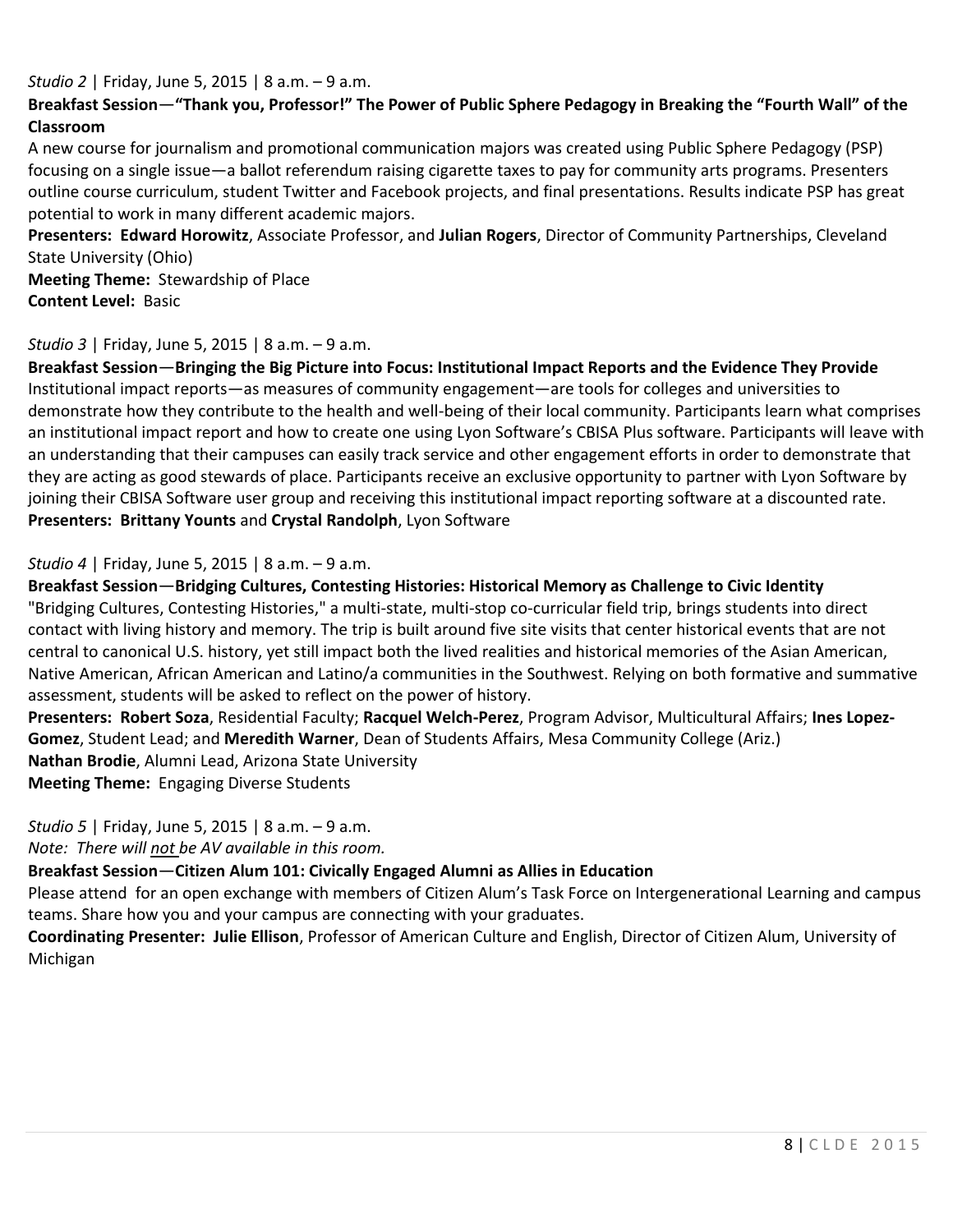### *Studio 6* | Friday, June 5, 2015 | 8 a.m. – 9 a.m.

## **Breakfast Session**—**It Takes a Community: A Collaborative Approach to Teaching Students**

Students find it challenging to connect the dots in relation to what they learn in college, their own lives and the surrounding world. A government and sociology learning community was created to help students develop a foundation of knowledge and understanding of sociological concepts, along with recognition of basic structures and theories of government. Each of these is applied to current community issues, political participation and the power of the individual to create and implement solutions and change.

**Presenters: Sharon Wettengel**, Assistant Professor of Sociology, and **Ruthann Geer**, Instructor of Government, Tarrant County College - Southeast Campus (Texas) **Meeting Theme:** Stewardship of Place **Content Level:** Basic

*Studio* 7 | Friday, June 5, 2015 | 8 a.m. – 9 a.m.

*Note: There will not be AV available in this room.* 

**Breakfast Session**—**AASCU Global Engagement Scholars Working Breakfast** (by invitation) **Organizer: Shala Mills**, Global Challenges National Coordinator, Fort Hays State University (Kan.)

*Studio 8* | Friday, June 5, 2015 | 8 a.m. – 9 a.m.

#### **Breakfast Session**—**"We Find Our Pathway by Walking It"**

The American Democracy Project (ADP) at the University of Central Oklahoma is developing strong affiliations with community advocacy organizations and institutions at other university campuses. The group is conducting campus town hall meetings and forming committees that call for a new institutional paradigm. These meetings indicate a reflection of sensitivity to sex education as civic engagement, institutional recognition of LGBTQ /cisgendering, representative campus iconography, the staffing of women in the lowest paid positions on campus with no career ladders, and calls for affordable and accessible childcare.

**Presenters: Janelle Grellner**, ADP Director; **Susan Scott**, ADP Coordinator for Student Organizing; **John Wood**, ADP Coordinator for Student Organizing; and **Lindsey Churchill**, Director Graduate Program History, Founder NOW-UCO, University of Central Oklahoma

**Meeting Theme:** Developing Community Partnerships **Content Level:** Intermediate

### *Studio 9* | Friday, June 5, 2015 | 8 a.m. – 9 a.m.

### **Breakfast Session**—**Stewardship Practices: From Breaking Ground to Common Ground, Growing and Sustaining Communities Locally and Globally**

The panelists examine what it means to be a "steward of place" in both literal and virtual spaces. From breaking ground as a way to establish local community gardens to creating common ground through virtual, international cross-cultural dialogues, the presenters explore pathways for higher education to achieve its civic mission through engaging students, faculty, and community members locally and globally.

**Presenters: Marla Kanengieter-Wildeson**, Professor, Communication Studies; **Eddah Mutua**, Associate Professor, Department of Communication Studies; and **Tracy Ore**, Professor, Department of Sociology, St. Cloud State University (Minn.)

**Meeting Theme:** Stewardship of Place **Content Level:** Intermediate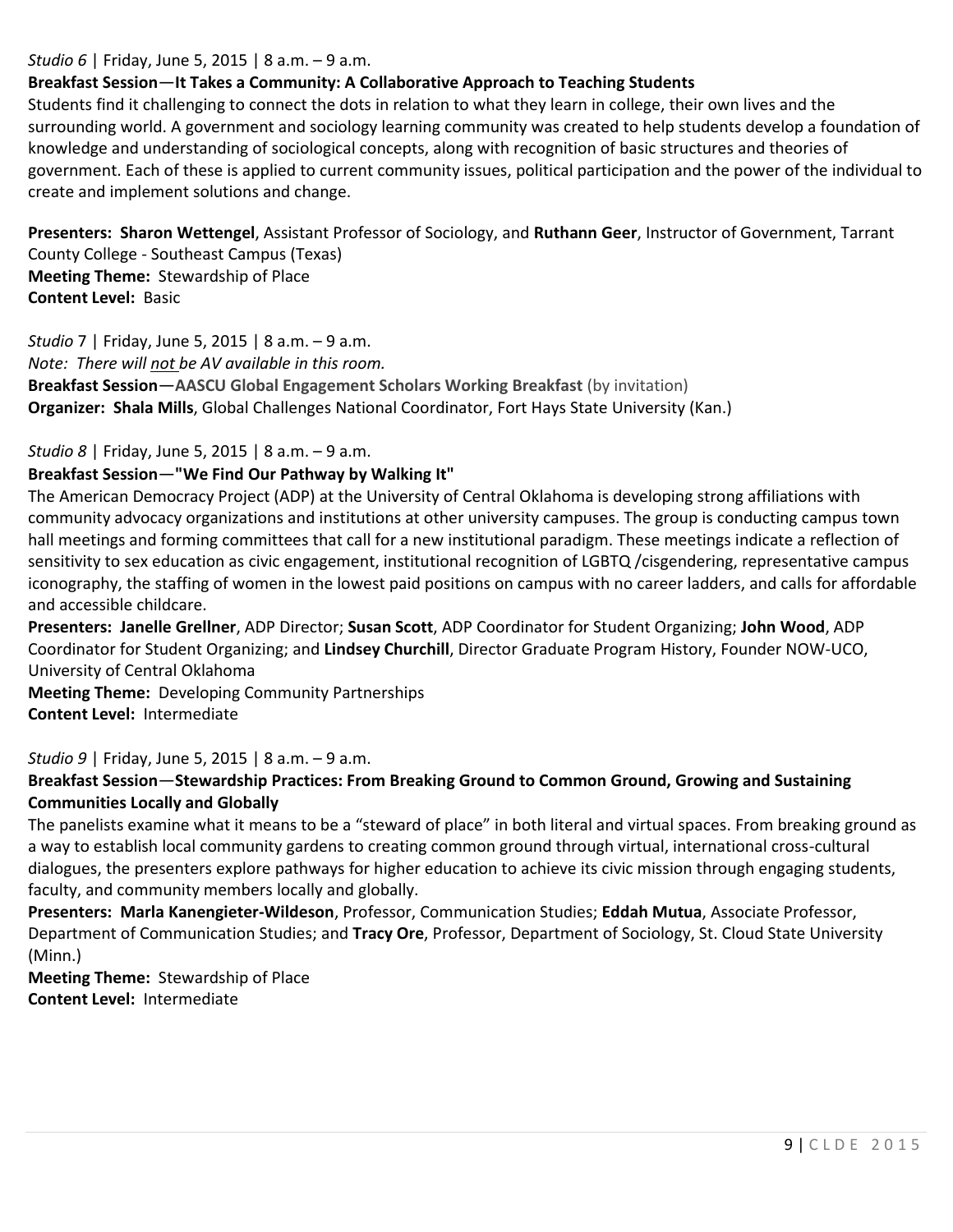*Studio 10* | Friday, June 5, 2015 | 8 a.m. – 9 a.m.

## **Breakfast Session**—**Achieving True Reciprocity through Service Learning**

Why are some service learning projects successful while others only deliver some of the expected outcomes? The balance between service and learning is difficult to maintain. It is important to find partnerships and projects that give equal benefits to both the student and the recipient—projects that ensure equal focus on both the service provided and the learning it promotes. In this session, presenters share a successful, reciprocal service learning project from the perspective of the faculty member and the head of the University of Central Oklahoma Volunteer and Service Learning Center. Perspectives from student participants and the community organization are included. A model for creating future reciprocal partnership is offered for consideration.

**Presenters: Sharra Hynes**, Executive Director of Experiential Learning, and **Christy Vincent**, Professor, University of Central Oklahoma

**Meeting Theme:** Partnerships between Academic and Student Affairs

**Content Level:** Intermediate

**Professional Competencies:** Assessment, Evaluation & Research; Student Learning & Development

# **9:10 a.m. – 10:25 a.m. | PLENARY SESSION**

*Acadia Ballroom* | Friday, June 5, 2015 | 9:10 a.m. – 10:25 a.m.

### **PLENARY SESSION**

**Making Collaboration Happen: Forging Partnerships between Academic Affairs and Student Affairs for Democratic Student Engagement**

Often colleges and universities separate into divisions of academic affairs and student affairs; however, the lives of students are not so neatly divided, nor are the communities with which our campuses engage. In this plenary session, panelists explore the possibilities for deeper and more effective collaboration between academic affairs and student affairs to facilitate civic learning and democratic engagement. They consider the barriers—both structural and attitudinal—to partnerships involving student affairs and academic affairs, and discuss strategies, approaches and models for moving beyond those barriers in the service of our goals for our students, our institutions, our communities and our democracy. **Moderator: [Andrew J. Seligsohn](http://www.aascu.org/meetings/clde15/?view=speakers#seligsohn)**, President, Campus Compact (moderator)

**Panelists:** 

**Reva Curry,** Vice President of Instruction and Learning Services, Delta Community College (Mich.)

**Vincent Ilustre**, Senior Director of Development, Regional Program, Tulane University (La.)

**[Frank E. Ross](http://www.aascu.org/meetings/clde15/?view=speakers#ross)**, Vice President for Student Affairs and Professor of Educational Leadership and Development, Northeastern Illinois University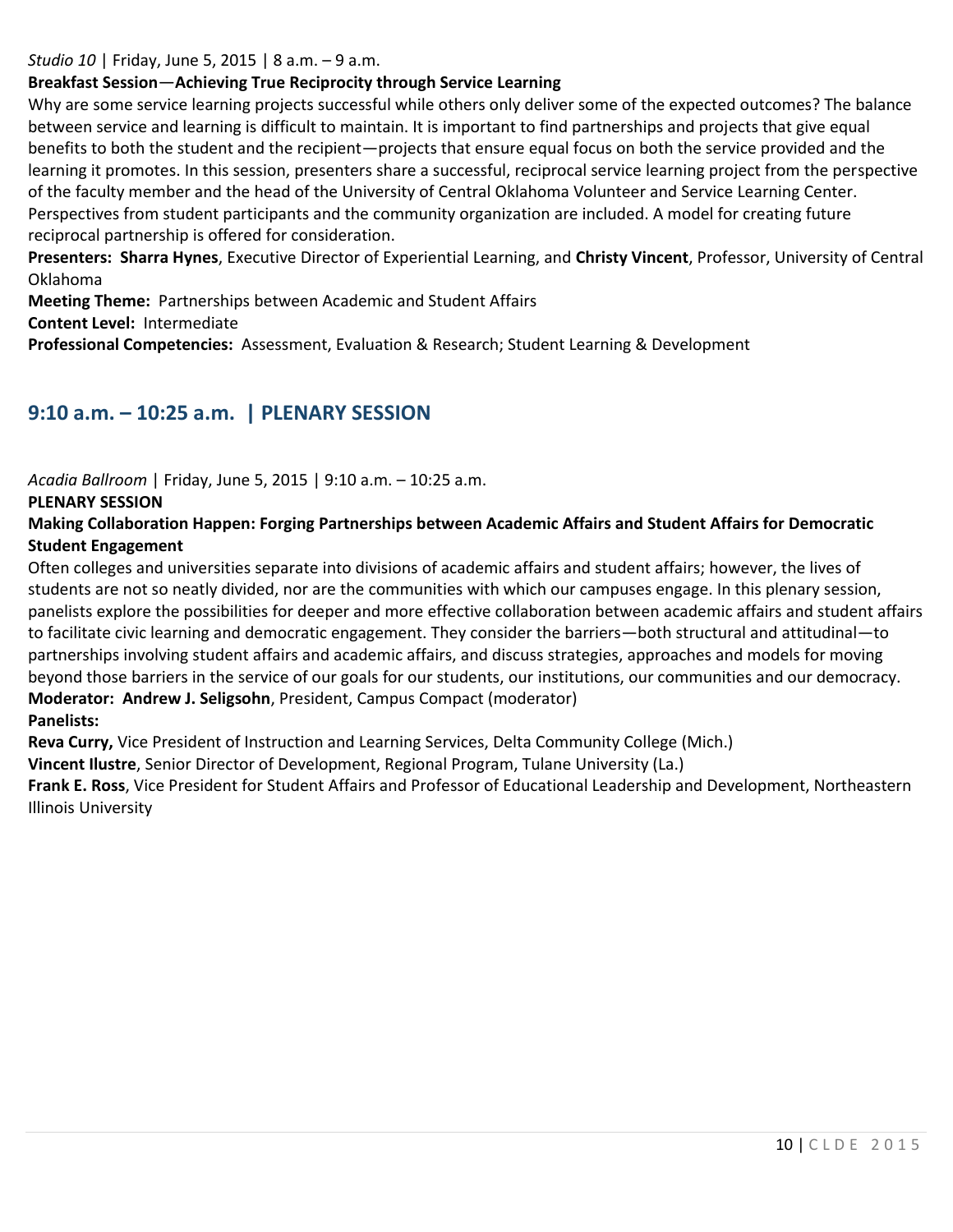# **10:35 a.m. – 11:35 a.m. | General Interest, Roundtable and i<sup>3</sup> Conversation Sessions**

#### *Galerie 1* | Friday, June 5, 2015 | 10:35 a.m. – 11:35 a.m.

## **General Interest Session—The Community College's Role in Developing Students' Civic Outcomes: Results and Experiences from the California and National Pilots**

How do community colleges contribute to the development of students' civic agency, behavior and knowledge? Presenters describe the predictive results of a 2014 pilot study examining the individual and institutional factors associated with greater civic outcomes among students at four TDC colleges in California. They share preliminary results of the national pilot—conducted in spring 2015—as well as details about survey development, design and administration. A panel of survey participants shares their experiences and selected campus-specific results. The survey tool is available to attendees, and presenters discuss opportunities to participate in the future.

**Presenters: Carrie Kisker**, Education Research and Policy Consultant and Director, Center for the Study of Community Colleges

**Mallory Newell**, Director of Institutional Research and Planning, De Anza College (Calif.)

**Kurt Hoffman**, Professor and Program Chair of the Department of Psychology, Allegany College of Maryland **Verdis Robinson**, Assistant Professor of History and TDC/Civic Engagement Coordinator, Monroe Community College (N.Y.) **Content Level:** Intermediate

#### *Galerie 2* | Friday, June 5, 2015 | 10:35 a.m. – 11:35 a.m.

#### **i <sup>3</sup> Conversation—Civic Engagement and Online Education**

One of the primary trends to emerge recently in higher education is the number of institutions entering the online education business. Nearly three-quarters of all public degree granting institutions currently offer online courses. This prolific growth underscores a unique possibility to integrate civic learning into the curriculum of online courses. During this interactive session, the presenter highlights promising best practices and commensurate challenges confronting the future of civic learning in online education.

**Presenters: Jeff Dense**, Professor of Political Science, Eastern Oregon University **Meeting Theme:** Stewardship of Place **Content Level:** Intermediate

*Galerie 3* | Friday, June 5, 2015 | 10:35 a.m. – 11:35 a.m.

### **i <sup>3</sup> Conversation—The Chinese Communist Project? International Students Participating in the American Democracy Project**

Imagine you are an American student in another country. Would you feel welcome in the Chinese Communist Project? What about the Saudi Arabian Absolute Monarchy Project? The presenters explore the intersection of international students and ADP. This interactive discussion focuses on two questions: what is the role of international students in ADP; and what responsibility do participants have to adapt ADP for people who are not American? The presenters encourage International students and faculty to attend and share their perspectives.

**Presenters: Brett Whitaker**, Instructor / International Coordinator of Leadership Studies, and **Curt Brungardt**, Director of the Center for Civic Leadership, Fort Hays State University (Kan.)

**Meeting Theme:** Engaging Diverse Students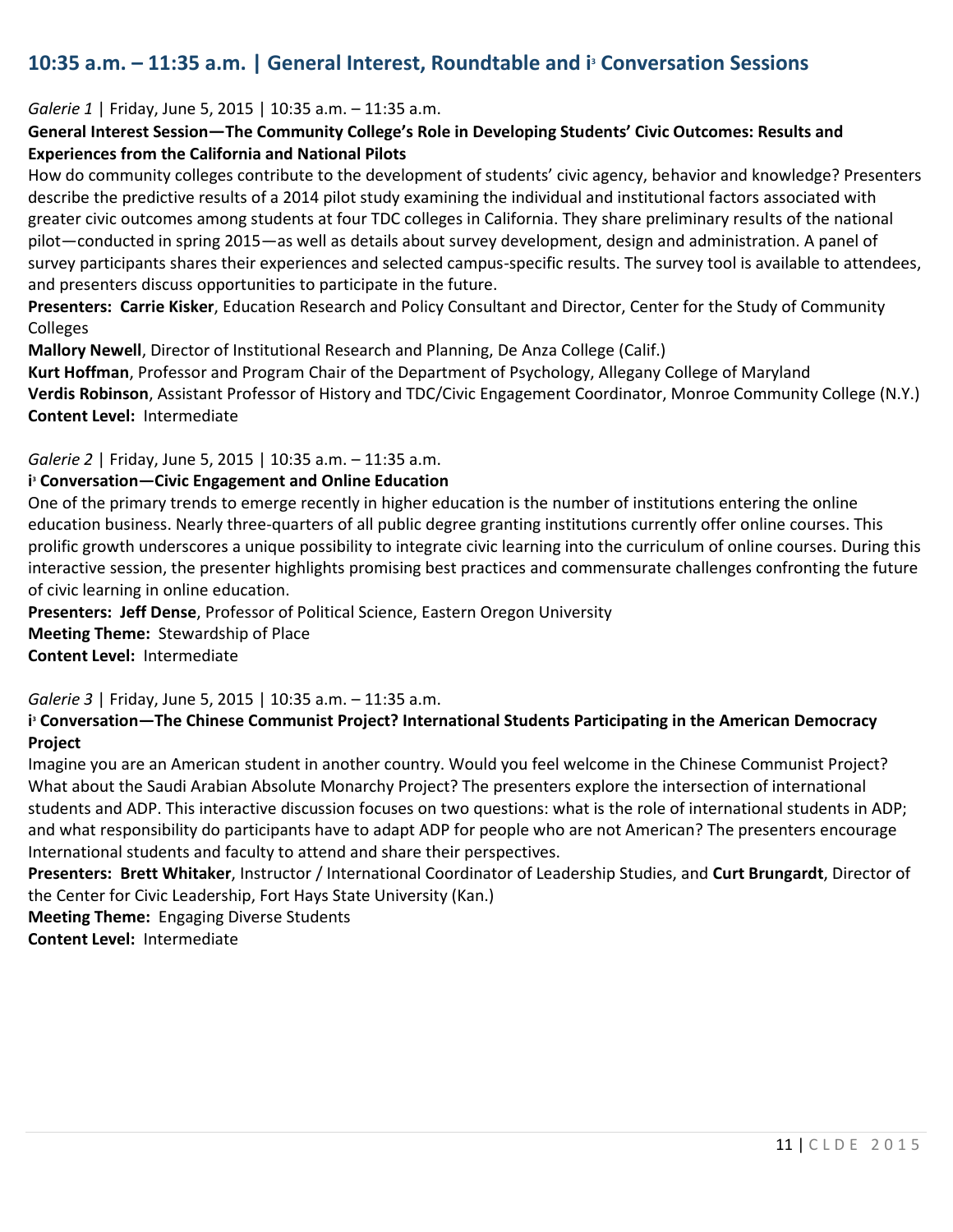*Galerie 4* | Friday, June 5, 2015 | 10:35 a.m. – 11:35 a.m.

### **i <sup>3</sup> Conversation—Civic Engagement Beyond Service Learning**

According a 2010 AASCU report, despite lofty rhetoric, much of the actual practice of civic learning is "marginal, celebratory and episodic." A key issue is the volunteer/charity orientation that informs most civic engagement programs. Presenters start a conversation on how community engagement might advance beyond service and charity to educate students to be fully prepared to become informed, engaged citizens. They address new conceptual frameworks to community engagement and exemplary case studies drawn from ADP and TDC institutions.

**Presenters: Derek Barker**, Program Officer, Kettering Foundation

**John Theis**, Professor of Political Science, Lone Star College-Kingwood (Texas)

**Abby Kiesa**, Youth Coordinator & Researcher, CIRCLE: Center for Information and Research on Civic Learning and Engagement

**Andrew Seligsohn**, President, Campus Compact **Meeting Theme:** Research and Assessment **Content Level:** Intermediate

*Studio 1* | Friday, June 5, 2015 | 10:35 a.m. – 11:35 a.m.

**General Interest Session—Talking "SMACC" About SOTU: Developing Civic Pathways through Social Media Analytics** The School of Communication at Illinois State University is developing civic pathways through its Social Media Analytics Command Center (SMACC). Using lessons learned from the 2015 ADP/TDC/NASPA State of the Union Millennial watch party hosted by iCitizen and GVH Live with the #iSOTU hashtag, panelists explain how social media analytics can encourage civic engagement and provide a means of assessing participation during live "Tweet-up" events.

**Presenters: Nathan Carpenter**, Assistant Director of Convergent Media; **Stephen Hunt**, Professor of Communication and Executive Director of the School of Communication, and **Lance Lippert**, Associate Professor of Communication, Illinois State University

**Alex Schreiner**, Citizen Engagement Manager, iCitizen **Meeting Theme:** Civic Pathways **Content Level:** Intermediate

*Studio 2* | Friday, June 5, 2015 | 10:35 a.m. – 11:35 a.m.

**General Interest Session—The Thomson Center: A College-Community-Corporate Partnership for Sustainable Local Development**

A group of faculty members and students at Keene State are developing a model for a college, community and corporate partnership to provide a living, learning center for development of educational and work opportunities in the Monadnock region. Partnership opportunities include collaboration between the college, local government, non-profit organizations and local businesses to create a model for sustainable education, work and economic development.

**Presenters: Brian Green**, Associate Professor of Sociology, and **Nicole LaPointe**, Undergraduate Student, Keene State College (N.H.)

**Meeting Theme:** Developing Community Partnerships **Content Level:** Intermediate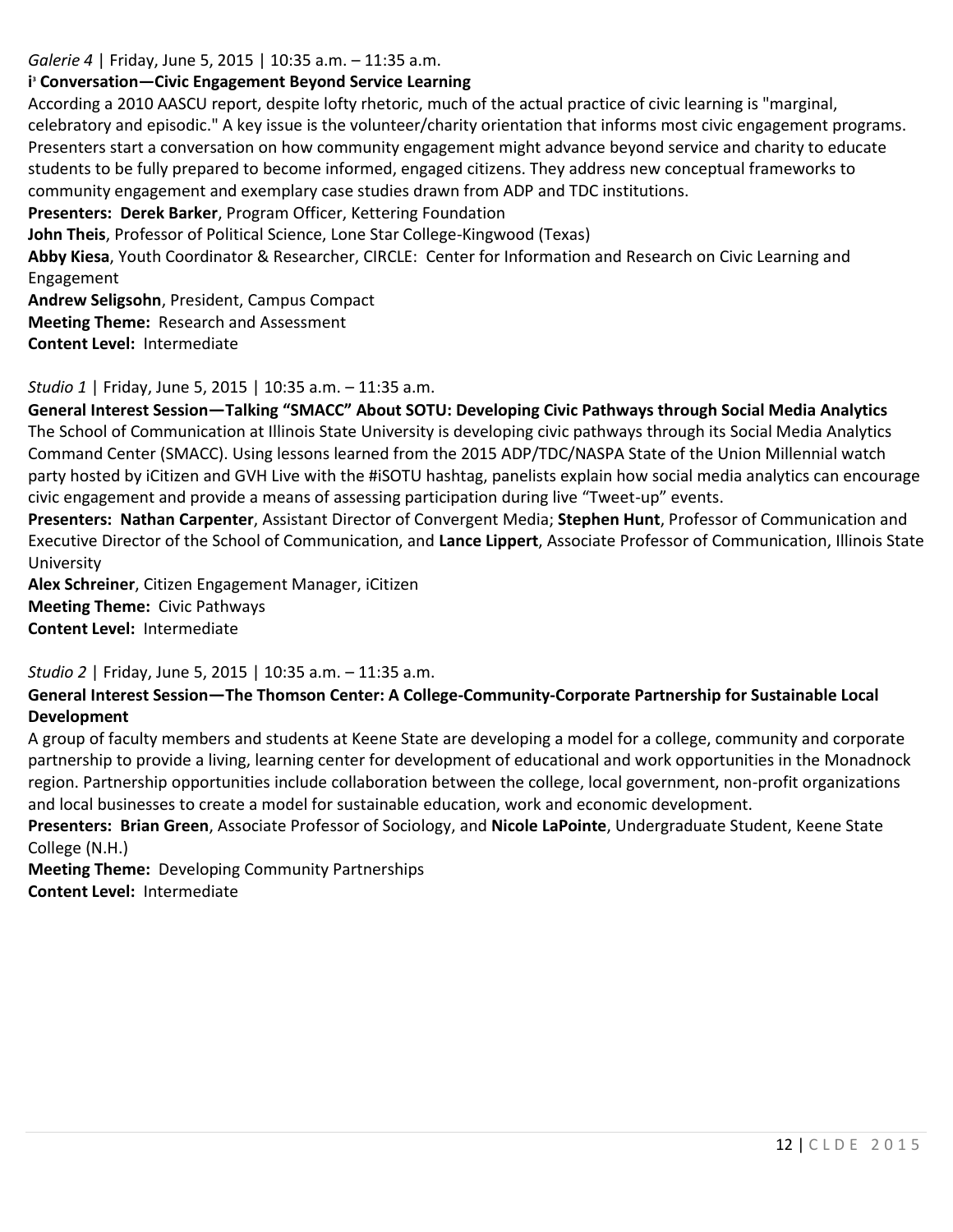## *Studio 3* | Friday, June 5, 2015 | 10:35 a.m. – 11:35 a.m.

## **General Interest Session—Intergenerational Learning Communities: Citizen Alumni and Stewardship of Place**

As part of Citizen Alumni, an effort to reimagine alums as partners in higher education's civic mission, panelists share intergenerational learning projects that bring current students and alumni together to share ideas about civic engagement. Inviting community-based alumni into the classroom is a way of practicing stewardship of place and deepening engagement with university constituents. The resulting interviews and reflections help explore how students and alumni view the relationship between the university and the community.

**Presenters: Danielle Hinrichs**, Associate Professor of Composition and **Jodi Bantley**, Community Engagement Coordinator: Civic and Community-Based Learning, Metropolitan State University (Minn.)

**Julie Ellison**, Professor of American Culture and English, Director of Citizen Alum, University of Michigan **Marc Cooper**, Professor of History, Missouri State University

**Leah Murray**, Associate Professor, Political Science and Philosophy, Weber State University (Utah)

**Meeting Theme:** Stewardship of Place

**Content Level:** Intermediate

## *Studio 4* | Friday, June 5, 2015 | 10:35 a.m. – 11:35 a.m.

# **General Interest Session—Reimagining Food and Reimagining Relationships: Building a Framework for Integrating Student Learning**

Presenters examine how faculty and staff in an academic college and a student affairs division at a diverse urban institution have worked to link student learning to civic engagement. They share how a common theme, focused on a critical public issue, provided a framework to connect learning across organizational boundaries and into the community. They examine the rewards and challenges involved in such partnerships and share the lessons learned from our experiences. **Presenters: Kris Pierre**, Senior Director, Academic & Community Partnerships; **Katrina Bell-Jordan**, Associate Dean, College of Arts and Sciences; and **Cris Toffolo**, Chair and Professor of Justice Studies, Northeastern Illinois University

**Meeting Theme:** Partnerships between Academic and Student Affairs

**Content Level:** Intermediate

*Studio 5* | Friday, June 5, 2015 | 10:35 a.m. – 11:35 a.m.

*Note: There will not be AV available in this room.* 

# **Roundtable—Beyond the Mutually Beneficial: Community Partner Matching Process**

Many campuses seek to establish strong and sustainable relationships with local community partners in an attempt to create positive social change. This roundtable explores best practices for matching students and campus members with community partners. A model with students and 20 community partners centered on a speed-dating-like event is used as the platform to spring forward ideas. Join the conversation to learn and discuss ways to better develop, nurture and maintain relationships with community partners.

**Presenter: Jeremy DiGorio**, Assistant Director, Center for Leadership and Community Engagement, Rollins College (Fla.) **Meeting Theme:** Developing Community Partnerships

**Content Level:** Basic

**Professional Competencies:** Human and Organizational Resources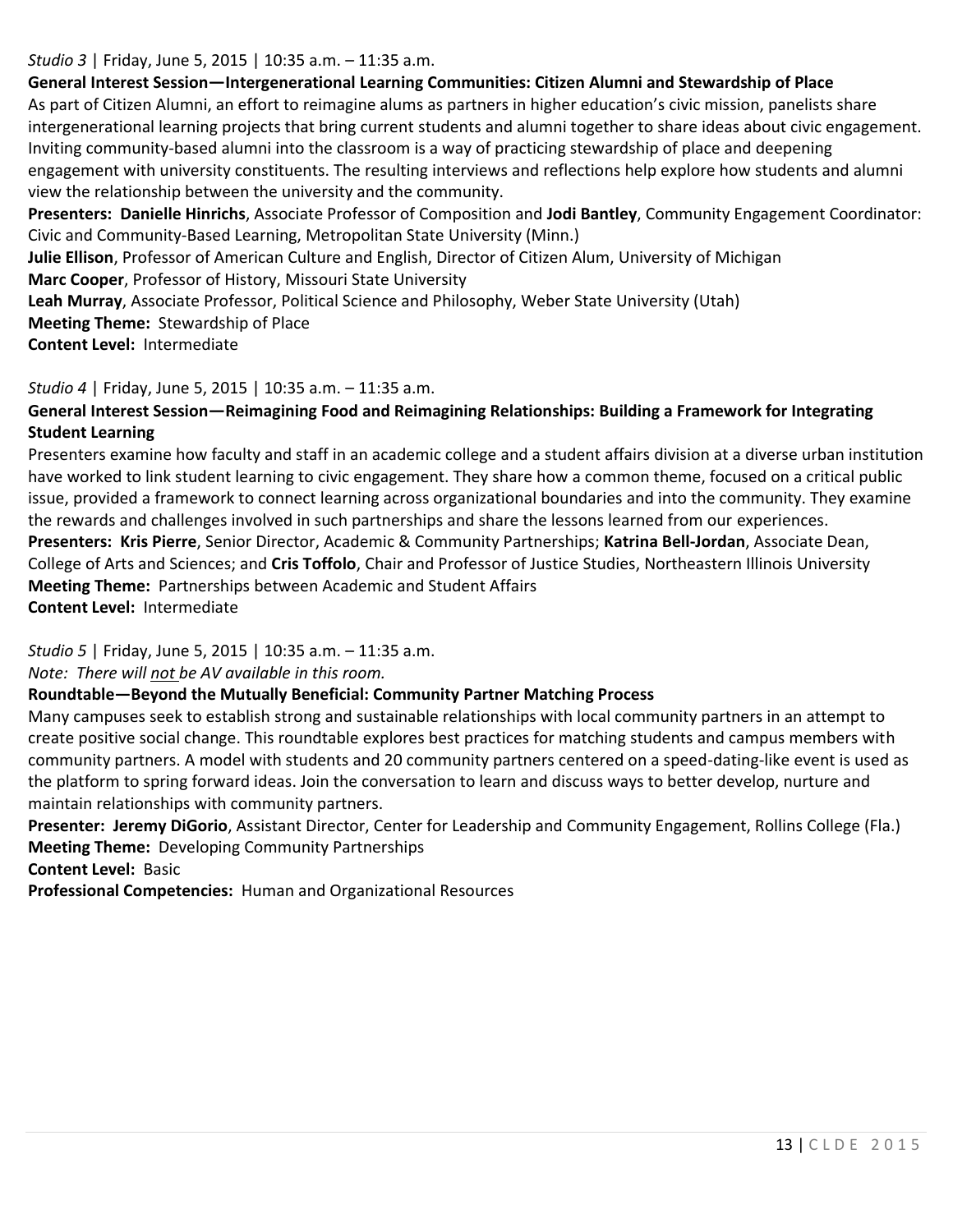*Studio 6* | Friday, June 5, 2015 | 10:35 a.m. – 11:35 a.m.

#### **General Interest Session—Teaching Democracy**

How can we teach democracy in a way that students can hear and relate to, one in which everyday people matter to politics? Presenters share approaches to engaging students in foundational questions about what it means to live in a world where we share resources, histories, communities and governance responsibilities among diverse people and complex systems of power. Participants are included in a discussion about the challenges and successes they have had in engaging students in robust discussions about, and meaningful action toward, democratic life.

**Presenters: Elizabeth Gish**, Teaching Democracy, Western Kentucky University

**John Dedrick**, Vice President of Programs, The Kettering Foundation

**Keith Melville**, Faculty, Fielding Graduate University

**Lisa Strahley**, Chair, Teacher Education and Early Childhood Education Department, SUNY Broome Community College **Windy Lawrence**, Associate Professor of Communication Studies, University of Houston - Downtown (Texas)

**John Theis**, Associate Professor of Political Science, Lone Star College (Texas)

**Meeting Theme:** Civic Pathways

**Content Level:** Intermediate

*Studio 7* | Friday, June 5, 2015 | 10:35 a.m. – 11:35 a.m.

*Note: There will not be AV available in this room.* 

## **Roundtable—Service Year + Higher Ed Innovation**

The Franklin Project at the Aspen Institute and the National Conference on Citizenship are leading the effort to improve citizenship by giving every 18-28 year old in America the opportunity to serve. These young people would do a fully paid, full-time year of service in health, poverty, conservation or education. The institute is working with higher education to incorporate these opportunities.

**Presenter: MacKenzie Moritz**, Associate Director for Strategic Partnerships, Franklin Project at the Aspen Institute **Meeting Theme:** Civic Pathways

**Content Level:** Intermediate

### *Studio 8* | Friday, June 5, 2015 | 10:35 a.m. – 11:35 a.m.

**General Interest Session—Certified Grit: The Politics and Power of Civic Engagement Micro-Credential System** Higher education leaders have feared for a while now that the historic civic mission of higher education might very well be a casualty of the high stakes metrics rooted in a global-market-based education model. Instead, and perhaps surprisingly, civic engagement is gaining attention as a strong and unique arena for producing the very qualities, skills and dispositions most frequently identified by economic and political thought leaders as critical for graduates entering the global 21stcentury economy. The presenters seek to contribute to an emerging national dialog among higher education civic engagement leaders on how a micro-credential system might multifunction as a student transcript and assessment tool for student learning outcomes and community impact data. Presenters from William Paterson University (N.J.)—a campus with more than a decade of ADP program development and three years of New Jersey Campus Compact collaboration share their notes on how they are approaching the challenge from the early-stage trenches.

**Presenters: Christine Kelly**, Professor of Political Science, Campus ADP Director and Co-Campus Liaison for New Jersey Campus Compact; **Kassandra Vazquez,** Student Intern**;** and **Hassanah Smith,** Student Staff**,** William Paterson University (N.J.)

**Sheryl Grant**, Director of Badge Research & Digital Media and Learning Competition, Director of Social Networking, Duke University—Humanities, Arts, Science, and Technology Alliance and Collaboratory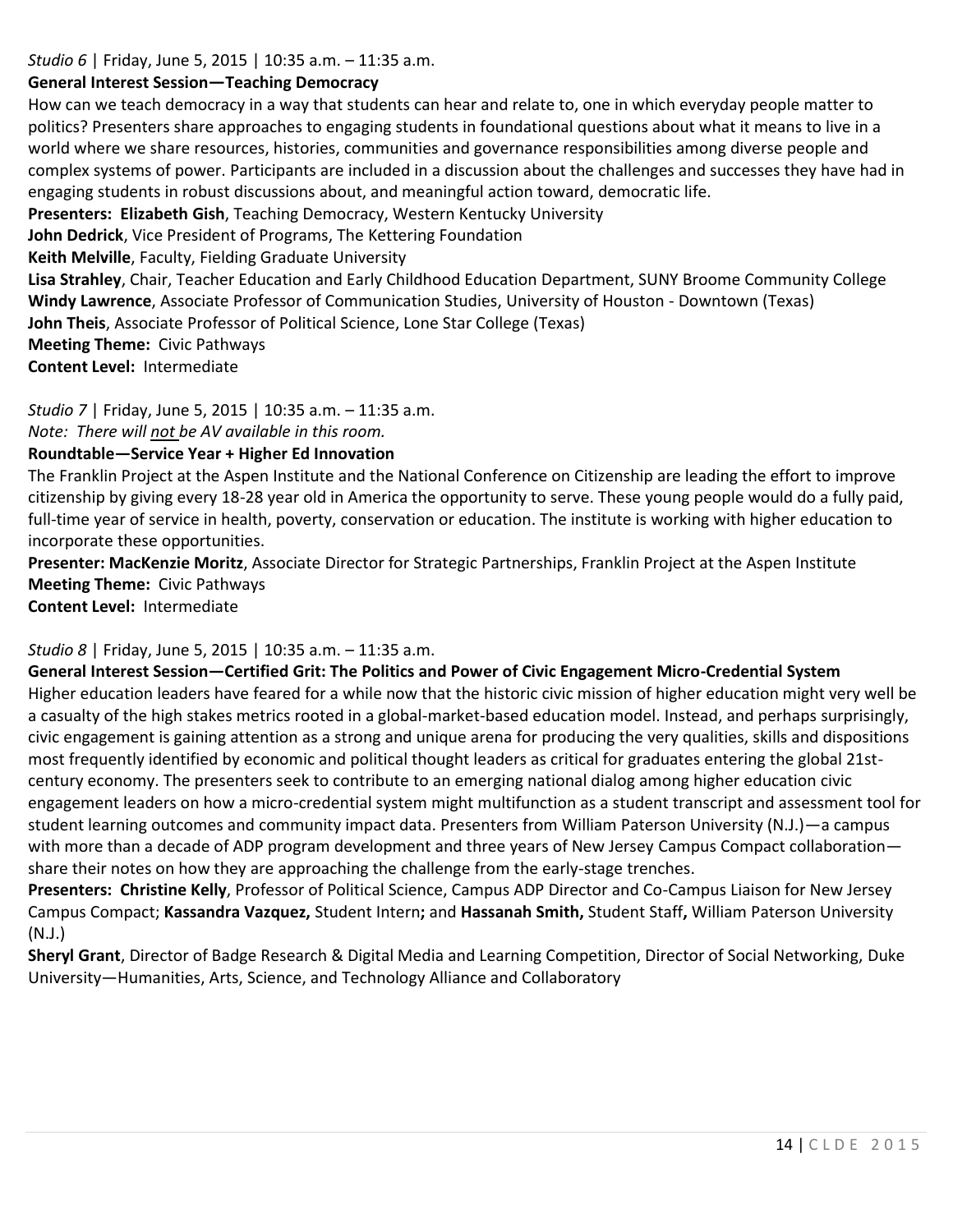#### *Studio 9* | Friday, June 5, 2015 | 10:35 a.m. – 11:35 a.m.

### **General Interest Session—Coaching Students to Facilitate Community Dialogues**

In this training workshop, presenters outline a dynamic and accessible method by which students can learn to engage the citizens of their communities—both on and off campus—in public dialogues exploring a range of policy issues. They employ a learning-by-doing approach to inspire faculty to imagine ways of incorporating such dialogues into their courses and of coaching their students to develop the skills and confidence to engage a diverse citizenry to address even the most controversial issues. In this way, the presenters hope to provide the means by which more American college and university graduates can truly become inspired to be stewards of the places in which they will live and work.

**Presenters: Suzanne Goodney Lea**, Fellow, and **Nneka Edwards**, Project Coordinator, Interactivity Foundation **Meeting Theme:** Stewardship of Place

**Content Level:** Basic

#### *Studio 10* | Friday, June 5, 2015 | 10:35 a.m. – 11:35 a.m.

**General Interest Session—No More Surface-Level Reflection! Digital Storytelling and Assessing Student Learning** Digital storytelling is an innovative reflection technique that challenges students to critically reflect, organize their ideas and experiences, and results in deeper learning. Constructing a digital story inspires students to dig deeper into their subject, to think more complexly about it, and to communicate what they have learned in a more creative way. Learn what they are (and are not), how to create them, and discover the implications for assessment through hands-on experience. **Presenters: Kristin Norris**, Director of Assessment, and **Anne Weiss**, Assistant Director of Assessment, Indiana University– Purdue University Indianapolis

**Meeting Theme:** Research & Assessment

**Content Level:** Intermediate

**Professional Competencies:** Assessment, Evaluation & Research; Student Learning & Development

# **11:45 a.m. – 12:45 p.m. | Lunch on Your Own**

*Bacchus, 4th floor* | Friday, June 5, 2015 | 11:45 a.m. – 1 p.m. **TDC Steering Committee Working Lunch Meeting** *(by invitation)*

*Iberville, 4th floor* | Friday, June 5, 2015 | 11:45 a.m. – 1 p.m. **AASCU National Blended Course Consortium Coordinators Working Lunch Meeting** *(by invitation)*

# **1 p.m. – 1:30 p.m. | Showcase Sessions**

*Studio 4* | Friday, June 5, 2015 | 1:00 p.m. – 1:30 p.m.

**Showcase—Institutionalizing Voter Engagement on Your Campus using TurboVote**

Learn how to use Democracy Works' innovative online platform, TurboVote, to expand student outreach around elections, advance civic learning and promote civic action as a life-long practice. Hear from people using TurboVote at their institutions, and join the TurboVote team for a demo of the technology and an overview of the TurboVote implementation program.

**Presenters: Matt Tharp**, TurboVote Support Lead; **Adrienne Lever**, Director of Partnerships; **Brady Kriss**, TurboVote Success Lead; and **Mike Ward**, TurboVote Outreach Lead, Democracy Works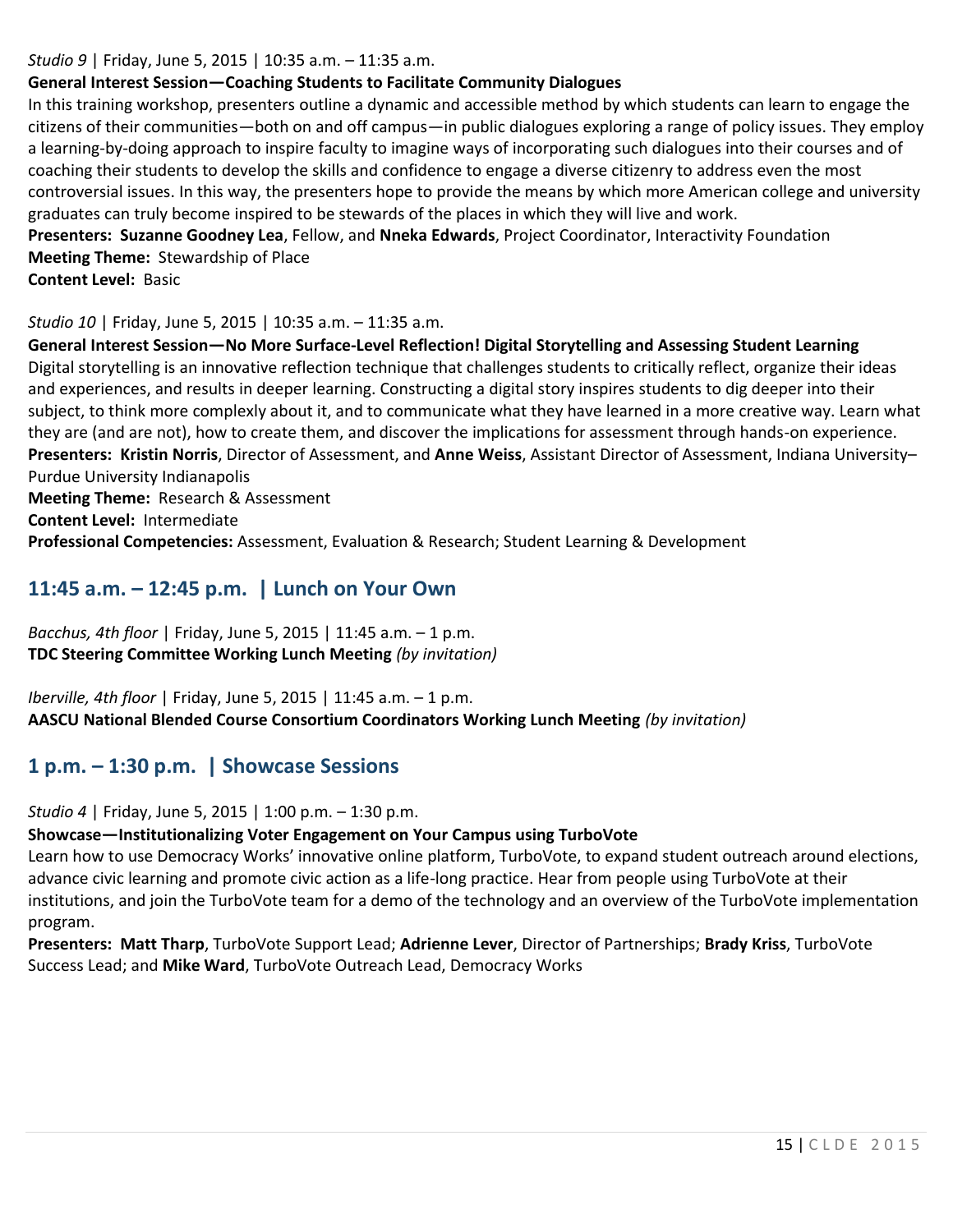### *Studio 6* | Friday, June 5, 2015 | 1 p.m. – 1:30 p.m.

## **Showcase—A Civic Engagement Playbook: Creating and Supporting Long-Range Civic Engagement Initiatives**

Stockton University has maintained a longstanding commitment to civic engagement as one of the principal elements of the institution's teaching and learning processes. This presentation highlights how to build a civic engagement playbook that integrates academic structures, organizational strategies and long-term funding mechanisms to support campus-wide civic engagement initiatives. The presenters focus on two of the university's well-established programs—the 2020 Initiative process and the William J. Hughes Center for Public Policy.

**Presenters: Peter Baratta**, Executive Assistant to the Provost; **Daniel Douglas**, Director, William J. Hughes Center for Public Policy; and **Diana Strelczyk**, Program Assistant, Office of Service-Learning, Stockton University (N.J.) **Meeting Theme:** Civic Pathways **Content Level:** Intermediate

#### *Studio 8* | Friday, June 5, 2015 | 1 p.m. – 1:30 p.m.

#### **Showcase—Bridging the Gap: A Collaborative Approach to Service in a Diverse, Urban Community**

How does a highly diverse university located in a large, urban environment create a unique sense of civic identity? The presenters chronicle how Barry University's divisions of academic affairs and student affairs collaborated to implement a series of engagement programs designed to develop a common commitment to service and social justice. Highlighted initiatives include vocational discernment programs, the Campus Democracy Project, the Community Learning Partnership and the university's Quality Enhancement Plan: Fostering Personal and Social Responsibility through Experiential Learning. **Presenters: Courtney Berrien**, Center for Community Service Initiatives Associate Director; **Sean Foreman**, Associate Professor of Political Science; **Lavelle Dunn**, Student Body President; **Donte Roberts**, Barry Service Corps Leader (student leader); and **Derek Bley**, Coordinator for Leadership Development and Student Organizations, Barry University (Fla.) **Meeting Theme:** Partnerships between Academic and Student Affairs **Content Level:** Intermediate

**Professional Competencies:** Equity, Diversity & Inclusion; Leadership

### *Studio 9* | Friday, June 5, 2015 | 1 p.m. – 1:30 p.m.

**Showcase—Harnessing the Allure of Community Service to Create a Dynamic First-Year Civic Engagement Program** In this session, presenters share best practices that help students move from a solely community service orientation to one more dynamically inclusive of broader notions of civic learning and engagement.

**Presenters: Karen Booth**, Assistant Director, Civic Engagement, and **Brandon Martin**, Coordinator for Civic Engagement and Student Leadership Programs, Ramapo College of New Jersey

**Meeting Theme:** Civic Pathways

**Content Level:** Intermediate

**Professional Competencies:** Leadership; Student Learning & Development

### *Studio 10* | Friday, June 5, 2015 | 1 p.m. – 1:30 p.m.

#### **Showcase—Accelerating Adoption of Civic Engagement and Leadership: Partnerships and Sustainability**

Civic engagement was not in the lexicon at Emporia State University before the American Democracy Project. Momentum and change have catapulted civic engagement to a high-profile feature of the university. Partnerships are common with community organizations and two high profile endeavors emerged that are transforming the university. The university pioneered a unique partnership arrangement with the Kansas Leadership Center; additionally, the legislature funded a new honors college. Both of these projects emphasize civic engagement along with ADP; thus, cooperation and sustainability are critical.

**Presenter: Rob Catlett**, Economics Professor and Director, Centers for Economic Education and Community Research, Emporia State University (Kan.)

**Meeting Theme:** Developing Community Partnerships **Content Level:** Basic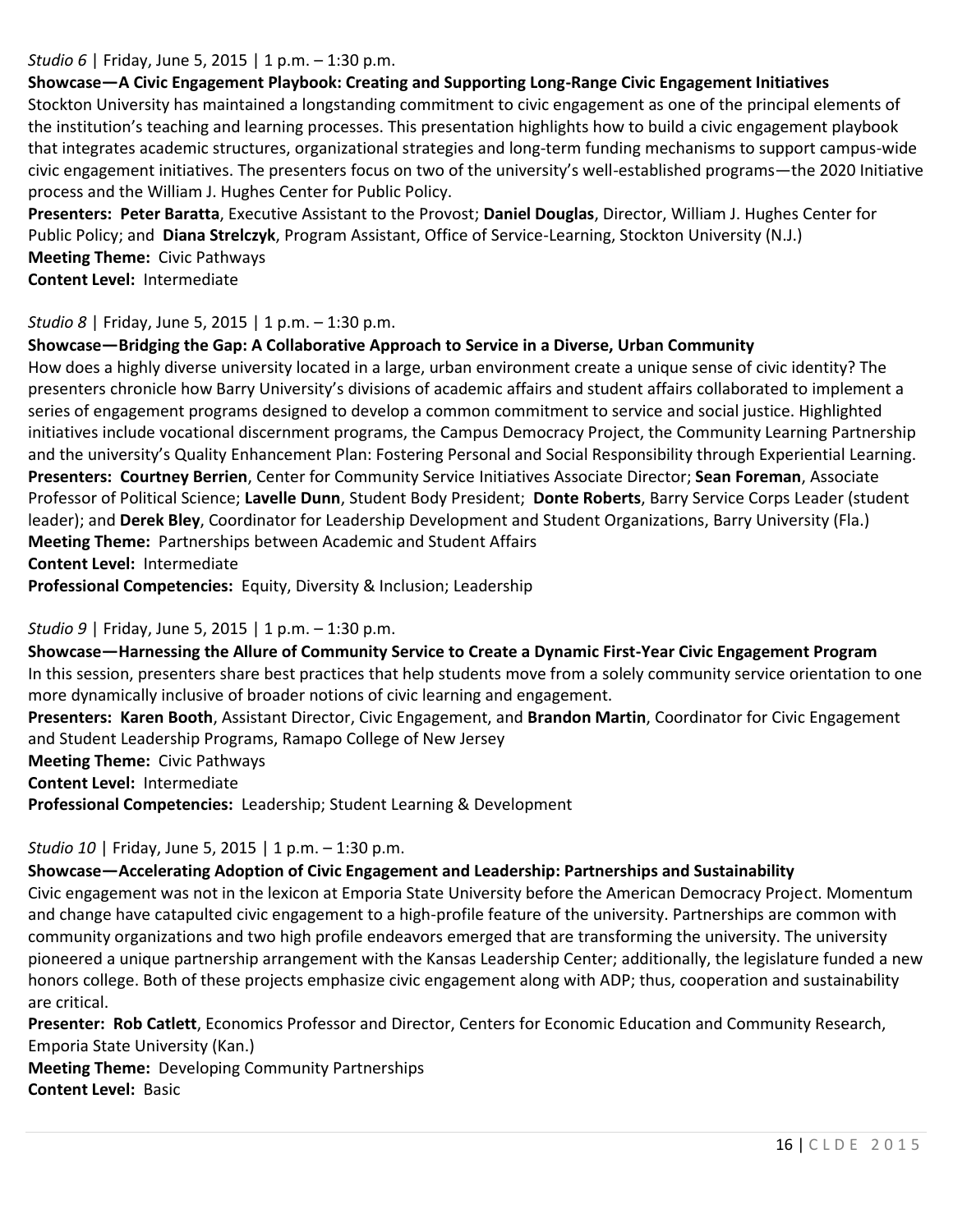# **1 p.m. – 2:30 p.m. | Mini-Institutes**

#### *Galerie 1* | Friday, June 5, 2015 | 1 p.m. – 2:30 p.m.

#### **Mini-Institute—How to Tell a Better Story: The Power of Political Narrative in Civic Engagement Work**

In this hands-on workshop, presenters help participants increase their advocacy skills using the power of narrative. They provide an overview of the Community College Stories Project developed by student interns of the Foothill-De Anza Faculty Association. Through video and interview, participants learn to use the compelling stories of students in community colleges to combine personal and public narrative to redirect the focus of popular political discussion towards the human and social benefits of universal access to public education.

**Presenters: Nicholas Gonzalez Yuen**, Chair, Political Science Department; **Wamuyu Kaigwa**, Student Intern; **Robert Stockwell**, Instructor, Political Science Department; and **Cecilia Ng**, Student Intern, De Anza College (Calif.) **Meeting Theme:** Stewardship of Place

**Content Level:** Intermediate

#### *Galerie 2* | Friday, June 5, 2015 | 1 p.m. – 2:30 p.m.

### **Mini-Institute—Modeling Civic Engagement as Career Services Professionals**

Since 2009, New York Institute of Technology's (NYIT) career services team has worked to infuse civic engagement practices into its operations and its staff's involvement with internal and external communities. This was done in preparation for the development of new programs offered by the office to enhance student engagement. Career services has seen: students successfully develop civic skills; institutional change and dialogue open up locally, nationally and globally on issues experienced by all of career services stakeholders. Presenters share NYIT's experiences and provide guidance on implementing similar change inside and outside of participants' home institutions and communities. **Presenters: Amy Bravo**, Assistant Dean, and **Adrienne McNally**, Associate Director Experiential Education, New York Institute of Technology **Meeting Theme:** Stewardship of Place

**Content Level:** Intermediate

*Galerie 3* | Friday, June 5, 2015 | 1 p.m. – 2:30 p.m.

### **Mini-Institute—Assessing Campus Political Participation and Engagement: What's in Your Toolkit?**

Student participation in government and their political engagement more broadly can be a difficult phenomenon to assess. During this interactive mini-institute, participants practice assessing student political engagement using different types of tools and resources. Participants learn how to interpret and use aggregate data for planning long-term benchmarking. Additionally, they discuss other valuable tools that can be used to both evaluate efforts on campus and enhance current practices geared towards strengthening student political engagement.

**Presenters: Margaret Brower**, Research Associate and Administrator, and **Ishara Casellas Connors**, Associate Director, National Study for Learning, Voting and Engagement (NSLVE), Tufts University (Mass.)

**Meeting Theme:** Research and Assessment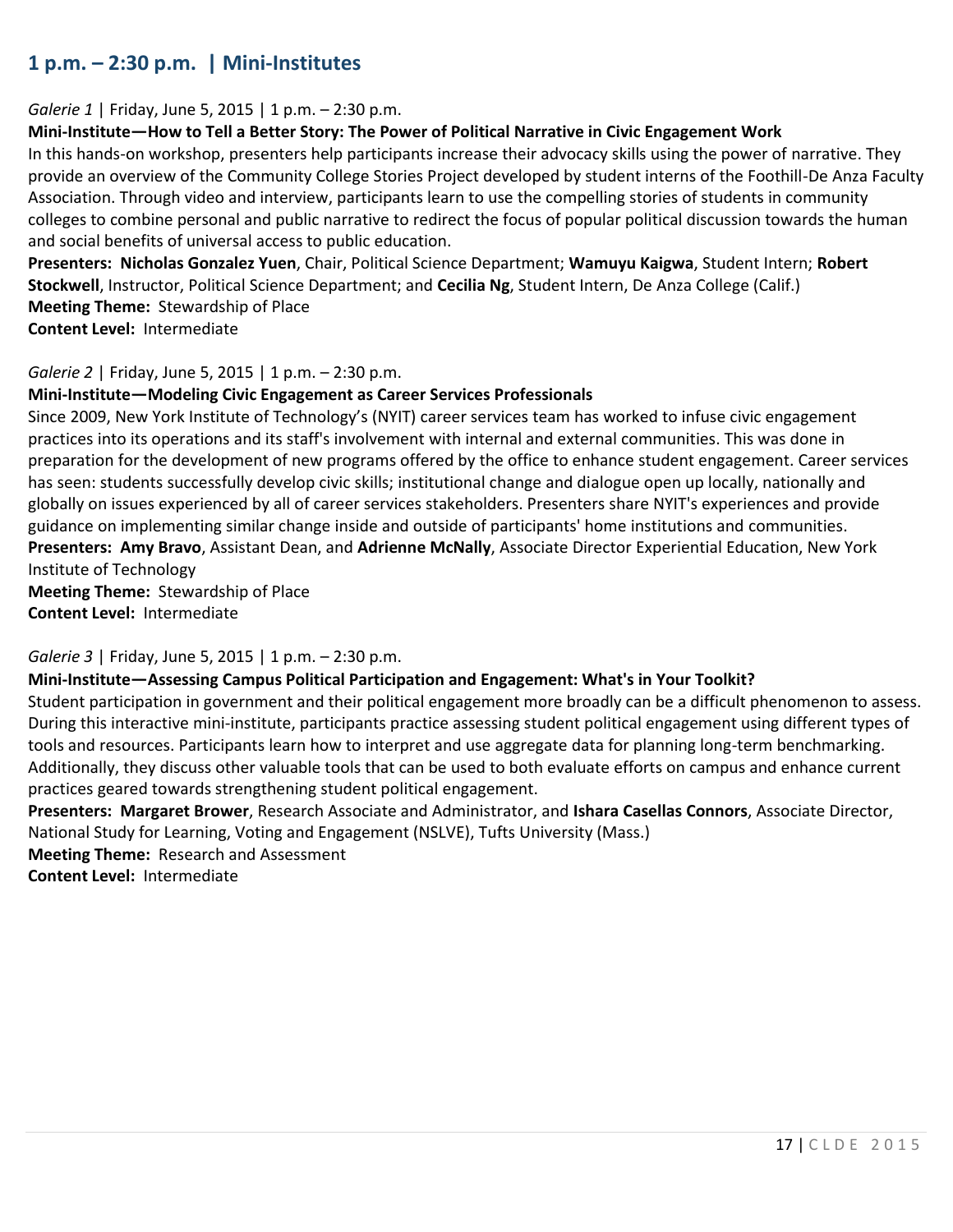## *Galerie 4* | Friday, June 5, 2015 | 1 p.m. – 2:30 p.m.

## **Mini-Institute—Students as Social Entrepreneurs: A Practical Process for Student-Led Community Change**

When community-change projects are led by students, the impact can be tremendous—both in terms of the students involved and the area of focus. In this mini-institute, participants learn one model for designing and leading their own change projects, infusing passion and purpose to lead community change. Faculty and staff gain insights into embedding student-led projects into curricular and co-curricular areas and students will gain the tools to begin to design and implement socially entrepreneurial projects.

**Presenters: Fagan Forhan**, Director, Experiential Learning Opportunities & Civic Engagement; **John Day**, AmeriCorps\*VISTA and student; **Cathy May Teague**, SGA President and student; and **Kathleen Craigen**, Alumnae and Staff Assistant, Center for Civic Learning & Community Engagement, Mount Wachusett Community College (Mass.) **Meeting Theme:** Civic Pathways **Content Level:** Basic

*Studio 1* | Friday, June 5, 2015 | 1 p.m. – 2:30 p.m.

# **Mini-Institute—Discourse Across Difference: The Skills Necessary for Civic Engagement**

During this session, the presenter reflects on the adage, "Service without reflection is just work." The ability to reflect and discuss the complex, multi-layered issues relating to civic engagement is a learned skillset. The events of 2014 relating to Ferguson, Mo., and a great many other locales brought this need center stage. The presenter explores the knowledge and skills required to garner effective discourse relating to events such as Ferguson, and how such skills can be developed with students.

**Presenter: Art Munin**, Assistant Vice President & Dean of Students, Illinois State University

**Meeting Theme:** Civic Pathways

**Content Level:** Intermediate

**Professional Competencies:** Equity, Diversity & Inclusion; Leadership

*Studio 2* | Friday, June 5, 2015 | 1 p.m. - 2:30 p.m.

### **Mini-Institute—Doing Good and Doing Well: Living Your Purpose through Civic Engagement**

While guiding students to create meaningful civic pathways that are right for them, how can you inspire students to prioritize self-care to sustain themselves in the long run? Research shows that self-care matters. In this interactive workshop from Echoing Green's Work on Purpose curriculum, participants learn strategies to help students shape pathways that allow them to do good and do well. They will leave with examples of how faculty and staff are launching conversations like this across the country.

**Presenter: Rebecca Kaufman**, Partnership Associate, Work on Purpose, Echoing Green

**Meeting Theme:** Civic Pathways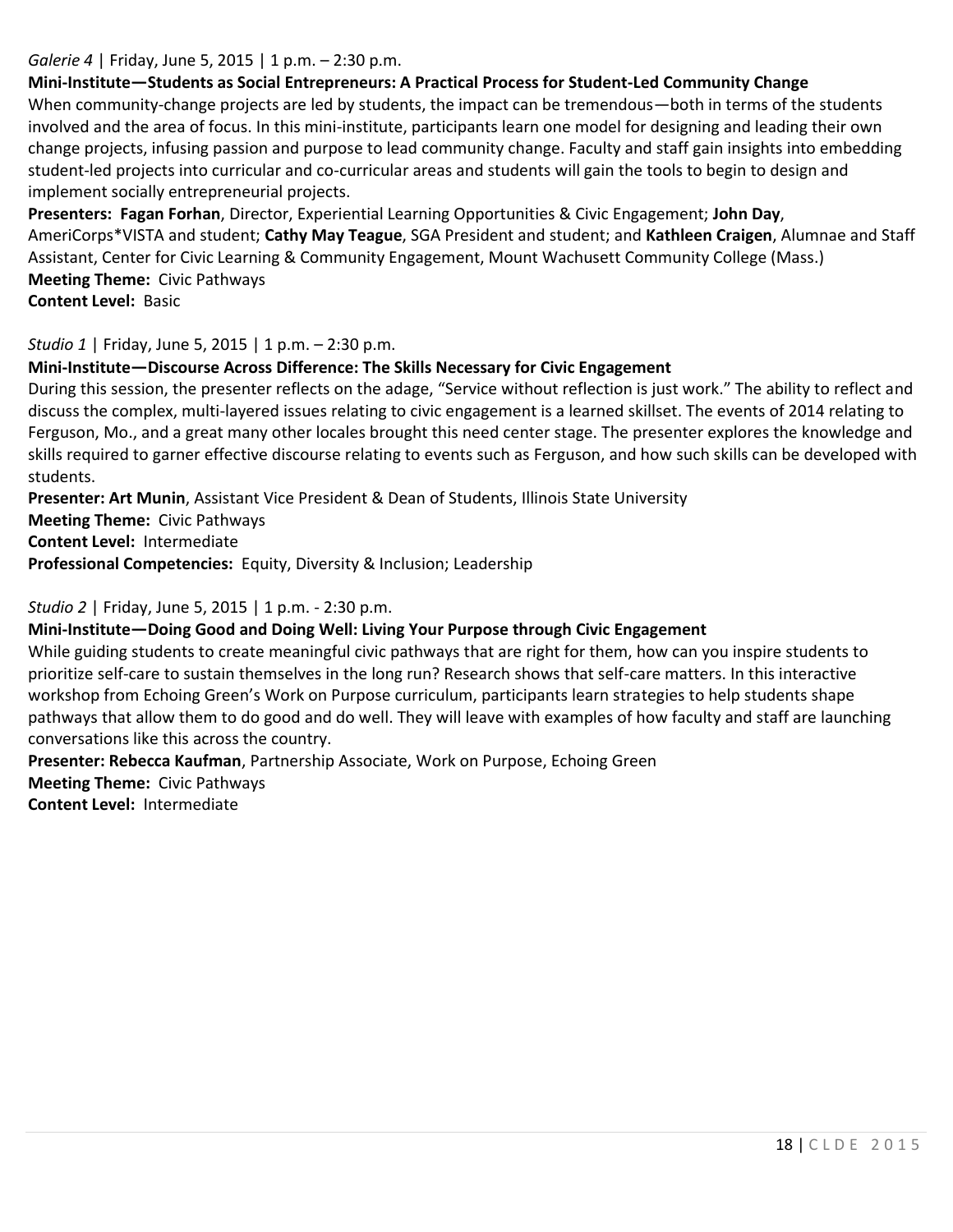#### *Studio 3* | Friday, June 5, 2015 | 1 p.m. – 2:30 p.m.

## **Mini-Institute—Engaging Academic Affairs in Aligning Civic Learning Across the Institution**

In order for institutions to embrace the renewed call to civic learning and embed it in their culture and practices, it must be inculcated across the institution. While today academic service learning and co-curricular service experiences abound at institutions, civic learning is the key to building an active citizenry committed to the public good. Through this institute, leaders from both student and academic affairs will have an opportunity to gain insight into current trends shaping civic and community engagement, and develop an action plan for implementation. This institute is designed for institutional teams of at least one representative from student and academic affairs.

**Presenters: Char Gray**, Executive Director, Pennsylvania Campus Compact

**Carie Hertzberg**, Executive Director, Rhode Island Campus Compact

**Matt Farley**, Executive Director, Connecticut Campus Compact

**Meeting Theme:** Partnerships between Academic and Student Affairs

**Content Level:** Intermediate

**Professional Competencies:** Leadership; Student Learning & Development

# **1:45 p.m. – 2:30 p.m. | Showcase Sessions**

*Studio 4* | Friday, June 5, 2015 | 1:45 p.m. – 2:30 p.m.

### **Showcase—Welcoming Community Partners as Co-Educators in a Living-Learning Environment**

By design, living-learning programs extend learning experiences beyond the classroom. Presenters describe the continuum of strategies that Virginia Commonwealth University (VCU) ASPiRE living-learning program (aspire.vcu.edu) has used to engage community partners as co-educators. Strategies include operating a community fellows program, incorporating partners as co-instructors on international programs and guest speakers, and recognizing partnerships with celebrations. Presenters brainstorm with participants the ways in which these and other strategies might be adapted to a variety of educational contexts.

**Presenters: Nerice Lochansky**, Assistant Director, and **Michael Rackett**, Assistant Professor, ASPiRE, Virginia Commonwealth University

**Meeting Theme:** Developing Community Partnerships

**Content Level:** Basic

**Professional Competencies:** Student Learning & Development

*Studio 5* | Friday, June 5, 2015 | 1:45 p.m. – 2:30 p.m.

*Note: There will not be AV available in this room.* 

# *eJournal of Public Affairs* **Editorial Board Meeting** *(by invitation)*

Editorial board members will be sent a meeting agenda prior to the ADP conference. This agenda includes: a review of the past year's issues, updates of old business, review and inquiries for new business and future issues, discussion points and round table comments from each board member. We request updates from board members for BIOs, photos and other items for the *eJournal* website.

**Presenters: Andrew Lokie**, Director of Special Projects & *eJournal* Editor; **Marc Cooper**, Managing Editor; and **Kristie Reynolds**, Coordinator, *eJournal of Public Affairs*, Missouri State University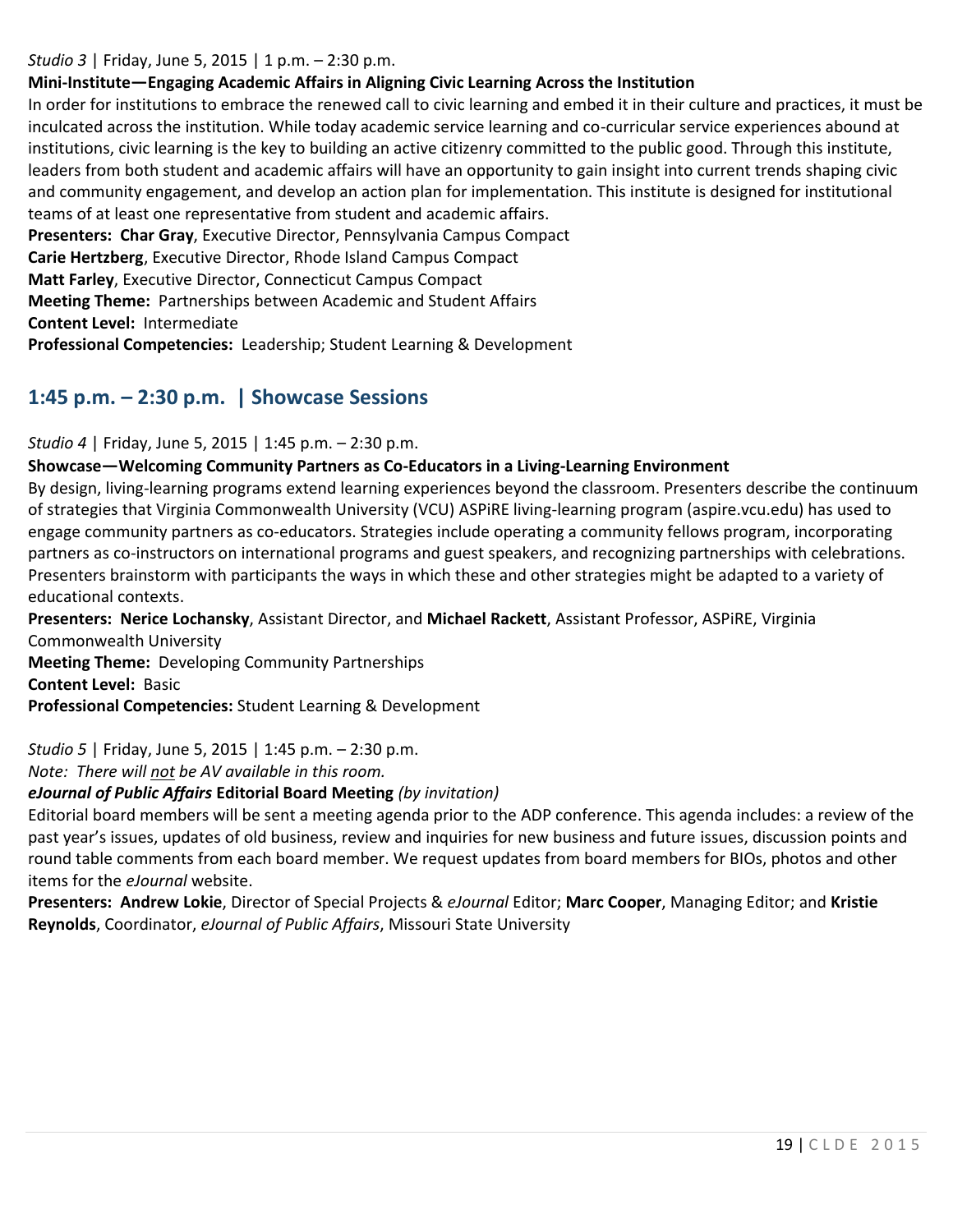### *Studio 6* | Friday, June 5, 2015 | 1:45 p.m. – 2:30 p.m.

**Showcase—Deliberation-Based Strategies for Promoting Environmental Stewardship: Lessons from Alaska and Arizona** The vast public lands in Alaska and Arizona make stewardship of place an obvious focus both in teaching and service. Presenters share curriculum and community engagement strategies from both humanities and social science perspectives on their deliberations about place, land and the environment. We will share lessons learned about how participatory democracy and deliberation can help citizens—and undergraduates—become better stewards of our lands. **Presenters: Andrea Houchard**, Director, Philosophy in the Public Interest, Northern Arizona University **Kara Dillard**, Assistant Professor, University of Alaska, Fairbanks **Meeting Theme:** Stewardship of Place **Content Level:** Intermediate

*Studio 7* | Friday, June 5, 2015 | 1:45 p.m. – 2:30 p.m. *Note: There will not be AV available in this room.* 

#### **Showcase Session—Faith-Based Organizations and Civic Capacity Building**

What role does religion play in democratic community building in the 21st century? In American history, religious organizations were considered as "schools for democracy" and civil rights movement advocates. How do we understand and navigate the role of religious organizations in the public square today? The presentation will offer questions and preliminary findings related to a Kettering Foundation research project on faith communities and community building. We also welcome comments and feedback about the role of religious institutions in communities.

Presenters: **Gregg Kaufman**, Educator, The Deliberative Voice

**Elizabeth Gish**, Professor, Western Kentucky University

**Meeting Theme:** Developing Community Partnerships

**Content Level:** Intermediate

*Studio 8* | Friday, June 5, 2015 | 1:45 p.m. – 2:30 p.m.

#### **Showcase—Stewards Redefining Boundaries of Public Place: Trends of Invention**

*A Crucible Moment: College Learning for Democracy's Future* recommends that colleges and universities "expand the number of robust, generative civic partnerships and alliances, locally, nationally, and globally to address common problems, empower people to act, strengthen communities and nations, and generate new frontiers of knowledge." What are the dynamics of this hybrid "third place," co-created between campus and community? Presenters examine a Seattle, Wash., case study that sheds light on this question.

**Presenters: Caryn McTighe Musil**, Senior Scholar and Director of Civic Learning and Democracy Initiatives, and **Amber Trout**, Program Assistant, Association of American Colleges and Universities (AAC&U) **Meeting Theme:** Developing Community Partnerships

**Content Level:** Advanced

*Studio 9* | Friday, June 5, 2015 | 1:45 p.m. - 2:30 p.m.

#### **Showcase Session—Bring it to The Table**

Talking Eyes Media shares the process of integrating the documentary film project *Bring it to The Table* into activities on campus and in the local community. *Bring It* challenges students to examine their political biases, so they can become more civically engaged and take an active role in breaking down hyper-partisanship. The session includes a film screening, facilitated discussion, training on conducting film screenings and live interactive events, a demonstration of Taking Eyes Media's mobile app and a DIY toolkit.

**Presenters: Julie Winokur**, Executive Director, Talking Eyes Media

**Nneka Edwards**, Project Coordinator/ Discussion Facilitator, and **Suzanne Goodney Lea**, Fellow/ Education Coordinator, Interactivity Foundation

**Meeting Theme:** Stewardship of Place **Content Level:** Basic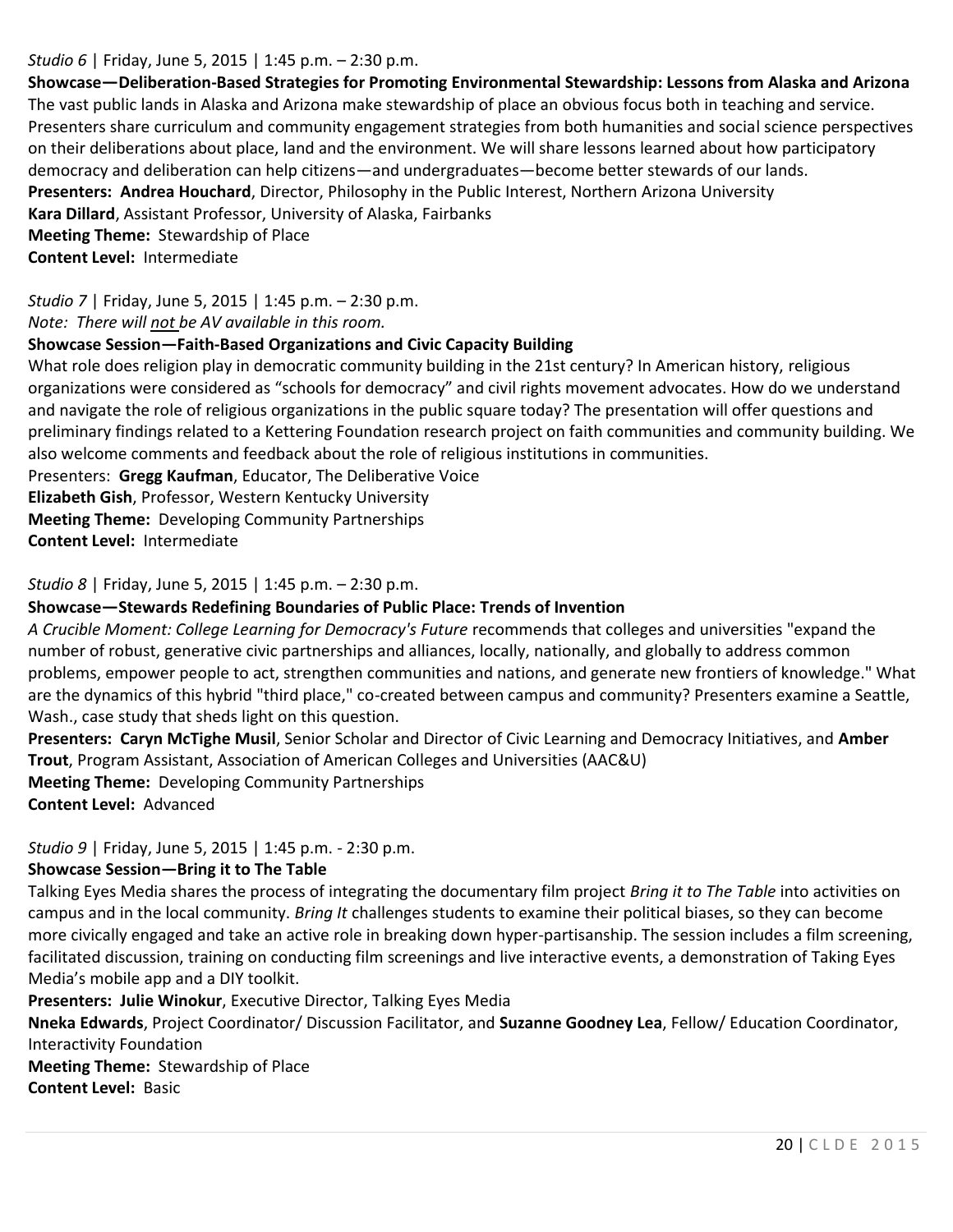#### *Studio 10* | Friday, June 5, 2015 | 1:45 p.m. - 2:30 p.m.

## **Showcase—Institutionalizing Engaged Scholarship: The Penn State Journey**

Since fall 2011, Pennsylvania State University has been engaged in an institution-wide initiative, exploring how to expand opportunities for students to participate in engaged scholarship activities consistent with its land-grant mission and long tradition of outreach education. Such experiences have been demonstrated to positively impact students' sense of civic responsibility and their ability to solve societal problems in ethical ways. The presenter shares information about successes, challenges and lessons learned to inform journeys at other campuses.

**Presenters: Barry Bram**, Special Assistant to the Vice President for Student Affairs, Pennsylvania State University **Meeting Theme:** Research and Assessment

**Content Level:** Intermediate

**Professional Competencies:** Assessment, Evaluation & Research; Student Learning & Development

# **2:45 p.m. – 3:30 p.m. | i3 Conversations, Showcase Sessions, Times Talk**

*Galerie 1* | Friday, June 5, 2015 | 2:45 p.m. - 3:30 p.m.

### **Times Talk—Divestment of Fossil Fuels and Stewardship of Place**

Climate change is a scientific reality and students across the country have been advocating for the divestiture of fossil fuels from campus investments and for environmental stewardship more broadly on college and university campuses across the U.S. Where and why have they been successful? Where and why haven't they been? And where do you stand on this issue? Join us for a Times Talk discussion about two recent New York Times pieces: John Schwart's **[Swarthmore Declines to](http://www.nytimes.com/2015/05/03/us/swarthmore-declines-to-drop-investments-in-fossil-fuels.html?src=xps&_r=1)  [Drop Investments in Fossil Fuels](http://www.nytimes.com/2015/05/03/us/swarthmore-declines-to-drop-investments-in-fossil-fuels.html?src=xps&_r=1)** (5/2/15) and a Sunday Dialogue piece on **[Divestment Campaigns \(](http://www.nytimes.com/2015/05/03/opinion/sunday/divestment-campaigns.html?src=xps)***Opinion***)** (5/2/15). This session is an example of current events programming using The New York Times that helps campuses prepare students to be informed, engaged citizens.

**Presenters: Jan Clark**, Associate Professor of Rhetoric, Georgia College **Lynn Hall**, National Director, Education, The New York Times

### *Galerie 2* | Friday, June 5, 2015 | 2:45 p.m. - 3:30 p.m.

### **i <sup>3</sup> Conversation—Social Justice: Hip Hop, Social Movements and What Lies in between**

Presenters discuss youth culture as it relates to work they are doing on campus and to larger social movements within the community. Presenters explore several questions, including: how do students go about making their ideas come to fruition and how might they garner support from their educational institutions around such ideas; is there a need for collaboration among different groups in order to push back against systems; and is it necessary to create models for youth movements and movements around social justice?

**Presenters: Freddy Flores-Diaz**, Social Justice Intern; **Albert Lutz-Paap**, Institute of Community and Civic Engagement intern/staff; and **LaQuisha Beckum**, Adjunct faculty, Project Coordinator, De Anza College (Calif.)

**Meeting Theme:** Engaging Diverse Students

**Content Level:** Intermediate

# *Galerie 3* | Friday, June 5, 2015 | 2:45 p.m. - 3:30 p.m.

# **i <sup>3</sup> Conversation—A Place for Community: Creating a Civic Engagement Center**

In April 2014, the University of Nebraska at Omaha dedicated a facility to enhance the university's role as a steward of place. The Barbara Weitz Community Engagement Center houses university departments focused on civic engagement, contains ample community- and campus- dialogue spaces, and serves as an incubator for 29 non-profit and campus partners, facilitating extensive collaboration among the agencies, and university faculty and students. Presenters discuss the vision and planning processes involved in creating the center.

**Presenters: Paul Sather**, Director; **Sara Woods**, Executive Associate to Senior Vice Chancellor; **Barbara Weitz**, Lead Donor, Civic Engagement Center, University of Nebraska at Omaha

**Meeting Theme:** Stewardship of Place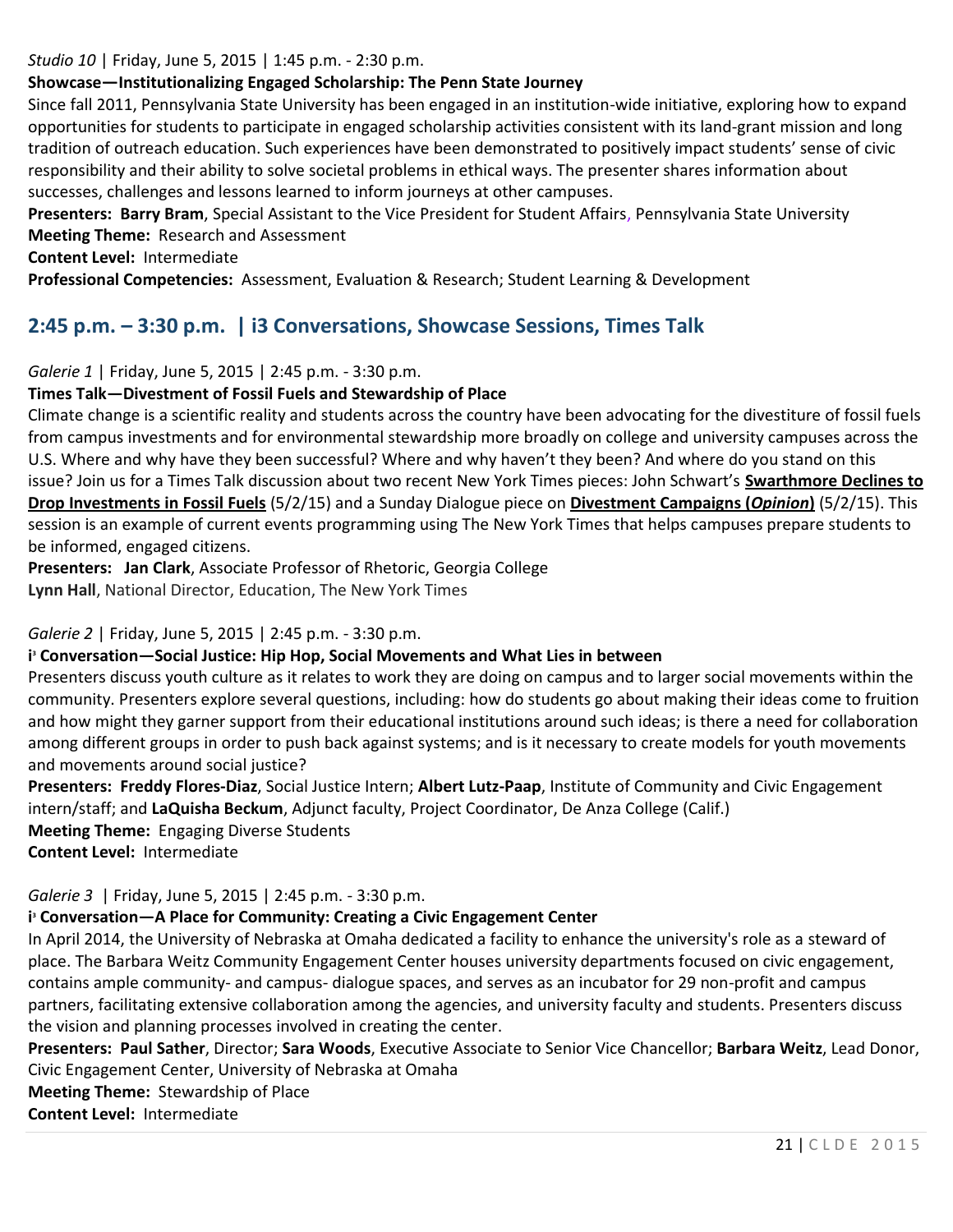## *Galerie 4* | Friday, June 5, 2015 | 2:45 p.m. - 3:30 p.m.

# **i <sup>3</sup> Conversation—Civic Pathway Stories: Reframing Alumnihood by Imagining Forward, Talking Back**

This participatory session is for anyone interested in building agency through storytelling at key transition points on civic pathways through and after college. Narrative methodologies (storytelling, testimony, ethnography, journaling, performance) encourage students to imagine forward to alumnihood and graduates to reread their own pathways in civic terms. Grounded in concepts of public work and projective agency, the presenters argue that current students, recent grads, and situated alums can be crucial partners in building multi-generational communities of active citizenship and active learning.

**Presenters: Julie Ellison**, Director, Citizen Alum, University of Michigan

**Carol Bebelle**, Co-Founder and Executive Director, Ashé Cultural Arts Center, New Orleans

**Adam Bush**, Provost, College Unbound

**Petrice Sams-Abiodun**, Executive Director for the Lindy Boggs National Center for Community Literacy, Loyola University (La.)

**Ron Bechet**, Victor Labat Endowed Professor of Art, Xavier University (La.) **Meeting Theme:** Civic Pathways **Content Level:** Intermediate

*Studio 1* | Friday, June 5, 2015 | 2:45 p.m. - 3:30 p.m.

# **Showcase—Engaged Learning at the Republican and Democratic Conventions: The Washington Center's 2016 Convention Seminars**

Since 1984, The Washington Center has partnered with faculty from around the country to provide students with a oncein-a-lifetime opportunity to experience the American electoral process on site at the Democratic and Republican National Conventions. After an intensive, multi-disciplinary academic seminar, students engage in volunteer placements to learn about these processes first-hand from the inside. Join us as we look forward to learning opportunities at the Republican Convention (Cleveland, OH—July 10-22) and the Democratic Convention (Philadelphia, PA—July 17-29).

**Presenters: Kelly Eaton**, Chief Academic Officer, The Washington Center for Internships and Academic Seminars **Kevan Yenerall**, Professor of Political Science, Clarion University of Pennsylvania

# *Studio 2* | Friday, June 5, 2015 | 2:45 p.m. - 3:30 p.m.

## **Showcase—STEM in Higher Education: Raising Awareness for Local Conservation and Community Engagement as a Tool for Inclusion**

Project-based learning modules and community outreach are used to raise the awareness of high school students of STEM opportunities and environmental issues in their geographic areas. Jacksonville State University professors have collaborated with local high schools to promote a greater appreciation of environmental issues in the Talladega National Forest. Students worked with professors and graduate student mentors over the course of a school year to complete a project and relate it to stewardship. First Saturday Science is a program that gives community children of all ages in St. Paul, Minn., the opportunity to expand their exposure to science through guided experiments and activities that explore specific fields of inquiry, introducing them to realistic options for future careers in science. **Presenters: Nathan Fell**, Work Study Coordinator, Metropolitan State University (Minn.)

**Benjie Blair**, Interim Department Head in Biology, Jacksonville State University (Ala.)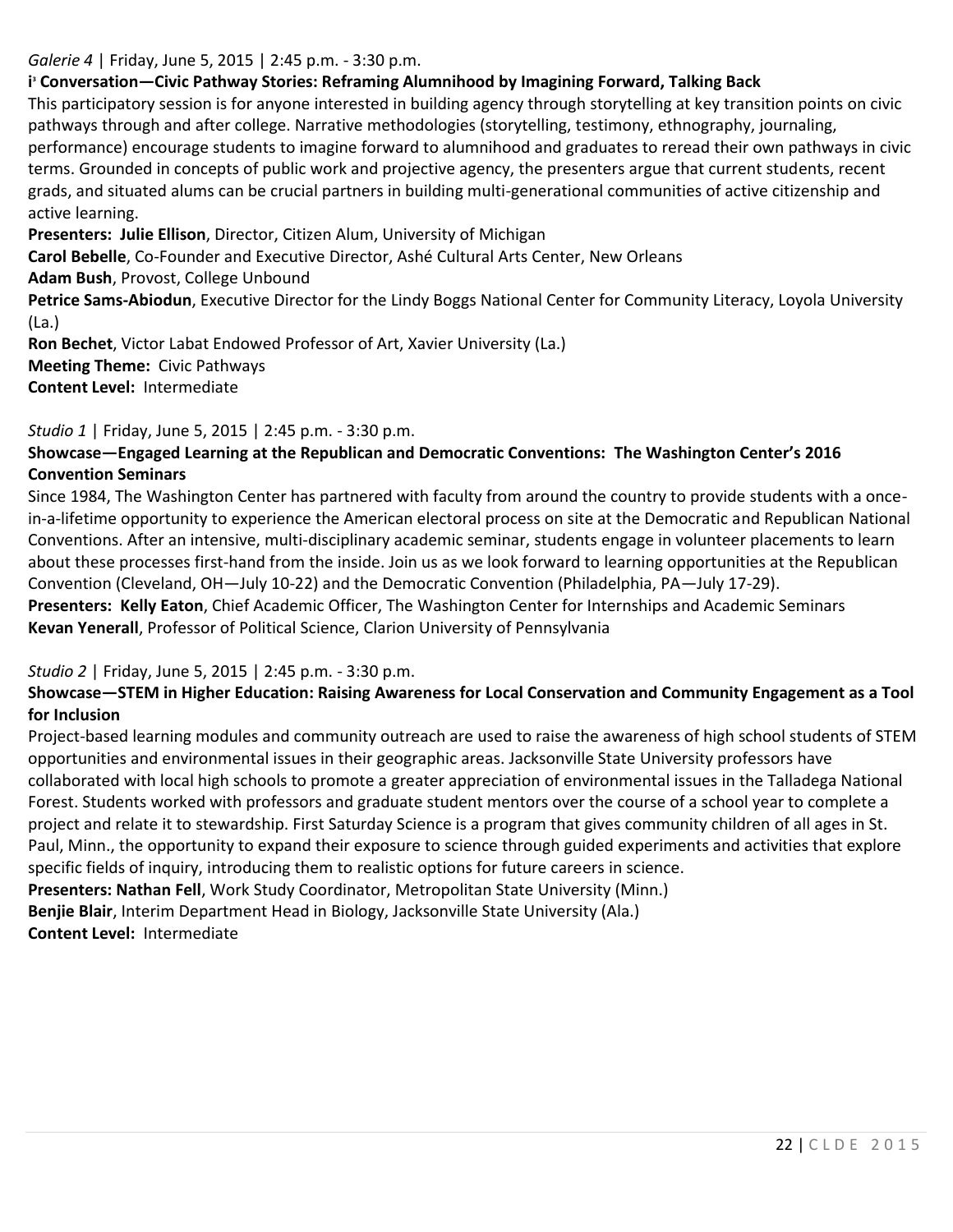#### *Studio 3* | Friday, June 5, 2015 | 2:45 p.m. - 3:30 p.m.

**Showcase—Creating Space and Place to Engage Students: Avenue Scholar Community Engagement Work-study Program** The Barbara Weitz Community Engagement Center works to create, support and expand engaged scholarship and student programming to inspire tomorrow's leaders and agents of change. The Avenue Scholars Community Engagement Workstudy Program (ASCE-WSP) provides students with engagement-related work-study opportunities rich with hands-on learning experiences. Presenters explore existing relationships in a three-way collaboration, evaluating a new model for work-study placements according to the student's major and the organization's needs, with hopes of enriching the student's success and development of the organization.

**Presenters: Robyn Long**, Special Projects Associate, Barbara Weitz Community Engagement Center, and **Lucy Garza Westbrook**, Community Liaison, University of Nebraska at Omaha

**Jermaine Jones**, Talent Advisor, Avenue Scholars Foundation, In collaboration with - University of Nebraska at Omaha and Metropolitan Community College (Neb.)

**Meeting Theme:** Stewardship of Place **Content Level:** Intermediate

#### *Studio 4* | Friday, June 5, 2015 | 2:45 p.m. - 3:30 p.m.

#### **Showcase—Civic Engagement & Teacher Education-Moving Beyond the Social Studies Classroom**

Presenters highlight a pilot project to prepare pre-service teachers to enter the Pre-K-12 classroom and engage students in the basic understanding and importance of civic participation, regardless of certification level or teaching content. They share lessons learned between practicing classroom teachers and community college education faculty. Additionally, discussions focus around the establishment of approved standards and curriculum to be used throughout all levels of teacher education training programs.

**Presenters: Kimberly Tobey**, Executive Director, National Association of Community College Teacher Education Programs **John Balentine**, Co-Chair Excellence in Civic Engagement Program K-12, Arizona Department of Education **Meeting Theme:** Stewardship of Place

**Content Level:** Basic

*Studio 6* | Friday, June 5, 2015 | 2:45 p.m. - 3:30 p.m.

### **Showcase—Creating a Civic Engagement Culture at a Small Community College**

In this session, Allegany College of Maryland (ACM)—a small rural college in western Maryland—provides a case study for institutions considering strategies for creating a civic engagement culture on their own campus. Presenters examine the effectiveness of co-curricular programming as a unique pathway to increasing engagement. They share examples of how ACM has worked to institutionalize civic engagement. The session closes with a student presentation of their winning semester civic project.

**Presenters: Kurt Hoffman**, Chair–Social and Behavioral Sciences; **Erin Yokum**, Student Government Association, Diversity Center; **Cherie Snyder**, Program Director–Human Services, Allegany College of Maryland; and **Nikki Mallory**, a Human Services student will present on the winning student project concerning Sexual Assault on College Campuses. **Meeting Theme:** Partnerships between Academic and Student Affairs **Content Level:** Basic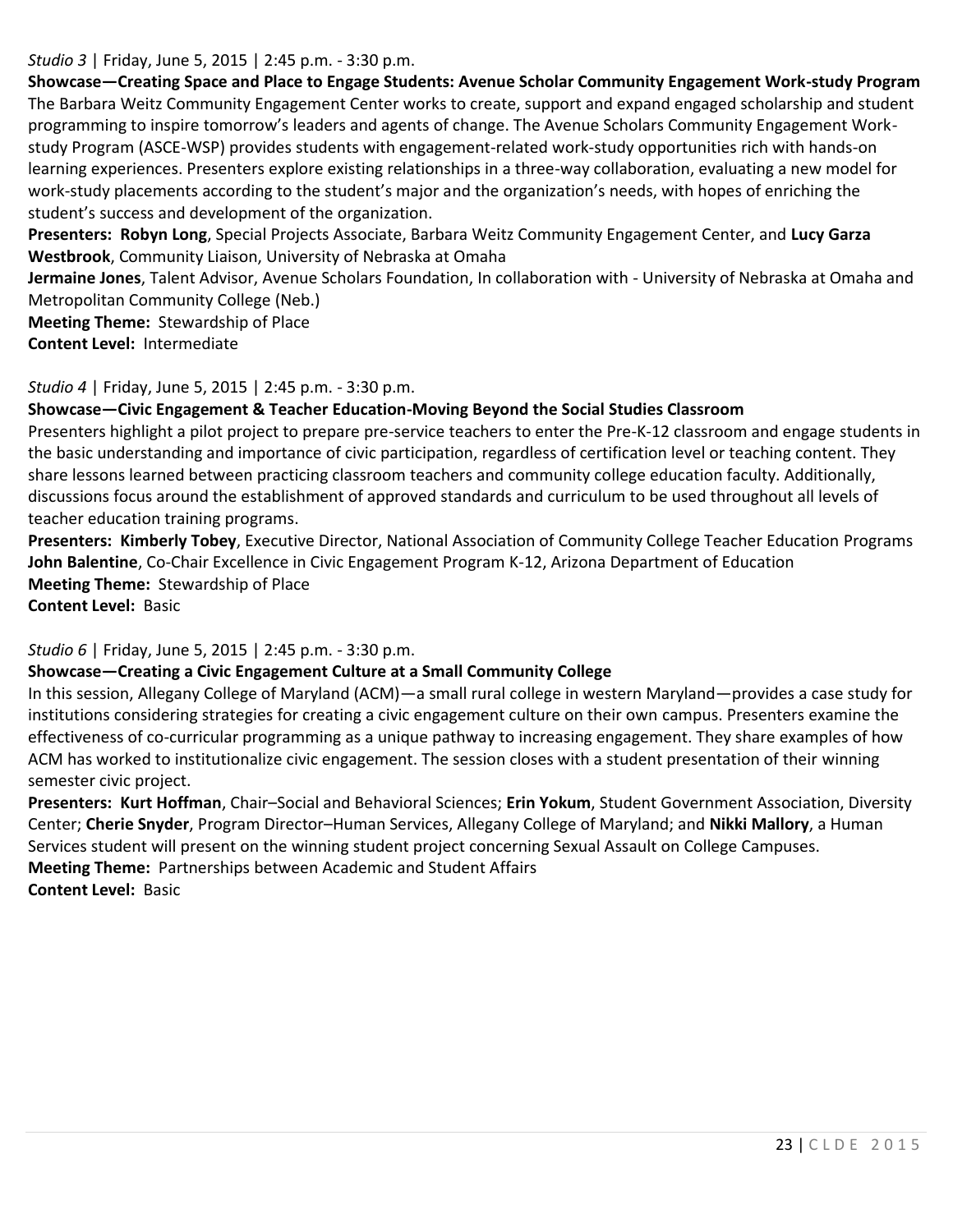*Studio 7* | Friday, June 5, 2015 | 2:45 p.m. - 3:30 p.m.

*Note: There will not be AV available in this room.* 

**i <sup>3</sup> Conversation—Who Is our Community? Where Is our Community?—Reflections on Ferguson, Mo., and the Civic Role of Universities**

What does it mean to be a part of a community and what is the role and responsibility of the university when a community finds itself in crisis? Universities have been asked to confront these questions over the past several months since the police shooting of an unarmed teenager in Ferguson, Mo. Two Missouri universities—one a direct neighbor to Ferguson, and the other over 220 miles away—explore how different "communities" emerged, how campus communities responded to the crisis, points of engagement that can create social change, and how these activities relate to the mission of the university as a civic institution.

**Presenters: Patricia Zahn**, Director, Des Lee Collaborative Vision / Community Outreach & Engagement, University of Missouri - St. Louis

**Shari Garber Bax**, Vice Provost and ADP Campus Coordinator, University of Central Missouri

*Studio 8* | Friday, June 5, 2015 | 2:45 p.m. - 3:30 p.m.

## **Showcase—Forming the Citizens of Tomorrow, Today**

What is the role and responsibility of publicly funded institutions in developing responsible citizens in the 21st century? The University of Houston-Downtown is leading the way in developing engaged citizens through service-learning, internships, applied research and community outreach.

**Presenters: Bill Flores**, President, and **Maria Bhattacharjee**, Associate Professor, Urban Education, University of Houston-Downtown (Texas)

**Noël Bezette-Flores**, First Lady, University of Houston-Downtown (Texas) and Co-Owner, Innovate @ Work **Meeting Theme:** Stewardship of Place **Content Level:** Intermediate

*Studio 9* | Friday, June 5, 2015 | 2:45 p.m. - 3:30 p.m.

### **Showcase—Making Knowledge Real: Students and Faculty Digging into an Issue Together**

When faculty work together across disciplines and look at real problems, amazing things can happen for students. We have done three faculty clusters: *Unnatural Disaster: Focus on Typhoon Haiyan, Civic Liberties: Racial Profiling, Ferguson and Mass Incarceration*, and *Unnatural Disasters: The California Drought.* For each of these clusters, faculty worked together on two events and students ended the quarter with a big event where they presented to each other in a festival of learning. Faculty and students who participated will explain what they did, what the results were, and open space for reflection on how you can adapt this model to your campus.

**Presenters: Cynthia Kaufman**, Director, Institute of Community and Civic Engagement; **James Nguyen**, Faculty; **Marc Coronado**, Faculty; **Lewis Julie**, Faculty; and **La Quisha Beckum**, Faculty, De Anza College (Calif.) **Meeting Theme:** Civic Pathways **Content Level:** Intermediate

*Salon A* | Friday, June 5, 2015 | 3:30 p.m. - 4:30 p.m.

**Reception for Campus Presidents/Chancellors & Vice Presidents for Academic and Student Affairs** (by invitation)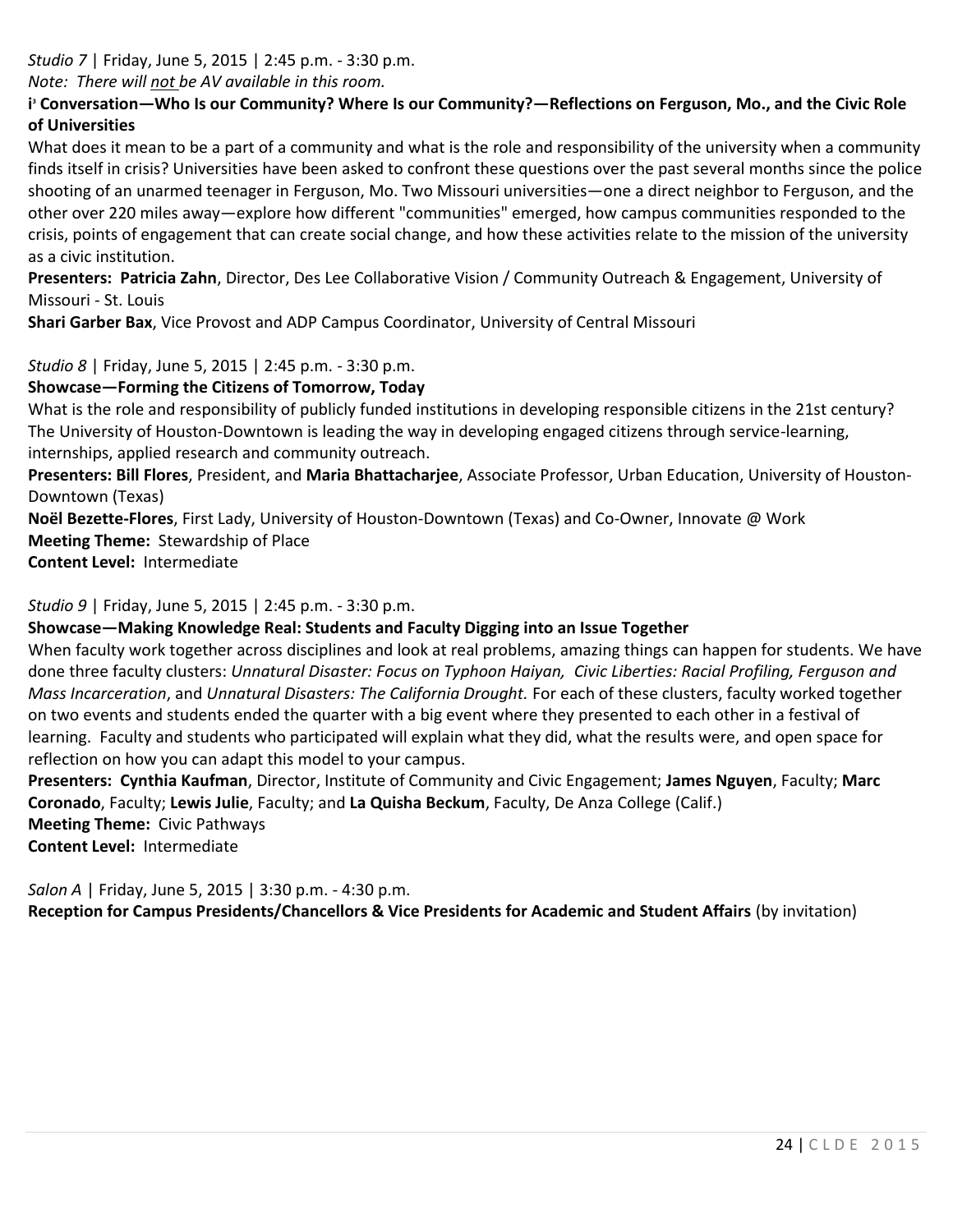# **3:40 p.m. – 4:10 p.m. | Showcase and General Interest Sessions**

*Studio 2* | Friday, June 5, 2015 | 3:40 p.m. - 4:10 p.m.

#### **Showcase—Perspectives from First Year Students on Place Based Education**

How can universities enable first-years to become active members of their new communities both on and off campus? According to environmental educator, David Sobel, place-based education helps students develop "stronger ties to their community" and become "active, contributing citizens." By examining the benefits of a course that linked composition with physical geography and partnered with a nearby park, the presenters demonstrate the benefits of place-based learning for first year students.

**Presenters: Marissa Cremin** and **Kendall Dunbar**, students, Westfield State University (Mass.)

**Meeting Theme:** Developing Community Partnerships

**Content Level:** Intermediate

### *Studio 3* | Friday, June 5, 2015 | 3:40 p.m. - 4:10 p.m.

**General Interest Session—Democracy Requires Information: Fostering Media Literacy for Civic Engagement in College** Between the proliferation of social media and the 24-hour news cycle, college students are incessantly bombarded with information. The presenter models educational strategies to enhance students' media literacy, so they become less susceptible to making snap judgments based on distorted information. These strategies share a focus on engaging diverse groups in deliberative discussion. Participants discuss recent research on where and how students receive and process information, with a particular focus on political conversation.

**Presenter: Eric Feldman**, Coordinator of Global Learning Initiatives, Florida International University

**Meeting Theme:** Engaging Diverse Students

**Content Level:** Intermediate

**Professional Competencies:** Student Learning & Development

#### *Studio 4* | Friday, June 5, 2015 | 3:40 p.m. - 4:10 p.m.

# **General Interest Session—Building Reciprocity, Creating Sustainability: Achieving Effective and Organized Campus-Community Partnerships**

Developing community partnerships entails organization and reciprocity. Making the most of these partnerships requires efficiency and well-defined expectations. Long-term sustainability hinges on effective management systems. The presenter uses the Formalized Partnership Program, currently being utilized at Rhode Island School of Design (RISD), to demonstrate how to develop a partnership from a holistic approach that considers the entire lifecycle of the relationship. Attendees learn how to lay the proper foundation for a partnership, manage initial inception and ensure long term sustainability. **Presenter: Andrew Jacques**, Assistant Director for Leadership Programs, Rhode Island School of Design **Meeting Theme:** Developing Community Partnerships

**Content Level:** Intermediate

**Professional Competencies:** Leadership; Student Learning & Development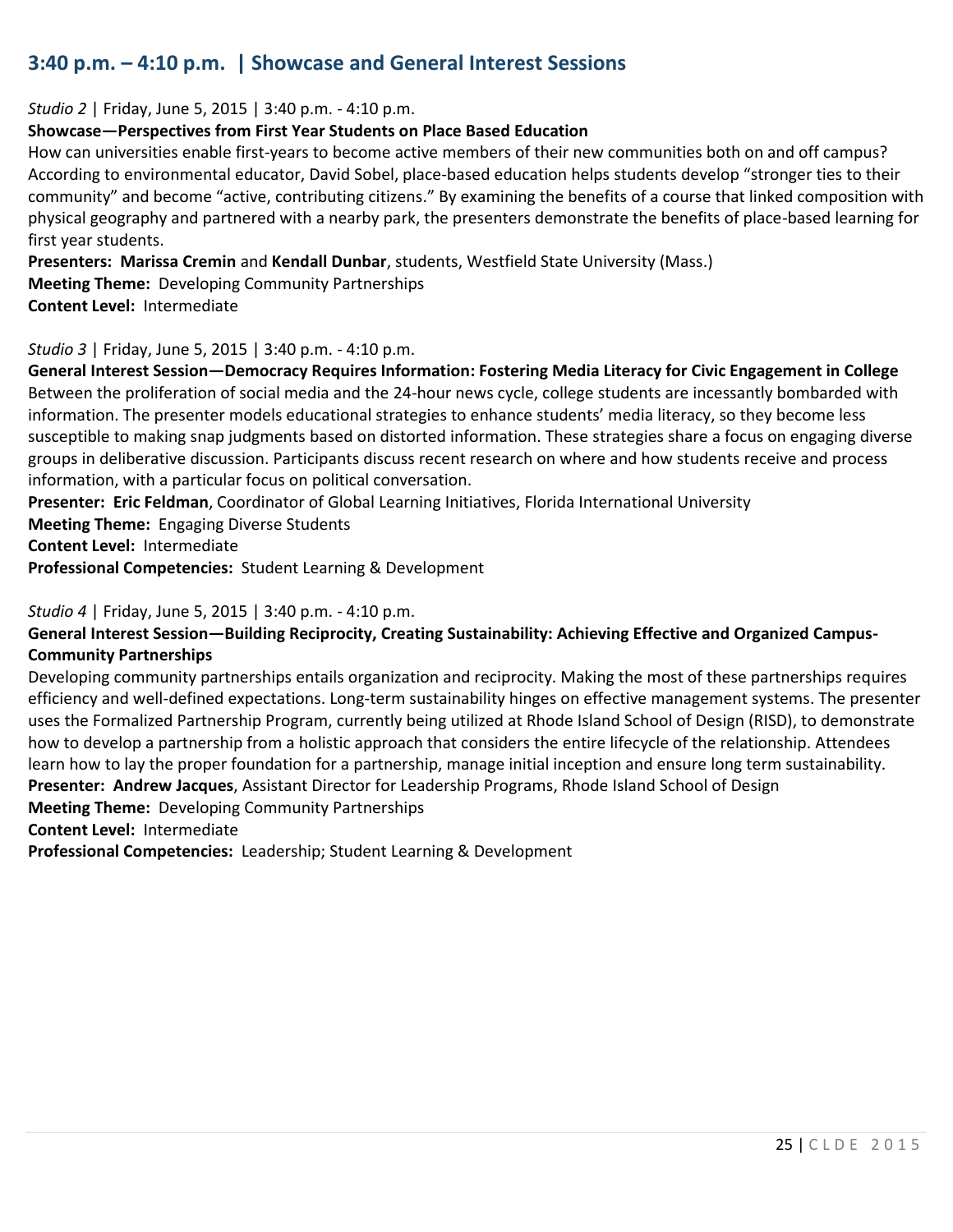## *Studio 6* | Friday, June 5, 2015 | 3:40 p.m. - 4:10 p.m.

# **General Interest Session—Framing Civic Engagement through Hope Theory**

Civic-based learning experiences are well-known for helping students to begin viewing themselves as stewards of place. While these experiences often create a great deal of motivation, they fall short in helping students structure this sense of agency through an intentional philosophy. Presenters demonstrate the potential of Hope Theory as a cross-campus theoretical framework for civic engagement that prepares students to formulate their own sense of purpose in becoming a steward of place.

**Presenters: Morgan Lewing**, Director of Civic and Student Engagement/ Faculty College of Education, and **Brandon Griggs**, Dean of Student Affairs, Texas A&M Central Texas

**Meeting Theme:** Partnerships between Academic and Student Affairs

**Content Level:** Intermediate

**Professional Competencies:** History; Philosophy & Values; Human and Organizational Resources

## *Studio 9* | Friday, June 5, 2015 | 3:40 p.m. - 4:10 p.m.

## **General Interest Session—Assessing Civic Learning and Democratic Engagement: Exploring Identity, Agency and Advocacy**

Communicating across diverse interests and cultures can be a challenge in modern democracies. When unexpected problems and issues of equity emerge overcoming these communication challenges is essential for democratic communities to thrive. The presenters use proven, culturally responsive and high impact practices in concert with imagination and open dialogue with students, in an effort to create scenes of pedagogy and models of democratic engagement on campus.

**Presenters: Helen-Margaret Nasser**, Associate Director, Honors Program, and **Jason Leggett**, Assistant Professor, Political Science, CUNY Kingsborough Community College

**Meeting Theme:** Engaging Diverse Students **Content Level:** Intermediate

# **3:40 p.m. – 4:50 p.m. | General Interest Sessions and Roundtable Discussions**

# *Galerie 1* | Friday, June 5, 2015 | 3:40 p.m. - 4:50 p.m.

**General Interest Session—Building and Sustaining Innovative Models for Civic Leadership in Community Colleges** All across the country, the immense power of community-driven political participation manifests itself. Whether it is organizers fighting against police brutality or students on college campuses standing up against sexual assault, the message is clear. There is untapped potential in participation that is inclusive of communities most affected by the complex problems faced today. Community college students are often the most left out of efforts to engage students on college campuses in civic life. Yet, they are the college students most likely to be from the community where their institution is located. Presenters discuss three different, yet successful models for innovating toward inclusion and sustainability for college civic engagement.

**Presenters: Joelle Gamble**, National Director, Roosevelt Campus Network **Jessie Ryan**, Executive Vice President, Campaign for College Opportunity **Joy Lawson**, Director, Young People For (YP4) **Meeting Theme:** Civic Pathways **Content Level:** Basic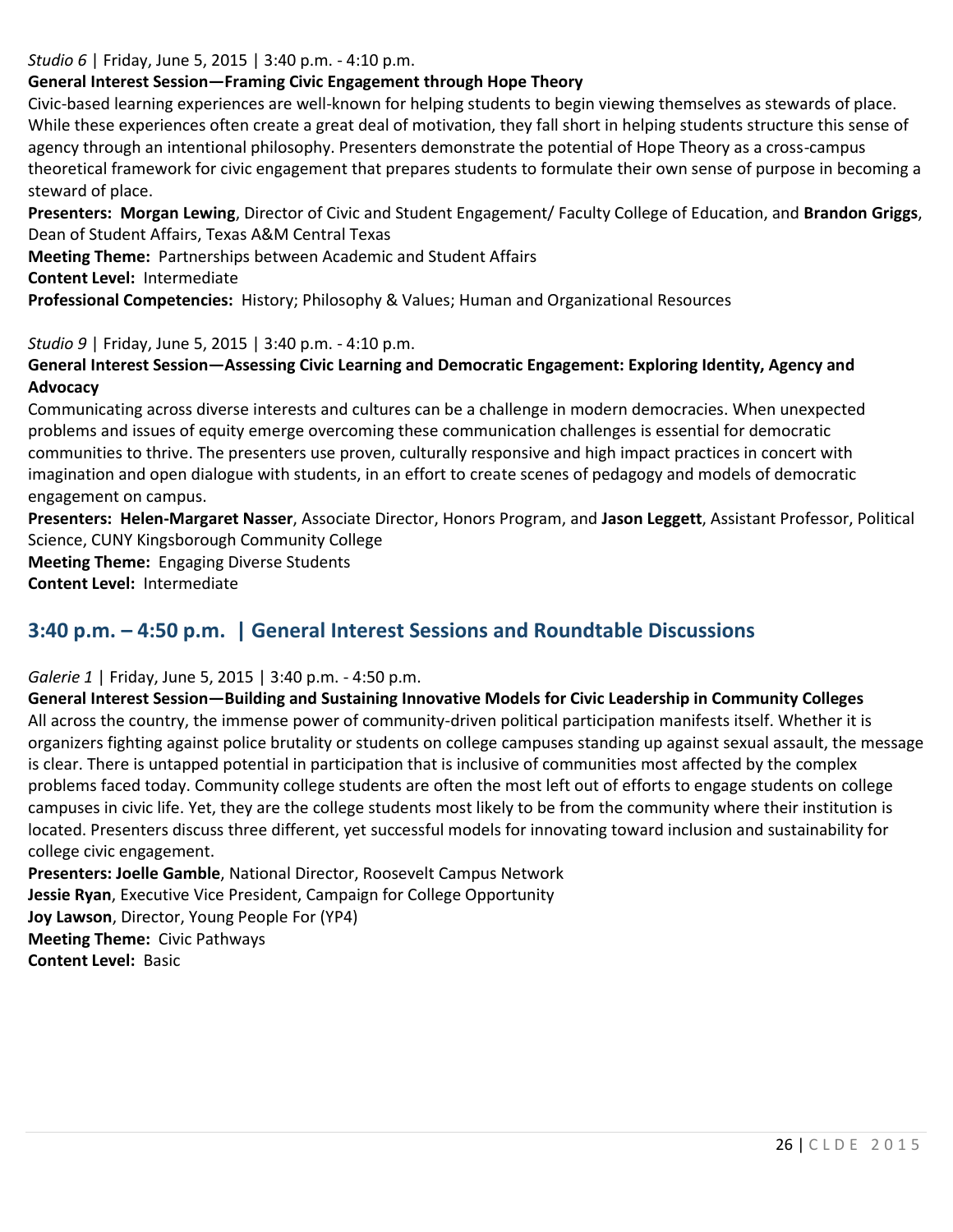## Galerie 2 | Friday, June 5, 2015 | 3:40 p.m. - 4:50 p.m.

# **General Interest Session—From Breadth to Depth: Leveraging Multiple Resources into Maximum Impact**

How can universities leverage their limited resources into maximum community change? Presenters provide a case study of St. Thomas University's partnership in its immediate community of Miami-Gardens and Opa-Locka—two of the poorest, most violent regions of Florida. They chronicle the history of the university's relationship with the community and detail how multiple levels of engaged scholarship opportunities, in a variety of disciplines, are being leveraged into communityidentified projects for long-term change.

**Presenters: Anthony Vinciguerra**, Coordinator, Center for Community Engagement; **Jodi Grace**, Associate Professor of Psychology - Health Psychology; **Judith Bachay**, Professor of Education and Counselor Education; **Jeffrey Pickens**, Professor of Psychology - Child Psychology; **Abdy Javadzadeh**, Assistant Professor of Criminal Justice / Sociology; **Nathaniel Samuel**, Assistant Professor, Religious Studies; and **Darrell Arnold**, Assistant Professor of Philosophy, St. Thomas University (Fla.) **Meeting Theme:** Stewardship of Place

**Content Level:** Intermediate

**Professional Competencies:** Student Learning & Development

### *Galerie 3* | Friday, June 5, 2015 | 3:40 p.m. – 4:50 p.m.

## **General Interest Session—Mission Possible: Academic and Student Affairs Partnerships Lead to Transformative Student Learning**

Each of the presenters on this panel shares a broad-based approach to postsecondary education, connecting curricular and co-curricular learning, and academic and student Affairs divisions. Productive intersections between the two divisions grow out of the understanding that both contribute to students' personal, intellectual and professional developments. In some cases, strategic partnerships between academic and student affairs lead to a shift in institutional culture, creating an environment where students regularly have access to and engage in transformative learning experiences. In this interactive session, presenters go beyond highlighting institutions' successes and provide participants with transferable ideas and approaches to leverage the power of academic and student affairs partnerships.

**Presenters: Samantha Armstrong Ash**, Associate Director of Student Activities Involvement and Leadership; **Molly Ayers**, Director for the Office of Community Engagement; and **Virginia "Gini" Hinch**, Director of Career Services, Eastern Washington University

**Carra Leah Hood**, Assistant Provost for Programs and Planning and Tenured Associate Professor of Writing and **Gerald Martin**, Assistant Dean of Students, Stockton University (N.J.)

**Content Level:** Intermediate

*Galerie 4* | Friday, June 5, 2015 | 3:40 p.m. - 4:50 p.m.

### **General Interest Session—Curricular Approaches to Community Sustainability and Democracy**

In this session, presenters aim to bring together individuals interested in developing or currently engaged in curricular programs that emphasize sustainable democratic foundations. They explore the conceptual and curricular foundations of two interdisciplinary undergraduate minors at Pennsylvania State University. The first focuses on sustainability leadership, and the second emphasizes civic and community engagement. Presenters discuss the impact of these curricular programs on student learning for sustainable democratic and civic engagement.

**Presenters: Glenn Sterner**, Research Associate, and **Theodore Alter**, Professor of Agriculture Environment and Regional Economics, The Pennsylvania State University

**Meeting Theme:** Civic Pathways **Content Level:** Intermediate

27 | C L D E 2 0 1 5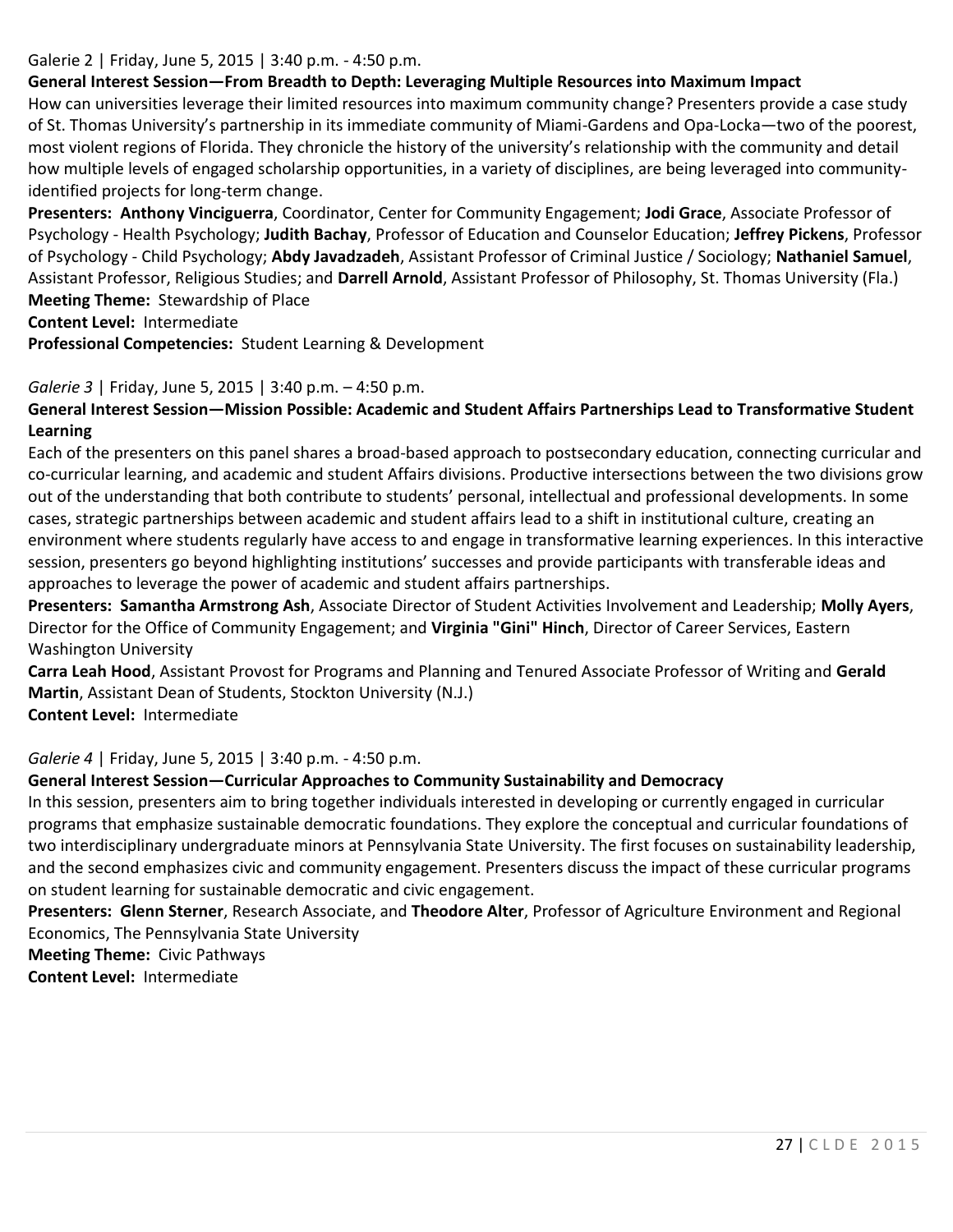## *Studio 1* | Friday, June 5, 2015 | 3:40 p.m. - 4:50 p.m.

# **General Interest Session—Civic Mentoring: Impact on Student Development of Civic-Mindedness and Implications for Practice**

Building upon prior research regarding factors that foster student development of civic-mindedness, the presenter introduces a study examining the impact of a civic mentor. Findings indicate that when students in a service-based scholarship program have a civic mentor, they are more likely to be civic-minded. Additional attributes of the mentoring relationship (closeness of relationship, content and context of interactions, student's perceptions of the mentor's civicmindedness) were also examined and the results have implications for program design and faculty/staff development. **Presenter: Kristin Norris**, Director of Assessment, Indiana University – Purdue University Indianapolis

**Meeting Theme:** Research and Assessment

**Content Level:** Intermediate

**Professional Competencies:** Assessment, Evaluation & Research; Student Learning & Development

*Studio 5* | Friday, June 5, 2015 | 3:40 p.m. - 4:50 p.m.

*Note: There will not be AV available in this room.* 

### **Roundtable—Being the Change: The Civic Learning Faculty Learning Community at MTSU**

Middle Tennessee University's faculty learning community on civic learning is making changes in classrooms, as part of a community of practice that is shifting the culture of Middle Tennessee State University. They want to put civic learning and civic engagement at the forefront of the university's identity, build the university's legacy in the present century and graduate civically engaged, globally responsible citizens. Presenters share the curriculum shifts being put into practice across many disciplines, and invite discussion and exchange of ideas.

**Presenters: Laura Clark**, Assistant Professor of Educational Leadership; **Rebekka King**, Assistant Professor of Religious Studies; and **Meghan O'Connor**, Lecturer, Department of Art, Middle Tennessee State University **Meeting Theme:** Stewardship of Place

**Content Level:** Basic

*Studio 7* | Friday, June 5, 2015 | 3:40 p.m. - 4:50 p.m.

*Note: There will not be AV available in this room.* 

### **Roundtable Discussion—Community Wisdom: Guiding Student Social Action and Civic Learning**

The University of California, Berkeley Public Service Center has developed partnerships in New Orleans, La., since 2006, based on the belief that wisdom comes from lived experience, and so community members can be some of our best teachers. The center's leadership relies on community partners' strategic wisdom to help identify community assets and needs. They value their community partners as co-educators, who support student learning in ways the classroom cannot. Attend this session to learn how they have operationalized values of community wisdom to guide student action through Magnolia Project, a 10-year commitment to the people of the Gulf Coast.

**Presenter: Mike Bishop**, Assistant Director, University of California, Berkeley

**Meeting Theme:** Developing Community Partnerships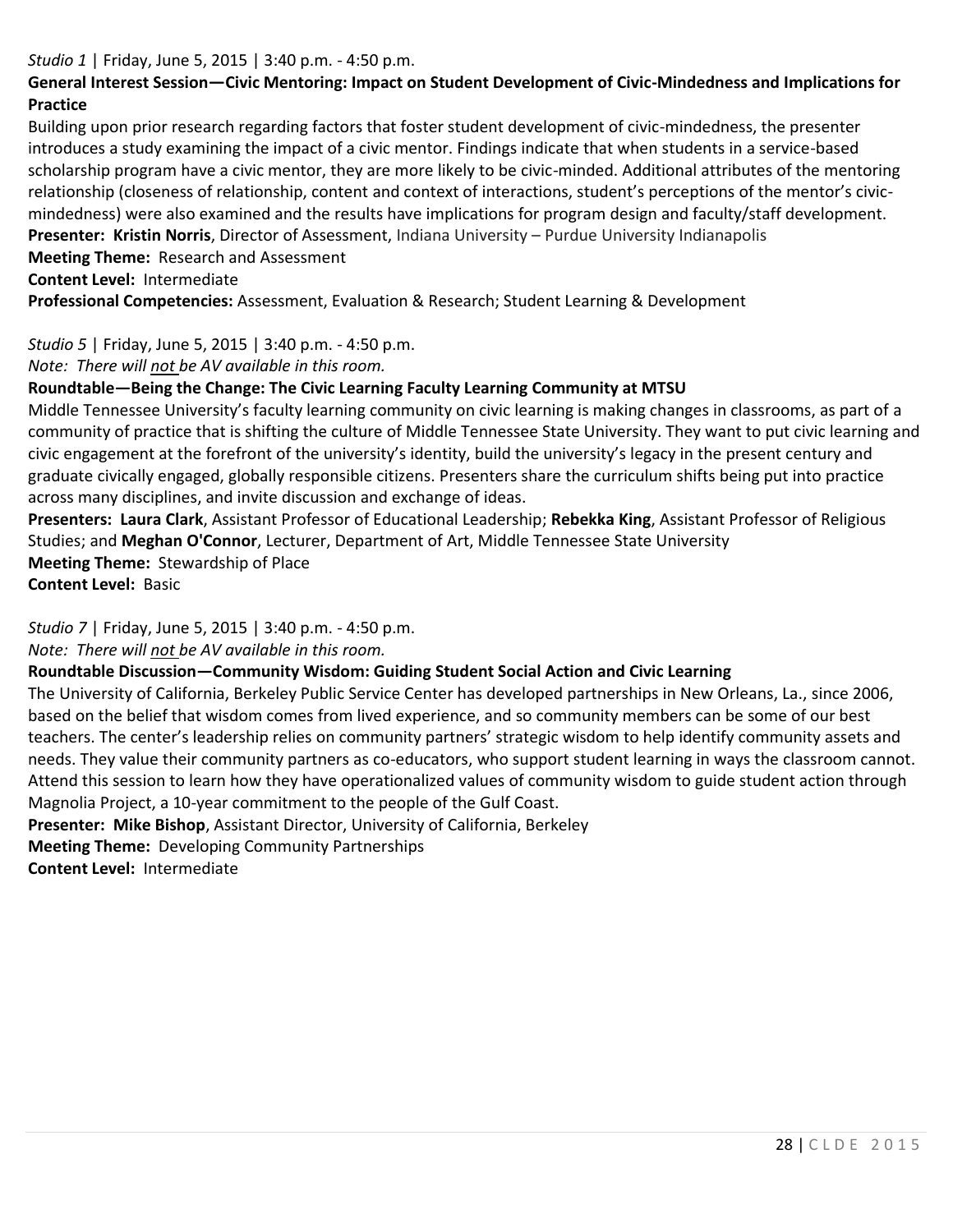*Studio 8* | Friday, June 5, 2015 | 3:40 p.m. - 4:50 p.m.

**General Interest Session—Mobilizing Civic Engagement Assets to Address Gender-Based Violence on Campus**

Presenters illustrate one university's efforts to use its civic engagement activities to address dating and sexual violence on campus. Through its Campus Safe Initiative, Fort Hays State University's faculty and students participate in civic learning and engagement activities that encourage the development of civic knowledge and skills in the context of preventing and responding to gender-based violence. Additionally, the presenters show how this work has moved beyond the campus and is reaching the greater community.

**Presenters: Curt Brungardt**, Director of the Center for Civic Leadership; **Christie Brungardt**, Assistant Professor, Department of Leadership Studies; and **Danielle Dougherty**, Civic Engagement Specialist/Graduate Assistant, Fort Hays State University (Kan.)

**Meeting Theme:** Partnerships between Academic and Student Affairs **Content Level:** Intermediate

*Acadia Ballroom* | Friday, June 5, 2015 | 4 p.m. – 4:45 p.m. **Story Circle Moderator Training for Plenary Volunteers (by invitation) Presenters: Carol Bebelle**, Co-founder & Executive Director, Ashé Cultural Arts Center (La.) **Adam Bush**, Provost, College Unbound

# **4:20 p.m. – 4:50 p.m. | General Interest Sessions**

*Studio 2* | Friday, June 5, 2015 | 4:20 p.m. - 4:50 p.m.

### **General Interest Session—Public Policy in Support of Civic Engagement**

In May 2014, the Massachusetts Department of Higher Education approved a requirement that all public colleges and universities incorporate civic learning. Come discuss the ways this has impacted institutions and helped leverage collaborations and resources. Presenters also discuss the alignment of this policy with the Carnegie Civic Engagement Classification.

**Presenters: Matthew Olson**, Dean of Humanities and Social Sciences, Middlesex Community College (Mass.) **Fagan Forhan**, Director, Center for Civic Learning, Mount Wachusett Community College (Mass.) **Meeting Theme:** Stewardship of Place **Content Level:** Basic

*Studio 3* | Friday, June 5, 2015 | 4:20 p.m. - 4:50 p.m.

**General Interest Session—Promoting Campus and Community Engagement among Students with Military Affiliation** Representatives of the University of South Carolina Beaufort and the Maricopa Community Colleges present two models for promoting engagement of students with military affiliation in the classroom and in campus life. These models involve facilitated dialogue sessions and collaboration between student organizations for the purpose of cultivating camaraderie and civic engagement campus-wide.

**Presenters: Danielle Breidung**, AmeriCorps VISTA / Civic Engagement Coordinator, University of South Carolina Beaufort **Alberto Olivas**, Director, Center for Civic Participation, Maricopa Community Colleges (Ariz.) **Content Level:** Intermediate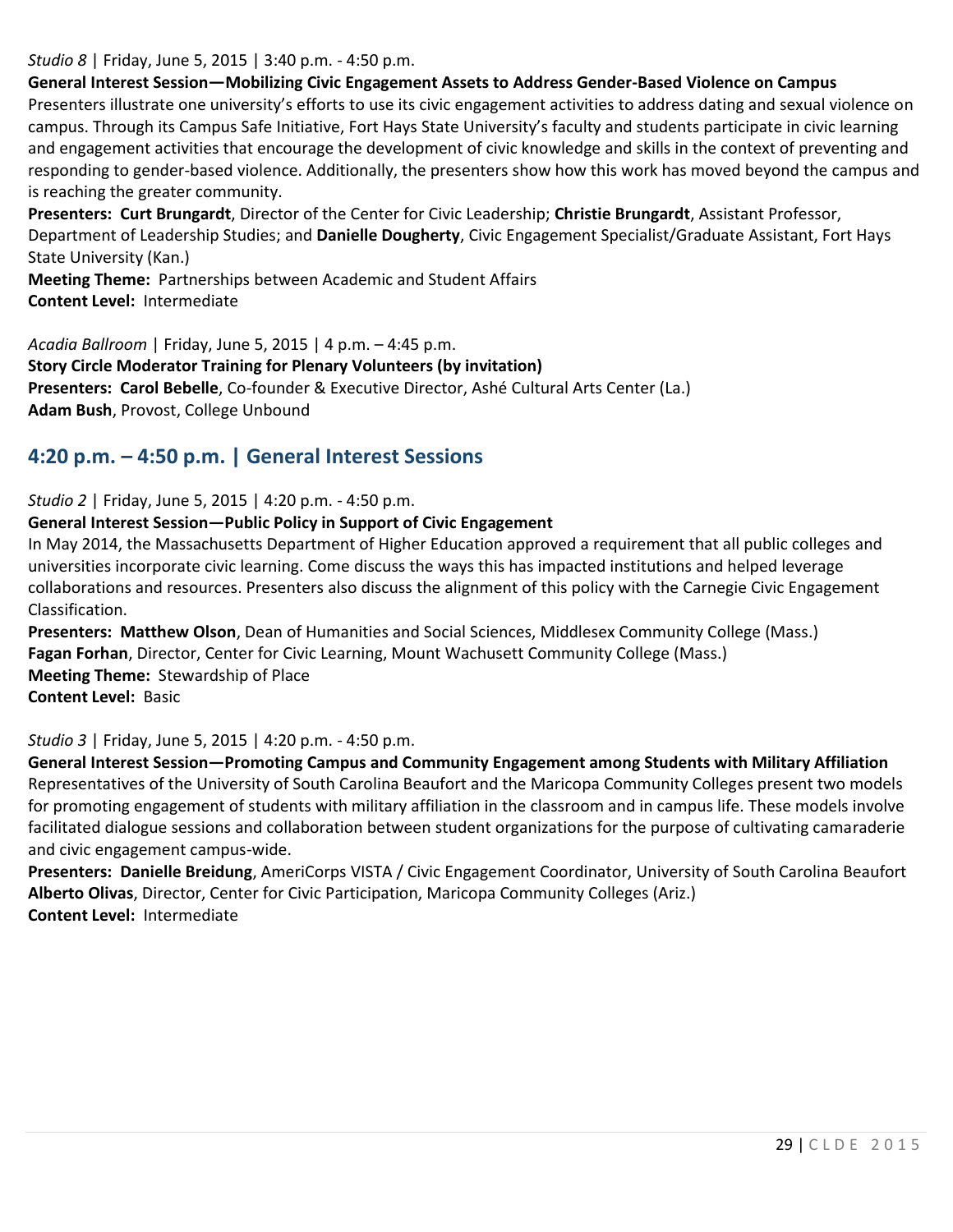## *Studio 6* | Friday, June 5, 2015 | 4:20 p.m. - 4:50 p.m.

## **General Interest Session—Students as Bridge-builders**

Presenters examine student roles as bridge builder between campuses and communities. They analyze lessons from deliberative experiences and community problem-solving work, and moderating community dialogues. Presenters discuss how to integrate a student bridge-building role into courses and student life, and how to build a network of student bridge builders.

**Presenters: Harry Boyte**, Senior Scholar in Public Work Philosophy, Augsburg College (Minn.)

**John Dedrick**, Vice President for Programs, Kettering Foundation

**Kara Lindaman**, Professor of Political Science, and **Benjamin Reinartz**, Vice-President Elect of Student Government Association, Winona State University (Minn.)

**William Muse,** President, National Issues Forums Institute (NIFI)

**Meeting Theme:** Stewardship of Place

**Content Level:** Intermediate

*Studio 9* | Friday, June 5, 2015 | 4:20 p.m. - 4:50 p.m.

## **General Interest Session—Building Civic Engagement Across a Networked Campus**

Typically, college infrastructures function as hierarchical systems, often operating more as gatekeepers, than promoting innovation. As a result, even decisions of a rather localized nature can become mired in endless discussion and fail to move forward. During this session, presenters explore effective partnering strategies between internal university divisions, especially academic and student affairs, to support student learning through civic engagement. In addition to outlining a model for networked program management across divisions, presenters discuss best practices or "core principles." **Presenters: Allison Alden**, Director, Center for Civic Engagement, and **Christie Zwahlen**, Assistant Director, Center for Civic Engagement, Binghamton University (N.Y.)

**Meeting Theme:** Partnerships between Academic and Student Affairs **Content Level:** Intermediate

**Professional Competencies:** Assessment, Evaluation & Research; Student Learning & Development

*Studio 10* | Friday, June 5, 2015 | 4:20 p.m. - 4:50 p.m.

**General Interest Session—Building a Transformative Education: Community Engagement to Address Economic Inequity** Building on the theme of engaging students in their community, presenters showcase how the University of Houston-Downtown is integrating community engagement with the honors program and the Center for Public Deliberation. The intent is to expose students in a minority-serving institution and Hispanic-serving institution, who often come from underserved schools, to ways of taking what they learn about economic inequality in the classroom back to their community by partnering with the citizenship month in Houston, Texas.

**Presenters: Gene Preuss**, Associate Professor of History/Special Assistant to the President; **Liza Alonzo**, Executive Director, Presidential Affairs and Operations; and **Windy Lawrence**, Director Center for Public Deliberation, Associate Professor of Communications, University of Houston-Downtown (Texas)

**Meeting Theme:** Engaging Diverse Students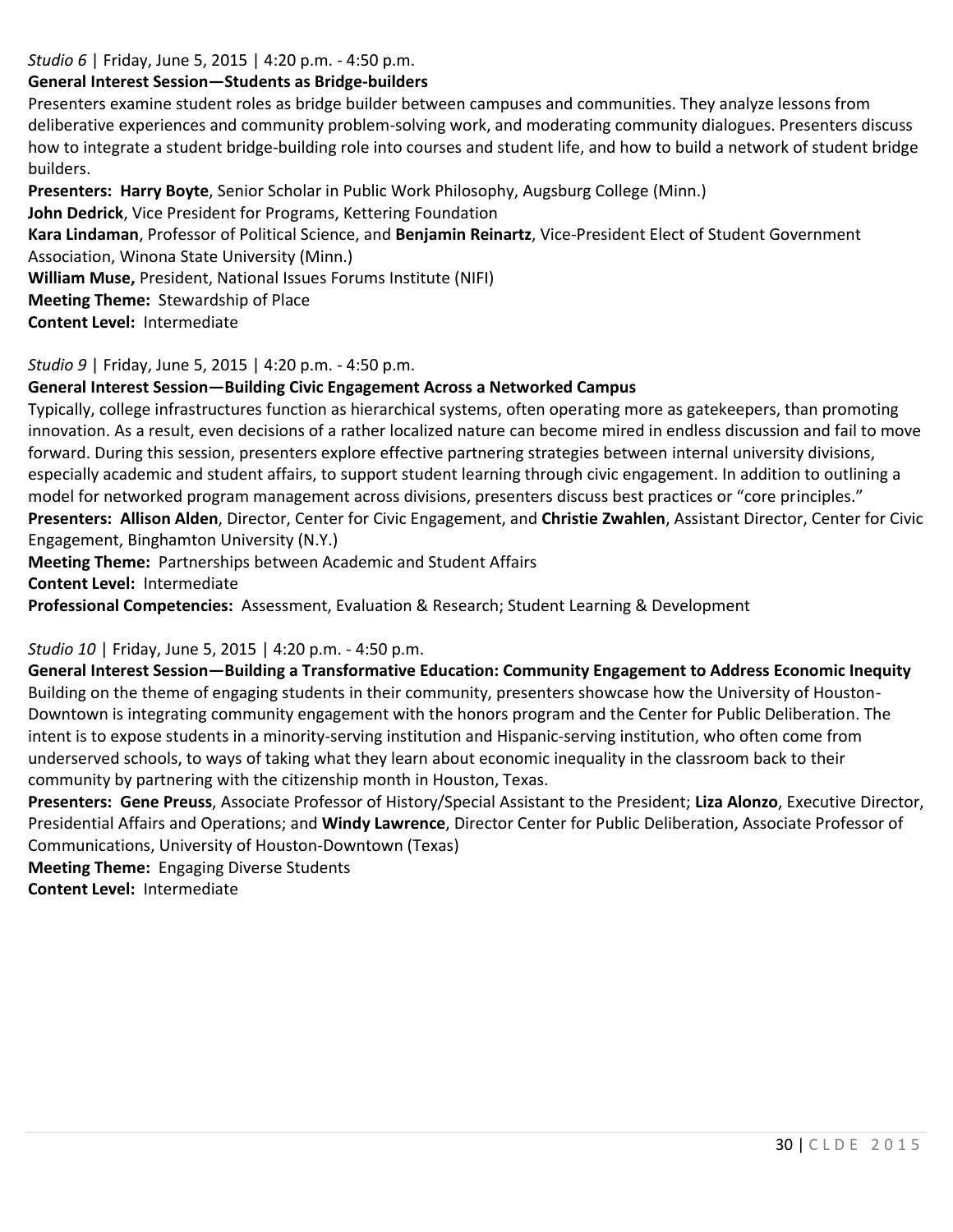# *Acadia Ballroom* | Friday, June 5, 2015 | 5 p.m. – 6:15 p.m.

## **PLENARY SESSION**

**Learning through Listening: Performance and Story Circles as Instruments for Community and Cultural Change** Based around performed excerpts of two locally-developed theater productions that engage issues of education and equity, this plenary session focuses on creating campus and community collaborations that honor cultural practices and traditions of pedagogy and justice.

"Thirteen Lessons" is a story-theater work presented in episodes which are taken from oral histories and first-person testimonials of individuals caught in circumstances of illiteracy and others committed to working to help them obtain improved literacy skills. This play was developed in collaboration by Ashé Cultural Arts Center and the Loyola University (La.) Lindy Boggs' National Center for Community Literacy.

"Lockdown" paints a vivid picture of charter schools in post-Katrina New Orleans, La., staffed by well-meaning, but overwhelmed outsiders who reject youth for discipline violations when what the students need is support and understanding.

In each performance, stewardship of place is at the forefront in both the content and in the development of its writing. The plays were developed through Story Circle methodology—a group facilitation process built around narrative and personal experience with longstanding traditions in African and African American cultural practices and community theater histories.

Following the productions, Bebelle and Bush will moderate a conference-wide Story Circle, asking participants to reflect and engage with both New Orleans and their own campus-community partnerships.

## **Presenters:**

**Carol Bebelle**, Co-founder & Executive Director, Ashé Cultural Arts Center (La.) **Adam Bush**, Provost, College Unbound

*GW Finn's* | Friday, June 5, 2015 | 7:30 p.m.

**Teacher Education and Democracy Dinner** *(by invitation)* **Organizer: Jolanda Westerhof**, Associate Vice President for Academic Leadership and Change, AASCU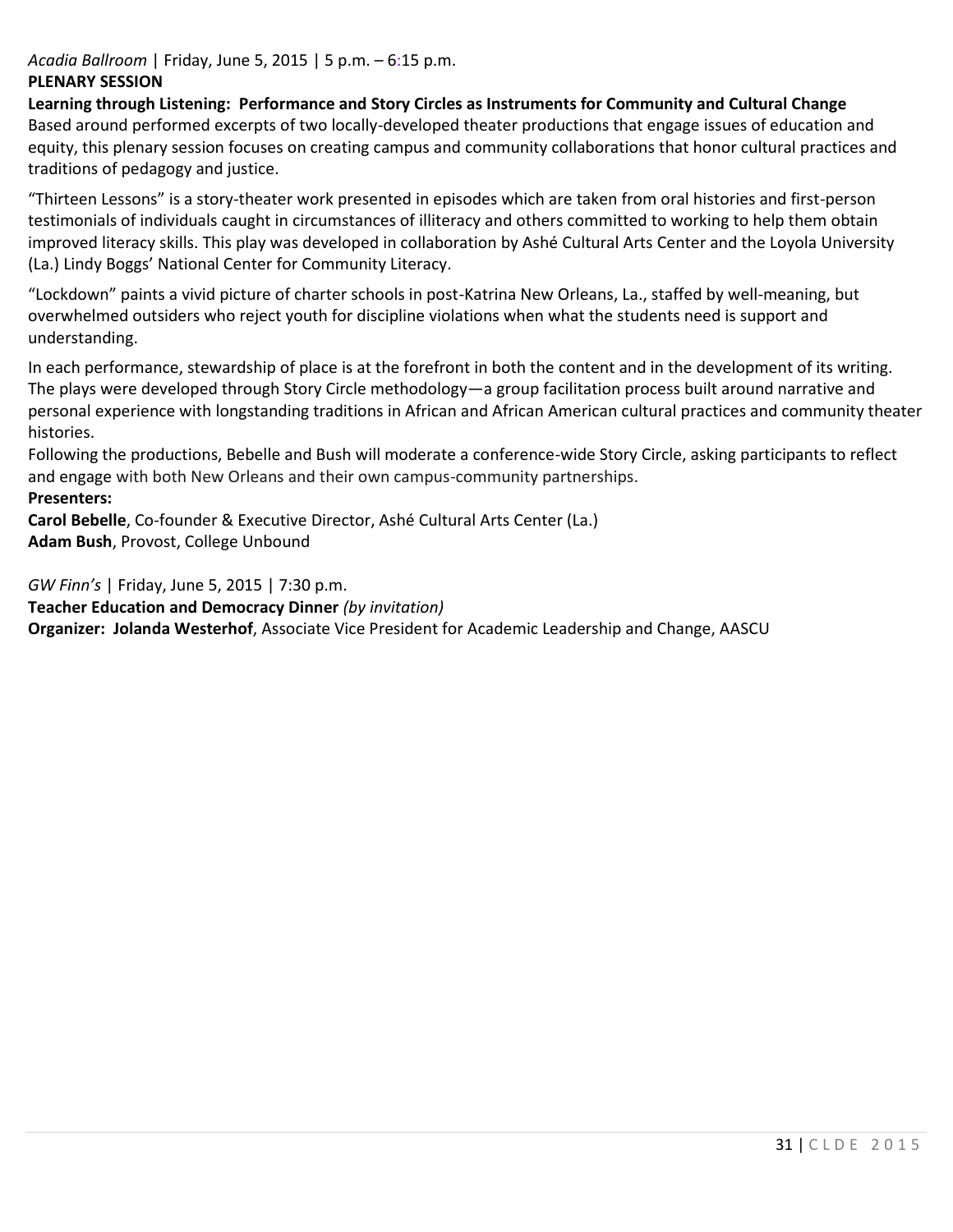# **SATURDAY, JUNE 6, 2015**

*Preservation Hall Foyer* | Saturday, June 6, 2016 | 7 a.m. – 2:30 p.m. **Registration**

# **7 a.m. – 8 a.m. | Breakfast on Your Own**

*Balcony N* | Saturday, June 6, 2015 | 7:30 a.m. – 9 a.m. **Breakfast with Danielle Allen** *(by invitation)*

*Acadia Ballroom* | Saturday, June 6, 2015 | 7:30 a.m. – 8:45 a.m. **ADP/TDC Economic Inequality Initiative Breakfast** *(by invitation)* **Organizer: Kim Schmidl-Gagne**, Program Manager, Keene State College (N.H.)

## **8 a.m. – 8:30 a.m.** | **Showcase Sessions**

*Galerie 1* | Saturday, June 6, 2015 | 8 a.m. – 8:30 a.m.

#### **Showcase—Promoting Student Civic Engagement and Scholarship through Volunteer Program Assessment at University of Nebraska at Omaha**

During this session, presenters discuss the Volunteer Program Assessment at the University of Nebraska at Omaha (VPA-UNO), which represents a unique civic engagement opportunity involving students who provide assessment and feedback to nonprofit organizations regarding their volunteers' engagement, satisfaction and other outcomes. Students aid in identifying and reaching out to nonprofits, and they perform all aspects of the VPA-UNO process of assessing and analyzing quantitative and qualitative volunteer survey data, and providing clients with feedback and recommendations for improvement.

**Presenters: Lisa Scherer**, Co-Director of VPA-UNO, Associate Professor of Psychology; **Joseph Allen**, Co-Director, VPA-UNO, Assistant Professor of Psychology; and **Sheridan Trent**, Assistant Director, VPA-UNO, Doctoral Student in Psychology, University of Nebraska at Omaha **Meeting Theme:** Civic Pathways

**Content Level:** Intermediate

*Galerie 2* | Saturday, June 6, 2015 | 8 a.m. – 8:30 a.m.

#### **Showcase—Congress to Campus: Emphasizing and Exploring Civic Engagement across Campus**

Congress to Campus at Jacksonville State University (JSU) is a program that incorporates experiential learning, which is identified as a high impact practice in educational resources. Presenters cover a collaboration of academic and administrative departments, student organizations, members of the honors program and the American Democracy Project team. Attendees will learn how experiential learning fits into the university's strategic plan and about the journey of Congress to Campus, a program used by JSU to celebrate Constitution and Citizenship Day! **Presenters: Lori Owens**, ADP Coordinator/Director, Honors Program; **Becca Turner**, ADP Team and Director Career Services; and **Benjie Blair**, ADP Team and Professor of Biology, Jacksonville State University (Ala.) **Meeting Theme:** Partnerships between Academic and Student Affairs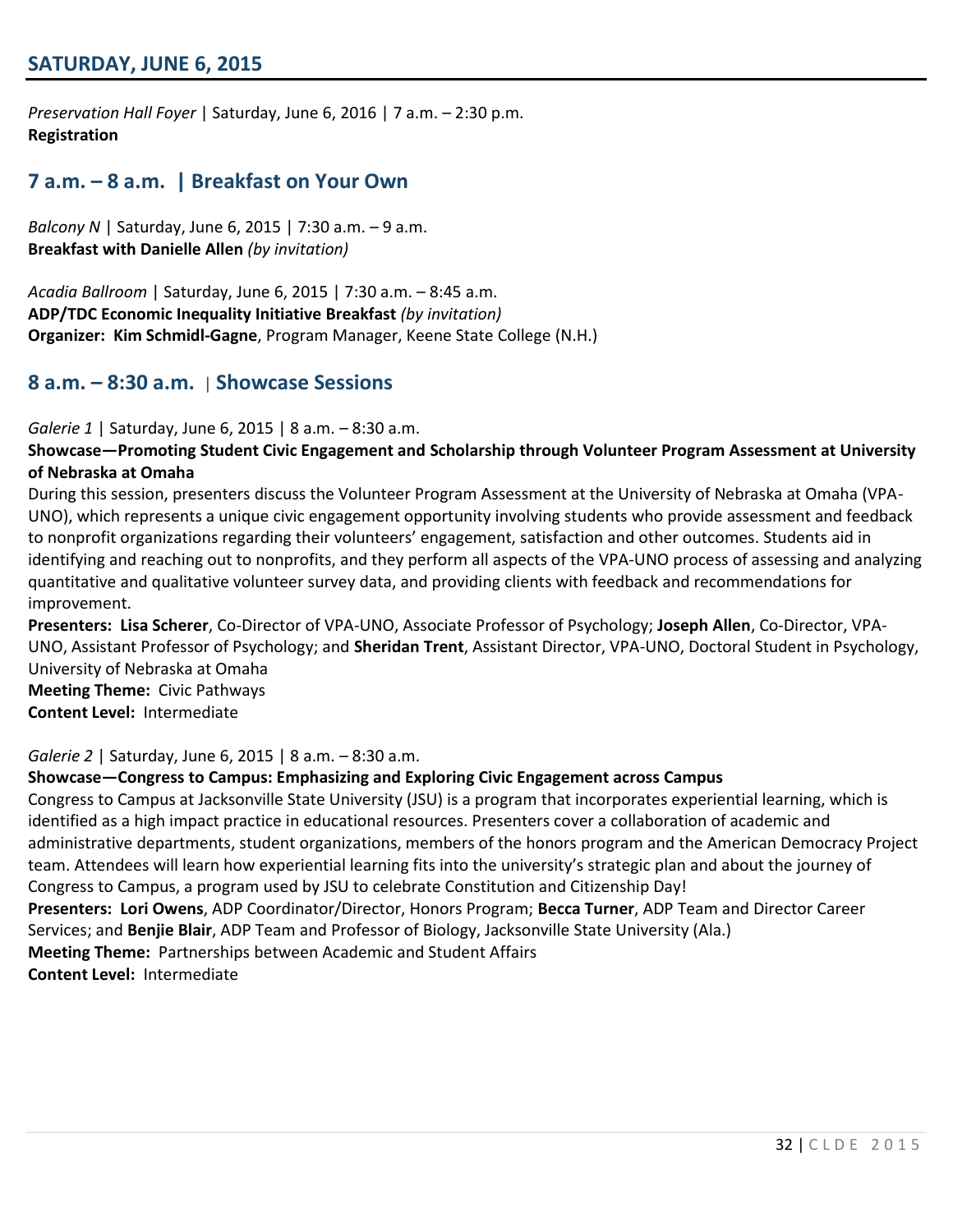### *Galerie 3* | Saturday, June 6, 2015 | 8 a.m. – 8:30 a.m.

## **Showcase—Millennial Prison Reform: Building Campus-to-Prison Bridges**

*The Washington Post* recently reported that: "In many parts of America, particularly the South, there are more people living in prisons than on college campuses." Fortunately, students on those campuses across the country are stepping up to change the way their colleges relate to nearby prison and reentry communities. In this session, the presenter discusses how students, professors and administrators are building campus-to-prison bridges—from prison reform groups to classes taught inside prisons—and how your campus can, too.

**Presenter: Pete Davis**, Co-Director, StrongReturns.org **Meeting Theme:** Stewardship of Place

**Content Level:** Basic

*Galerie 4* | Saturday, June 6, 2015 | 8 a.m. – 8:30 a.m.

#### **Showcase—Developing a Mayor's Symposium Seminar**

Downtown Westfield, Mass., is devoid of youth culture, and local businesses struggle. The mayor of Westfield has charged a Westfield State University class: imagine an undeveloped property in the center of town as a blank canvas on which to project a future community that would draw them to be involved in downtown life as students and as young professionals after graduation. Students learn from local sources of knowledge and develop proposals to present to the mayor and community leaders.

**Presenter: Vanessa Diana**, Professor of English, Westfield State University (Mass.) **Meeting Theme:** Developing Community Partnerships **Content Level:** Basic

*Studio 1* | Saturday, June 6, 2015 | 8 a.m. – 8:30 a.m.

#### **Showcase—Does Civic Engagement Matter? An Evidence-Based Assessment**

The presenters explore evidence from a two separate studies of community college to determine the impact of civic engagement projects on students' civic attitudes, political participation, grade achievement and next semester persistence. It compares students who took introductory American politics courses with a civic engagement project and those who took the same course, but without the project. While the study measuring differences in civic attitudes and participation demonstrates a positive relationship with civic engagement, the findings relating to student success were less promising. **Presenters: Kimberly Klein**, Associate Professor of Political Science, and **Lisa Lawrason**, Associate Professor of Political Science, Delta College (Mich.)

**Meeting Theme:** Research and Assessment **Content Level:** Intermediate

*Studio 2* | Saturday, June 6, 2015 | 8 a.m. – 8:30 a.m.

**Showcase—Place, Space and Civic Engagement: Exploring Porous Boundaries between Campus and Community** Presenters explore how the notions of place and space intersect with civic learning. Their institutional context provides a unique opportunity for regular engagement with the community, because of the institution's deep roots in the community. Using the context of a university-affiliated community center, this case study explores how underrepresented students and community members make meaning of their civic learning experiences. The study further examines the roles place and space play in the understanding of service participation.

**Presenters: Dennis McCunney**, Director, Volunteer & Service-Learning Center and **Jeremy Tuchmayer**, Associate Director, Assessment, Research, and Retention, East Carolina University (N.C.)

**Meeting Theme:** Research and Assessment

**Content Level:** Intermediate

**Professional Competencies:** Assessment, Evaluation & Research; Equity, Diversity & Inclusion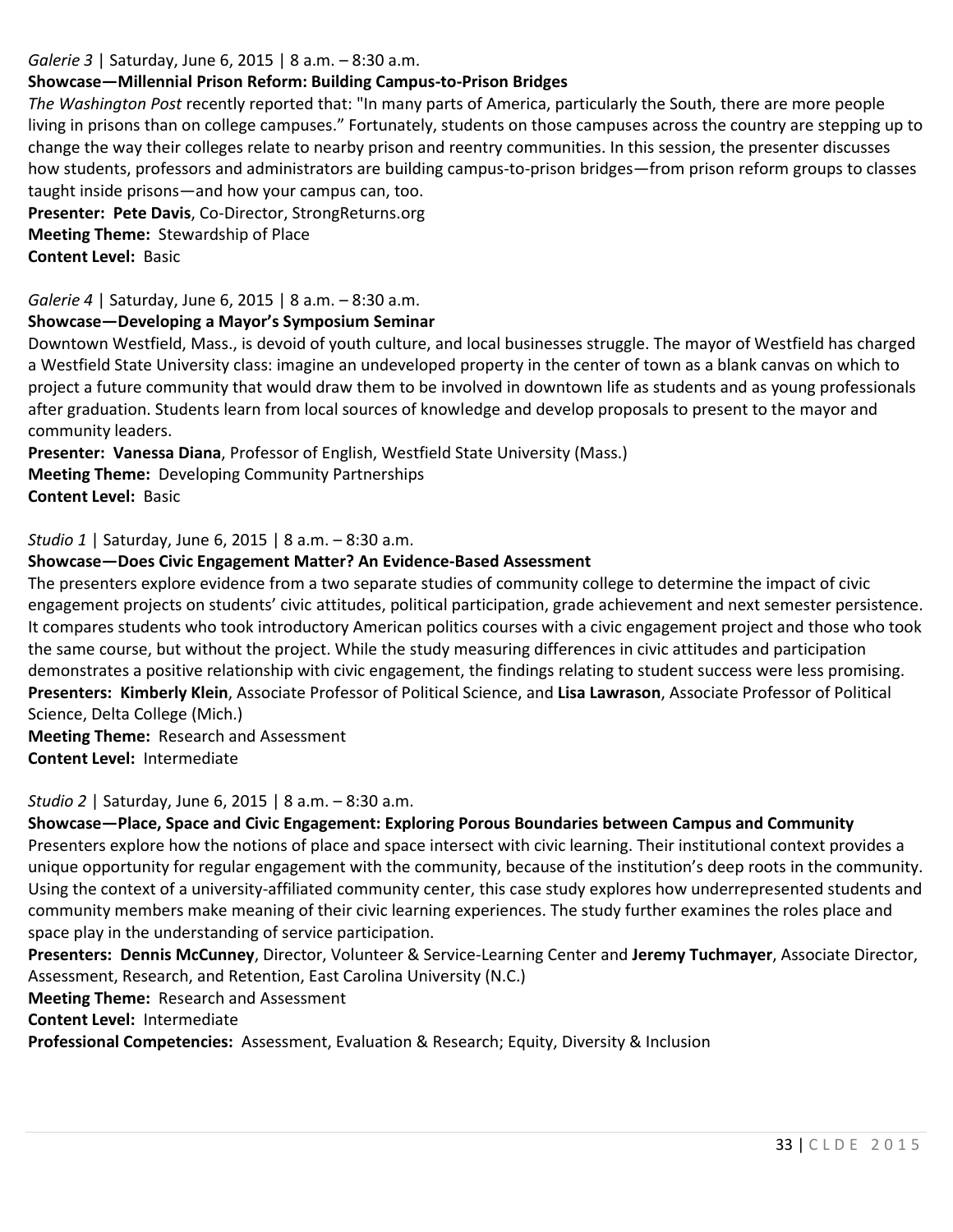#### *Studio 3* | Saturday, June 6, 2015 | 8 a.m. – 8:30 a.m.

# **Showcase—Satisfying Strategies for Flipping Your Classroom to Educate Globally Competent Citizens Using AASCU's National Blended Course Consortium's (NBCC) Global Challenges Course**

Global Challenges, the first of AASCU's National Blended Courses, is the only internationally focused AASCU Civic Engagement in Action Series Initiative. Presenters help faculty enjoy flipping the classroom by providing best practices for doing so, using AASCU's Global Challenges course. They address faculty satisfaction (flipping the classroom need not deprive faculty of what they love most about being in the classroom) and student learning (flipping the classroom can produce deep learning and powerful opportunities for civic education).

**Presenters: Shala Mills**, Chair, Professor of Political Science, and **Darrell Hamlin**, Assistant Professor of Justice Studies, Fort Hays State University (Kan.)

**Meeting Theme:** Civic Pathways **Content Level:** Intermediate

#### *Studio 4* | Saturday, June 6, 2015 | 8 a.m. – 8:30 a.m.

#### **Showcase—The Politics of Stewardship: The Keene State College Riot, Civic Responsibility and Repair**

The presenters have engaged in numerous conversations concerning the Keene State College Riot that crossed multiple populations in Keene, N.H. These led them to address the concerns surrounding the Stewardship of Place, and how students, educators and citizens can be a part of the repair necessary after such events. They discuss how these events unfolded, and how they can be confronted in order to repair relations between those affected. The wider-range considerations discussed will provide commentary on the theme of this year's conference.

**Presenters: Brian Kanouse**, Lecturer of Philosophy and Communication; **Henry Knight**, Director of Cohen Center for Holocaust and Genocide Studies; and **Robert Graham**, Student Body President, Keene State College (N.H.) **Meeting Theme:** Stewardship of Place

**Content Level:** Intermediate

# **8:40 a.m. – 9:25 a.m. | Teaching Demonstration and Showcase Sessions**

#### *Galerie 1* | Saturday, June 6, 2015 | 8:40 a.m. – 9:25 a.m.

#### **Teaching Demonstration—Limits of Free Speech: "I am Charlie! What about you?!"**

In this interactive session, participants use specific approaches to examine controversial issues in the classroom that include analyzing cartoons, poems and images, plus deploying effective discussion techniques that are appropriate for all learners. In addition to pedagogy, participants learn about the important context and background knowledge necessary to make sense of the recent religiously motivated terrorist attacks in France and elsewhere in the world.

**Presenter: Khodadad (Khodi) Kaviani**, Associate Professor, Central Washington University

**Meeting Theme:** Research and Assessment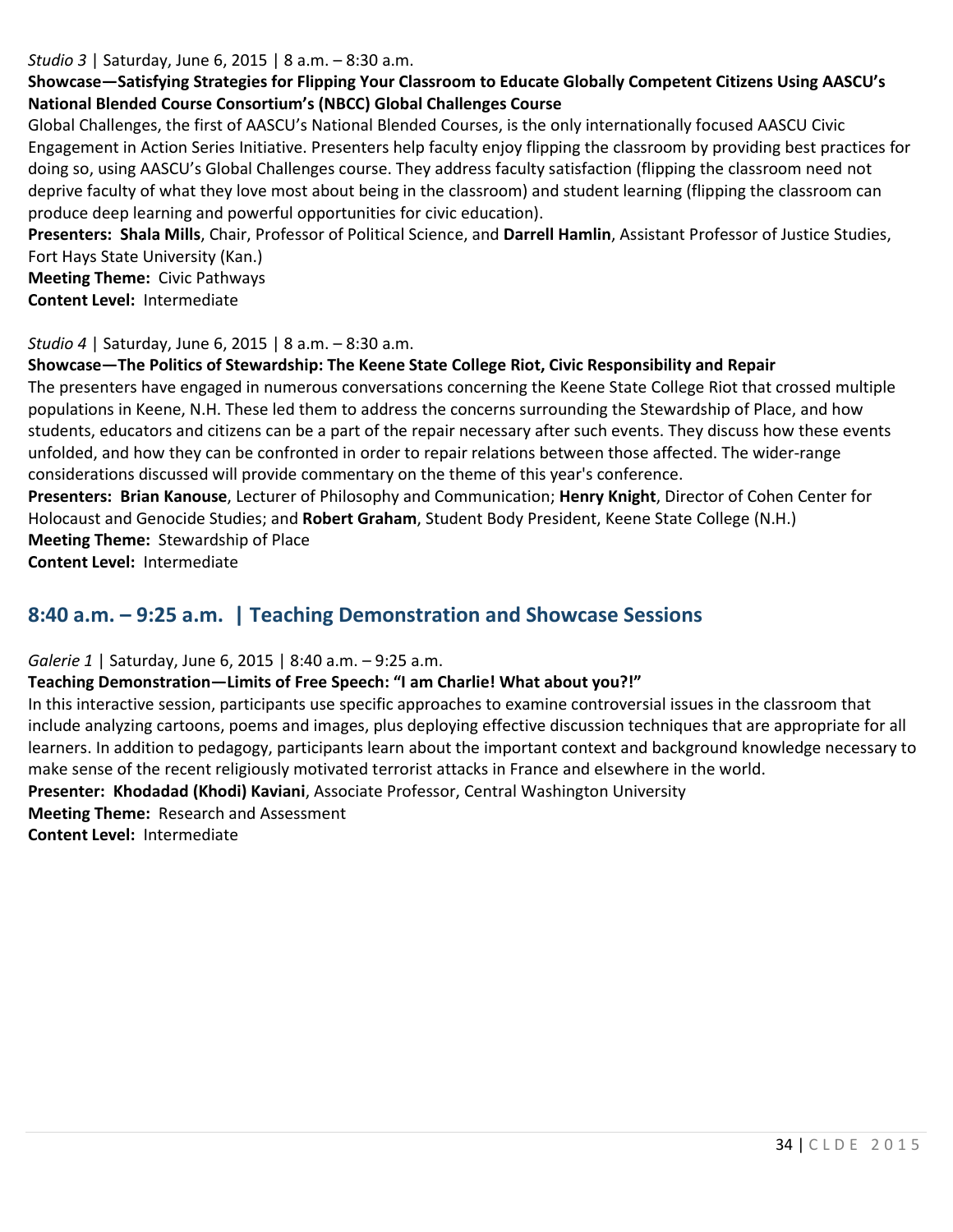#### *Galerie 2* | Saturday, June 6, 2015 | 8:40 a.m. – 9:25 a.m.

# **Showcase—Community of Practice as Stewards of Place: Civic Learning and Democratic Engagement and the Work of a Sustained Faculty Learning Community**

Perhaps no means toward developing a civic-minded campus culture or campus with a broadly felt civic ethos is more ground-up and campus-pervasive than a sustained, long-term, faculty learning community on civic learning and democratic engagement. The success of such a community of shared purpose is that over time, in doing the civic work it was called together to foster, it becomes a community of practice, creating the very stewards of place it set out to accomplish. Presenters discuss the participation in social practice of faculty learning communities as pedagogy and as agency for civic learning for democratic engagement.

**Presenters: Mary Evins**, Research Associate Professor, Center for Historic Preservation, Middle Tennessee State University **Jennifer Domagal-Goldman**, National Manager, American Democracy Project, American Association of State Colleges and Universities

**Meeting Theme:** Stewardship of Place **Content Level:** Basic

*Galerie 3* | Saturday, June 6, 2015 | 8:40 a.m. – 9:25 a.m.

#### **Showcase—Weber State and Ogden, Utah: Defining Each Other through the College Town Initiative**

Presenters from Ogden City, Utah, and Weber State University (WSU) outline key elements of the College Town Initiative, which formally began in May of 2012. At the heart of this initiative is an ongoing partnership between the university and Ogden City to mutually pursue economic, educational, recreational, social and cultural initiatives that benefit both, Ogden residents and WSU students, staff and faculty. The College Town Charter, examples of initiatives, and benefits to both the university and city will be shared.

**Presenters: Brenda Kowalewski**, Director, Center for Community Engaged Learning & Professor, Sociology, Weber State University (Utah)

**Bill Cook**, Executive Director, Ogden City Council (Utah) **Meeting Theme:** Stewardship of Place **Content Level:** Basic

### *Galerie 4* | Saturday, June 6, 2015 | 8:40 a.m. – 9:25 a.m.

**Showcase—Developing Civically Engaged Student Leaders through Pre-Orientation Programs at Community Colleges** At Mount Wachusett Community College (MWCC), student services have embedded civic engagement into their emerging student leadership programs. Participants learn ways to infuse civic learning and engagement into co-curricular opportunities in ways that promote student success and sustainability.

**Presenter: Gregory Clement**, Associate Dean of Student, Mount Wachusett Community College (Mass.) **Meeting Theme:** Civic Pathways **Content Level:** Basic

*Studio 1* | Saturday, June 6, 2015 | 8:40 a.m. – 9:25 a.m.

**Showcase—Inch by Inch, Row by Row: Building Campus-Community Partnerships through Neighborhood Gardens** The session presenters discuss an innovative interdepartmental, university and community partnership designed to empower an impoverished neighborhood through organic gardening. The project allows students, faculty-staff and community members to partner in efforts such as seed-savings, educational programming and resource allocation. While creating a successful and sustainable university, community partnership can be challenging in terms of power and control, and developing a cooperative plan, in which all stakeholders are involved, builds trust, respect and reciprocity. **Presenters: Molly Kerby**, Assistant Professor, and **Gayle Mallinger**, Assistant Professor, Western Kentucky University **Meeting Theme:** Developing Community Partnerships **Content Level:** Intermediate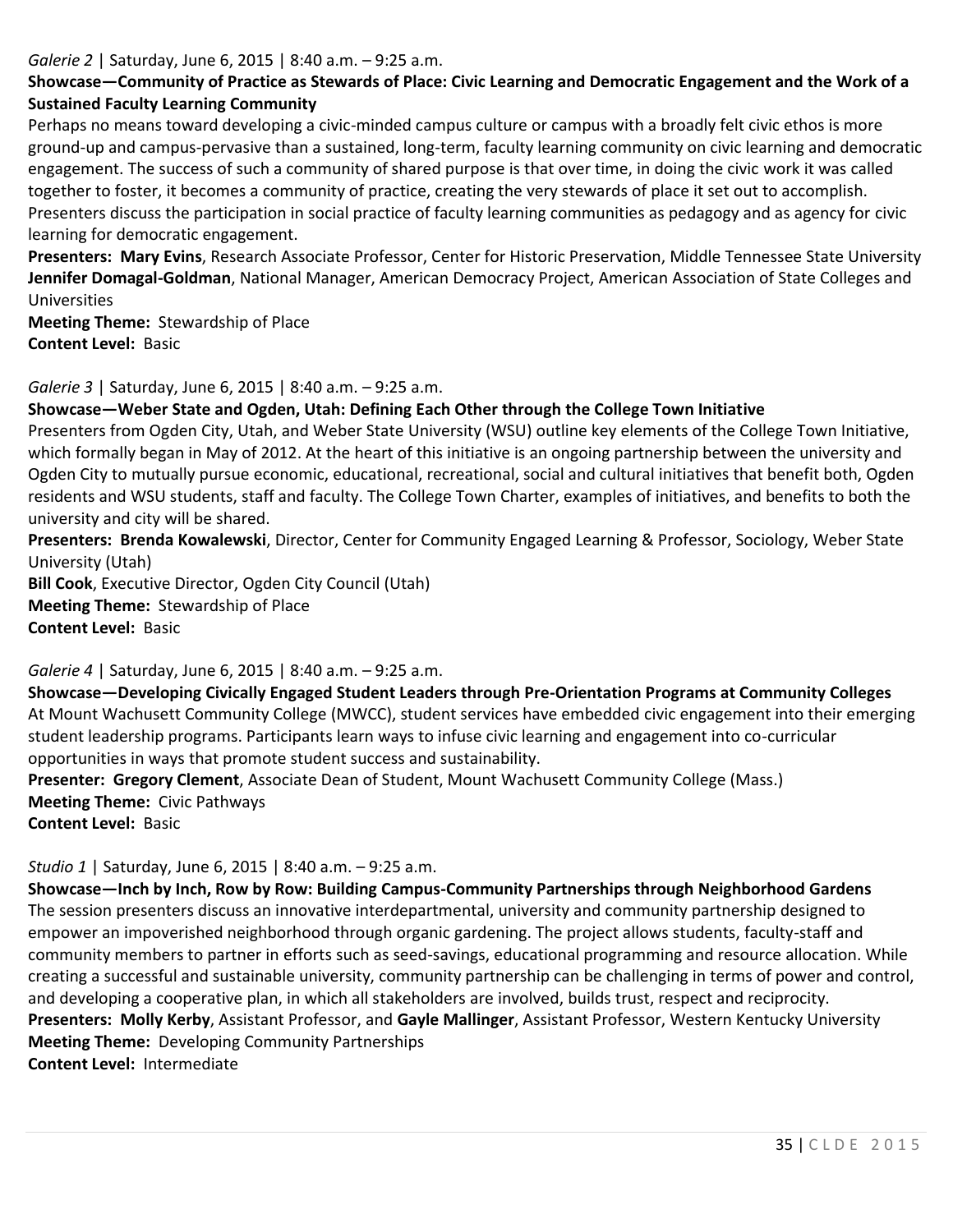### *Studio 3* | Saturday, June 6, 2015 | 8:40 a.m. – 9:25 a.m.

**Showcase—The Sustainable Communities Collaborative: A Platform for Place-based Stewardship and Civic Engagement** Land-grant institutions have an obligation of service to the communities in which they reside. Place-based stewardship programs can be used to help fulfill the land-grant mission, while simultaneously providing civic engagement opportunities for students and fostering a culture of civic engagement in the community. The Sustainable Communities Collaborative facilitates student engagement across a variety of disciplines by partnering with local communities to address real world sustainability challenges.

**Presenter: Michele Halsell**, Director, Sustainable Communities Collaborative **Meeting Theme:** Developing Community Partnerships **Content Level:** Intermediate **Professional Competency:** Student Learning & Development

#### *Studio 4* | Saturday, June 6, 2015 | 8:40 a.m. – 9:25 a.m.

## **Showcase—Moving Toward a Critical Service-Learning Pedagogy: Developing and Assessing Student Learning Outcomes through a Multidimensional Framework**

Tania Mitchell developed a conceptual model for critical service-learning, in which students' service work is driven by a commitment to social justice. In this session presenters set a context by reviewing notable critical-service learning scholarship prior to participants reviewing and reacting to a draft multidimensional assessment rubric focused on the outcomes of critical service-learning. This rubric draws upon the AAC&U VALUE Rubrics and a California State University-East Bay Diversity and Social Justice Rubric. Using the *Michigan Journal of Community Service Learning* Purposeful Civic Learning Rubric as a model, participants are invited to develop critical service-learning outcomes for their own courses/programs related to knowledge, skills and values that align with the draft rubric's dimensions **Presenters: Alexis Bucknam**, Executive Director, Utah Campus Compact **Char Gray**, Executive Director, Pennsylvania Campus Compact

# **8:40 a.m. – 10:35 a.m.** | **Mini-Institutes**

*Studio 6* | Saturday, June 6, 2015 | 8:40 a.m. – 10:35 a.m.

**Mini-Institute—Collaborating Across Campus to Create a Culture of Democratic Engagement**

During this session, attendees hear from The Center for Information & Research on Civic Learning and Engagement (CIRCLE) and Campus Vote Project about statutory and non-statutory barriers to student democratic engagement and then breakout for small group collaboration to create a work plan to implement key recommendations. Work plans focus on ways that academic affairs and student affairs can work together on programs that bring democratic engagement efforts into the classroom and connect them to out-of-class activities.

**Presenters: Mike Burns**, National Director, Campus Vote Project

**Margaret Brower**, Research Associate and Administrator, National Study for Learning, Voting and Engagement (NSLVE), Tufts University (Mass.)

**Abby Kiesa**, Youth Coordinator & Researcher, CIRCLE: Center for Information and Research on Civic Learning and Engagement

**Meeting Theme:** Partnerships between Academic and Student Affairs **Content Level:** Basic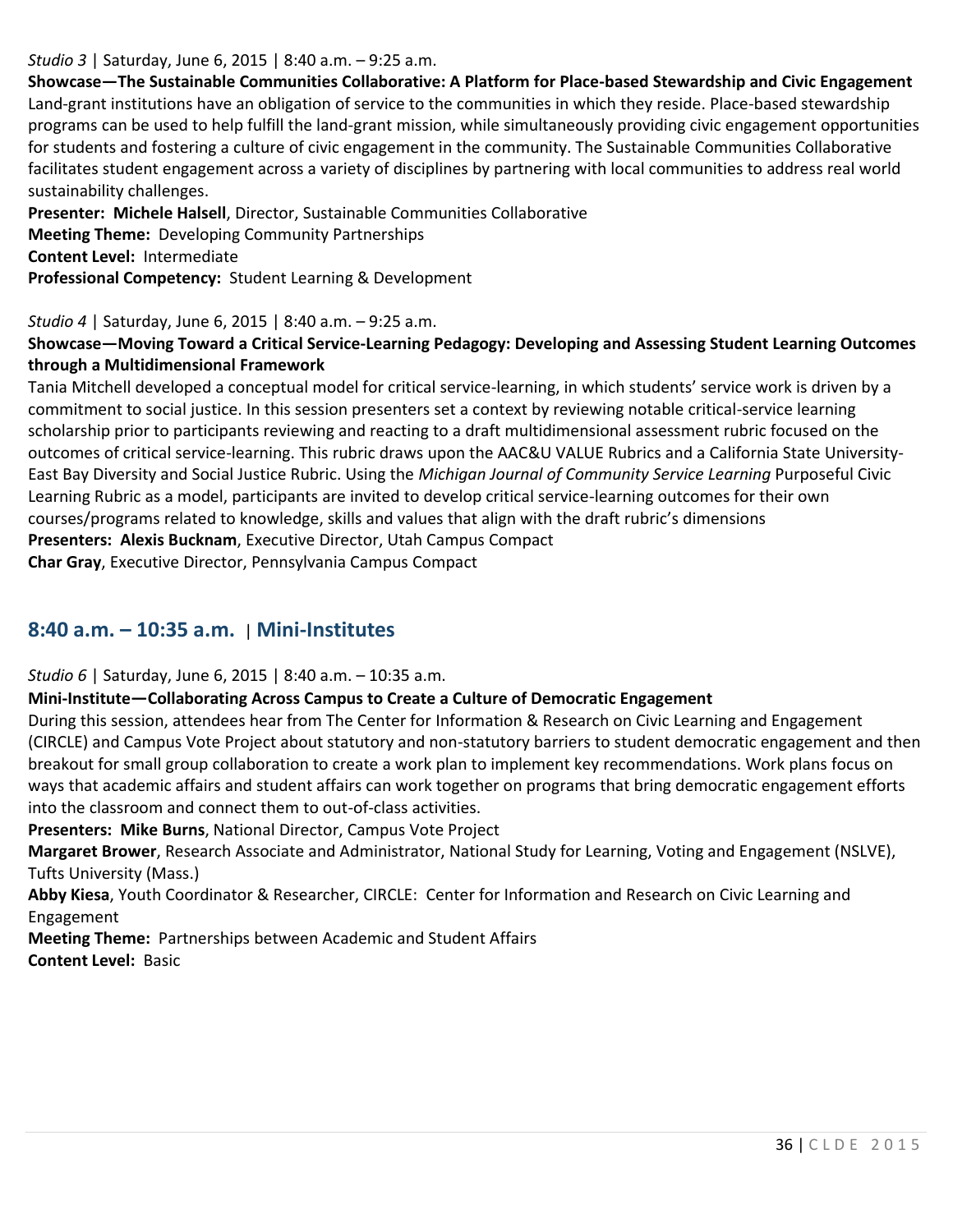### *Studio 8* | Saturday, June 6, 2015 | 8:40 a.m. – 10:35 a.m.

### **Mini-Institute—Assessing Civic Learning: A Multi-Campus Assessment and Implications for Program Design**

Countless programs across the country aim to foster student civic learning through community-engaged learning experiences. Participants practice creating civic learning outcomes, and then examine how they are integrated into program design by looking at findings from a multi-campus assessment lead by Indiana University–Purdue University Indianapolis (IUPUI), involving 39 institutions from across the country. A panel of representatives from the multi-campus assessment team identifies implications and engages the audience in exploring how we ensure that our service events foster student civic learning as intended.

**Presenters: Kristin Norris**, Director of Assessment, Indiana University – Purdue University Indianapolis **Sandra Rodriguez**, Director, Center for Student Engagement, University of Nevada-Reno

**Melissa Baker-Boosamra**, Founding Director of the Cook Library Scholars Program, Grand Valley State University (Mich.) **Michael Sanseviro**, Associate Vice President/Dean of Students, Kennesaw State University (Ga.

**Meeting Theme:** Research and Assessment

**Content Level:** Intermediate

**Professional Competencies:** Assessment, Evaluation & Research; Student Learning & Development

### *Studio 9* | Saturday, June 6, 2015 | 8:40 a.m. – 10:35 a.m.

**Mini-Institute—Next Generation of Engagement Scholars: Who They Are and How Campuses Can Support Them** This mini-institute is designed to deepen understanding of the scholarly identities, professional practices, public commitments and aspirations of a new generation of engaged scholars. Presenters draw on a national study of Next Generation Engagement and the narratives of the recipients of the Saltmarsh Award for Emerging Leaders in Civic Engagement. Together participants explore the implications for campuses in creating institutional environments that support next generation engagement scholars.

**Presenters: John Saltmarsh**, Director, New England Resource Center for Higher Education (NERCHE) University of Massachusetts, Boston

**Emily Janke**, Associate Professor, University of North Carolina at Greensboro

**Cecilia Orphan**, Doctoral Student, University of Pennsylvania

**Brandon Kliewer**, Assistant Professor of Civic Leadership, Kansas State University

**Bethany Fleck**, Assistant Professor of Psychology, Metropolitan State University of Denver (Colo.)

**Adam Bush**, Provost, College Unbound

**Elaine Ward**, Assistant Professor of Higher Education, Merrimack College (Mass.)

**Meeting Theme:** Stewardship of Place

**Content Level:** Advanced

*Studio 10* | Saturday, June 6, 2015 | 8:40 a.m. – 10:35 a.m.

### **Mini-Institute—Creating a Collective Impact Network to Combat Human Trafficking**

With this program, presenters enhance civic knowledge toward fighting human trafficking and create opportunities for direct engagement. They highlight four key areas—prevention, protection, prosecution and partnerships—as they task attendees with developing action plans for their communities and campuses to address this social justice issue. Presenters highlight the work of partners across the country including programming at Glendale Community College, a graphic novel series developed by the Alameda County, Calif., District Attorney's Office and Metropolitan State University Denver's project to establish a nationwide community of partners reaching goals that combat human trafficking.

**Presenters: Ann Janette Alejano-Steele**, Full Professor Women's Studies and Psychology, Metropolitan State University of Denver (Colo.)

**Maia Sciupac**, Program Manager, Thorn **Jennifer Lane**, Resident Faculty, Glendale Community College (Arizona) **Content Level:** Intermediate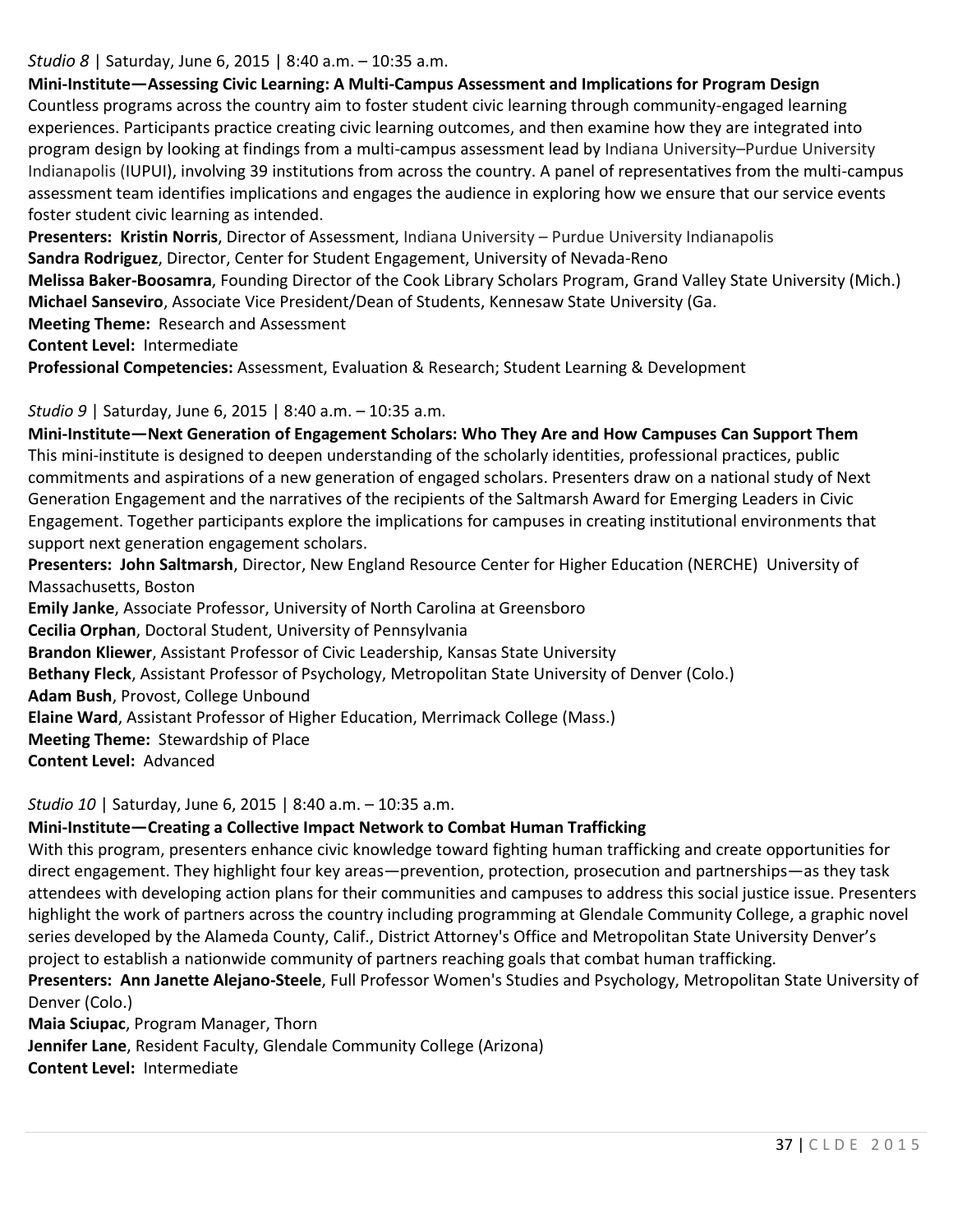# **9:35 a.m. – 10:35 a.m. | Teaching Demos and General Interest Sessions**

#### *Galerie 1* | Saturday, June 6, 2015 | 9:35 a.m. – 10:35 a.m.

### **Teaching Demonstration—Civic Life Project: How Filmmaking Engages Students in Their Community**

For the past two years diverse college students have made 10 short documentary films about issues in surrounding community. Working with community leaders as mentors they have explored issues such as sex trafficking, integration of the Hmong community, homeless veterans and many other issues affecting the Fox Valley, Wis., communities. The culmination of the project has been community public screenings and debates led by Lawrence University students. **Presenters: Dominique Lasseur**, Managing Director/Co-Founder, and **Catherine Tatge**, Executive Director/Co-Founder, Civic Life Project, Lawrence University (Wis.)

**Meeting Theme:** Developing Community Partnerships **Content Level:** Intermediate

*Galerie 2* | Saturday, June 6, 2015 | 9:35 a.m. – 10:35 a.m.

### **General Interest—Preparing our Students to be Community Organizers**

Our programs work to help students find their voices and passions as agents of change, while also giving them the skills to analyze social problems and paths to solutions. At our four campuses we have been working with community-based organizations to develop training programs that give students the skills they need to work on the field of social change. We will share our pedagogy, our program designs, our analysis of the career path and the inspiring voices of our students. **Presenters: Cynthia Kaufman**, Director, Institute of Community and Civic Engagement; TDC Campus Coordinator; **Cecilia Ng** and **Alfredo Flores**, Student Moderators, De Anza College (Calif.) **Eddie Genna**, Professor of Political Science, Phoenix College (Ariz.)

**Lena Jones**, Professor of Political Science, Minneapolis Technical and Community College (Minn.) **Content Level:** Advanced

#### *Galerie 3* | Saturday, June 6, 2015 | 9:35 a.m. – 10:35 a.m.

### **Teaching Demonstration—Building Civic Capacity: Training Students as Moderators**

Presenters share pedagogical and meaningful uses of students as moderators for upcoming forums. In anticipation of deliberative forums on economic inequality, this positions ADP/TDC campuses to launch the discussion of economic inequality on their campuses and in their communities. Presenters focus on students and, student leadership and engagement.

**Presenters: Kara Lindaman**, Professor Political Science/Public Administration; ADP Campus Coordinator; **Joshua Hanson**, **Benjamin Reinartz**, and **Adam Thompson**, Student Moderators, Winona State University (Minn.)

**Harry Boyte**, Senior Scholar in Public Work Philosophy, Augsburg College (Minn.)

**Michael Moode**, Associate Professor of Speech Communication, Lone Star College (Texas)

**John Dedrick**, Vice President, Kettering Foundation, Kettering Foundation

**William Muse**, President, National Issues Forums Institute (NIFI)

**Marla Kanengieter**, Professor of Communication Studies, St. Cloud State University (Minn.)

**Kara Dillard**, Assistant Professor of Sociology, University of Alaska Fairbanks **Content Level:** Basic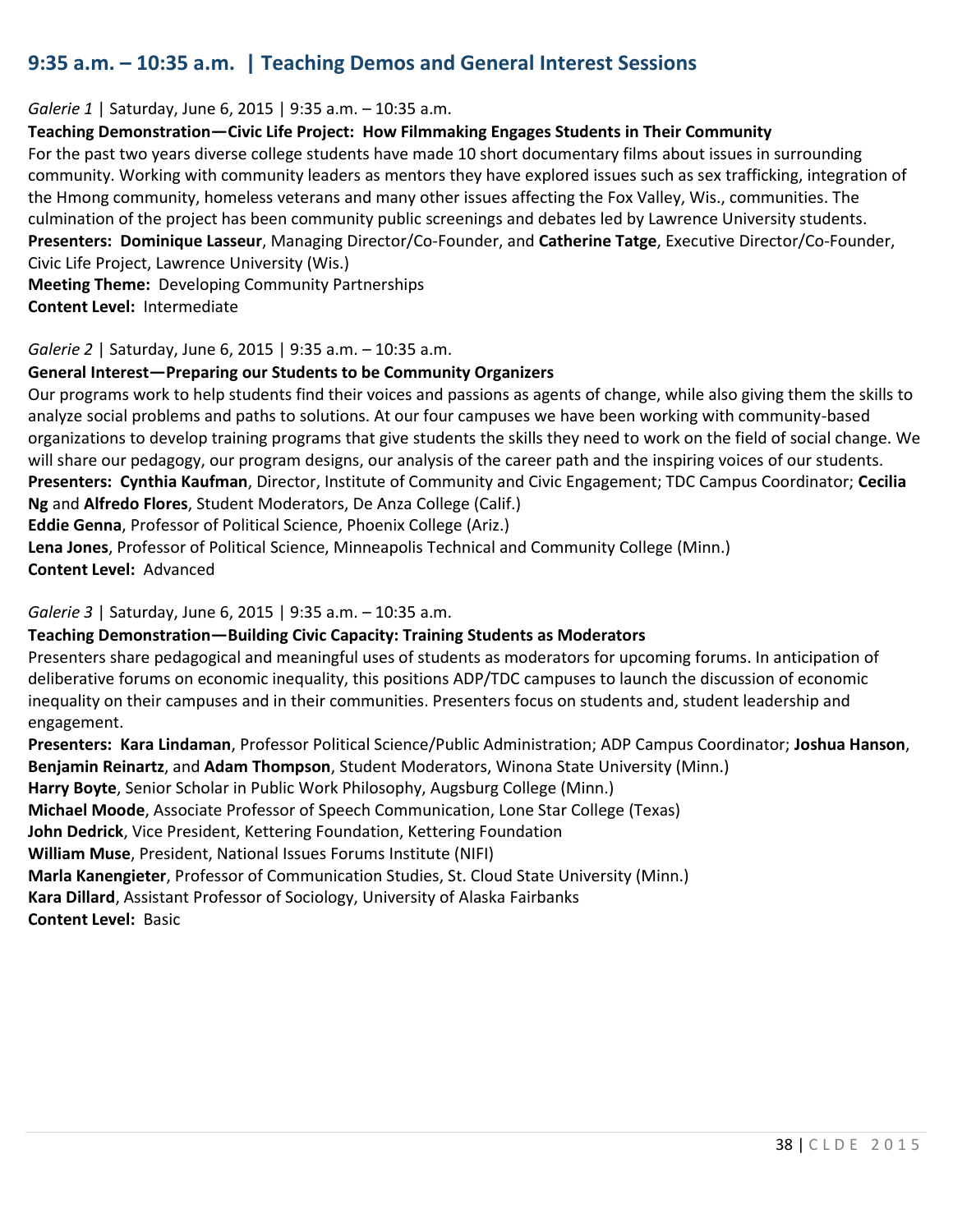*Galerie 4* | Saturday, June 6, 2015 | 9:35 a.m. – 10:35 a.m.

# **General Interest Session—Stewardship of Place: Case Study Atlantic County, N.J.**

Atlantic County, N.J., currently has the highest unemployment rate in the nation and continues to recover from Superstorm Sandy. In this session, presenters highlight two key ways in which Stockton fulfills its civic mission, focusing on its stewardship of Atlantic County where its main campus resides. The three presenters deconstruct "town and gown" barriers by outlining best practices of community engagement, and modeling engaged faculty and student scholarship focused on the stewardship of place. Presenters provide adoptable resources.

**Presenters: Linda Wharton**, Associate Professor of Political Science; **Daniel Fidalgo Tomé**, Director of Service-Learning; and **Kristin Jacobson**, Associate Professor of American Literature; and **Erin O'Hanlon**, Adjunct Professor, Stockton University (N.J.)

**Meeting Theme:** Stewardship of Place **Content Level:** Intermediate

### *Studio 1* | Saturday, June 6, 2015 | 9:35 a.m. – 10:35 a.m.

# **General Interest Session—A Framework for Issue-Based Collective Impact among Regional Higher Education Institutions to Strengthen Community Stewardship**

As a regional compact of 11 institutions in three counties, the presenters have become stewards of place in the South Florida Metropolitan Area. By promoting shared best practices, community life can be advanced through student and faculty engagement that is designed to develop educated, active citizens, who work to sustain our participatory democracy.

**Presenters: Nori Carter**, Director, Weppner Center for Service-Learning & Civic Responsibility, Florida Atlantic University **Aaron Hackman**, Assistant Director, Student Leadership and Civic Engagement, Nova Southeastern University (Fla.) **Michael Norris**, Director, Member Services, Florida Campus Compact

**Meeting Theme:** Stewardship of Place

**Content Level:** Intermediate

**Professional Competencies:** Assessment, Evaluation & Research; Student Learning & Development

### *Studio 2* | Saturday, June 6, 2015 | 9:35 a.m. – 10:35 a.m.

## **General Interest Session—A Teagle Foundation Project: Building a Commitment to Civic and Moral Responsibility through Civic Engagement one College at a Time!**

The Teagle Foundation has helped schools across the country build a commitment to civic and moral responsibility. Mesa Community College and Kingsborough Community College share how funding from the Teagle Foundation, with support from the Community College National Center for Community Engagement, is strengthening their institutional commitment to civic learning and creating new civic pathways for students through their unique models.

**Presenters: Duane Oakes**, Faculty Director, Center for Community & Civic Engagement and **Tawn Hauptli**, Education Studies Faculty, Mesa Community College (Ariz.)

**Lavita McMath Turner**, Director of Government Relations and Civic Engagement, and **Debra Schultz**, Assistant Professor, Kingsborough Community College (N.Y.)

**Meeting Theme:** Civic Pathways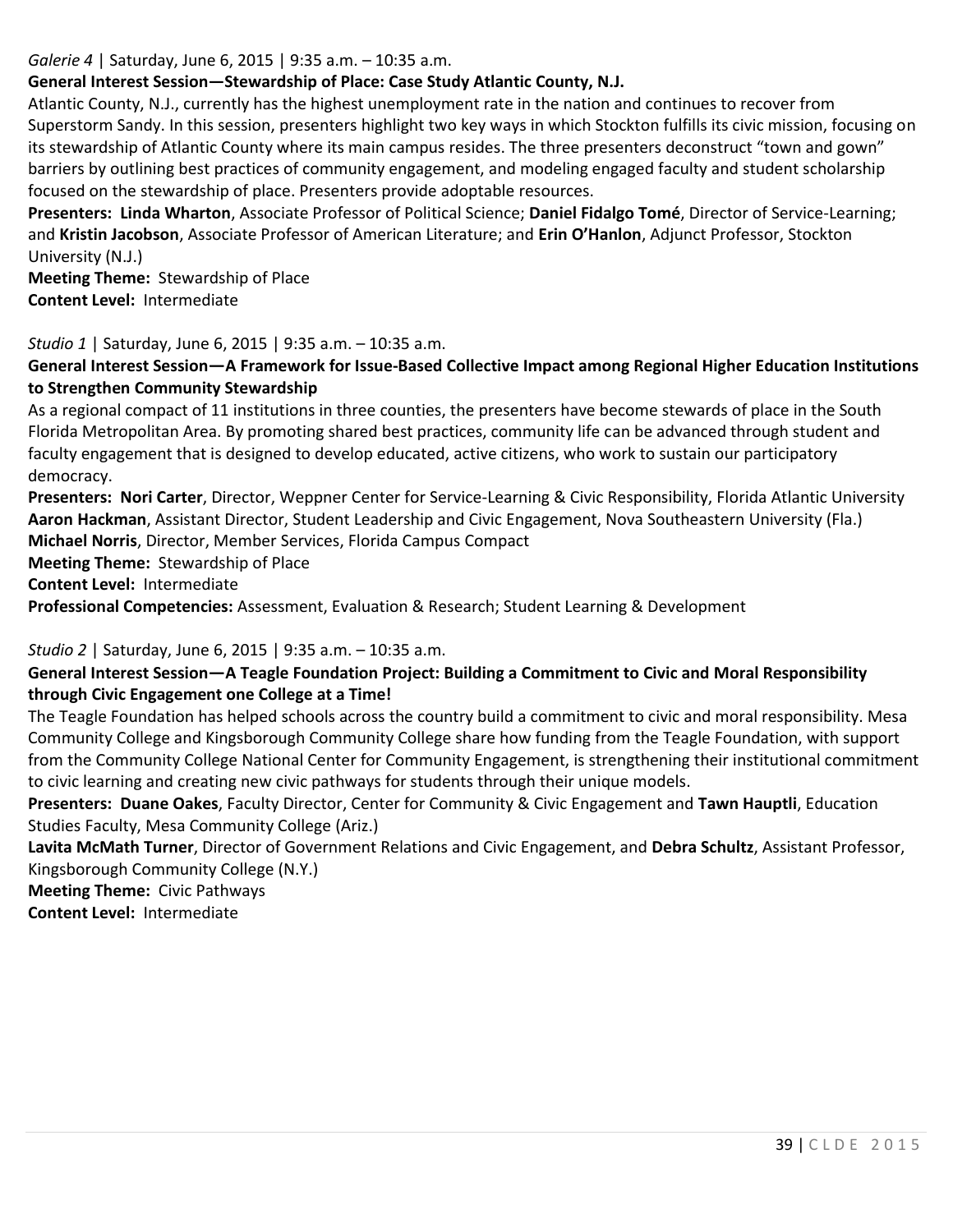#### *Studio 3* | Saturday, June 6, 2015 | 9:35 a.m. – 10:35 a.m.

## **General Interest Session—Engaging Diverse Student Learners in Their Place**

Presenters highlight the work of two institutions that have developed an innovative approach to advancing and assessing civic learning through curricular and co-curricular integration that advances diverse students' learning and engagement with their "place." Presenters from Northeastern Illinois University in Chicago and Stella and Charles Guttman Community College in New York City have developed a template that includes attitudinal, behavioral and cognitive components essential for undergraduate students and their engagement with place.

**Presenters: Frank Ross**, Vice President for Student Affairs, Northeastern Illinois University

**Scott Evenbeck**, President, and **Nate Michelson**, Instructor of English, Stella and Charles Guttman Community College (N.Y.)

**Meeting Theme:** Engaging Diverse Students **Content Level:** Intermediate

**Professional Competencies:** Equity, Diversity & Inclusion; Student Learning & Development

### *Studio 4* | Saturday, June 6, 2015 | 9:35 a.m. – 10:35 a.m.

## **i <sup>3</sup> Conversation—Openness to Diversity and other Civic Outcomes: The Role of Campus Climate**

Campus climate has long been considered important to students' experiences of college, but how does climate affect civic learning in college? Using openness to diversity and challenge as one example, presenters explore how the climate for learning influences essential civic outcomes. They share findings from the Personal and Social Responsibility Inventory (PSRI), engaging participants in conversation about policies and practices that create climates to promote civic learning. **Presenters: Andrew Ryder**, Assistant Professor of Higher Education, University of North Carolina Wilmington **Robert Reason**, Professor of Education, and **Kevin Hemer**, Graduate Research Assistant, Iowa State University **Meeting Theme:** Research and Assessment

**Content Level:** Intermediate

**Professional Competencies:** Assessment, Evaluation & Research; Equity, Diversity & Inclusion

*Studio 5* | Saturday, June 6, 2015 | 9:35 a.m. – 10:35 a.m.

*Note: There will not be AV available in this room.* 

### **Roundtable—An Overview of LGBT Youth Homelessness: National- and Community-Based Implications**

The presenters provide an overview of the national and community based implications of LGBT youth homelessness in American society. They discuss reasons most often cited for LGBT youth homelessness—such as discrimination and victimization from society and family members—a review of the literature focusing on this topic, as well as policy recommendations.

**Presenters: Michelle Dietert**, Associate Professor of Sociology, Texas A&M University Central Texas **Brendon Holloway**, Student Presenter, Middle Tennessee State University **Meeting Theme:** Developing Community Partnerships **Content Level:** Basic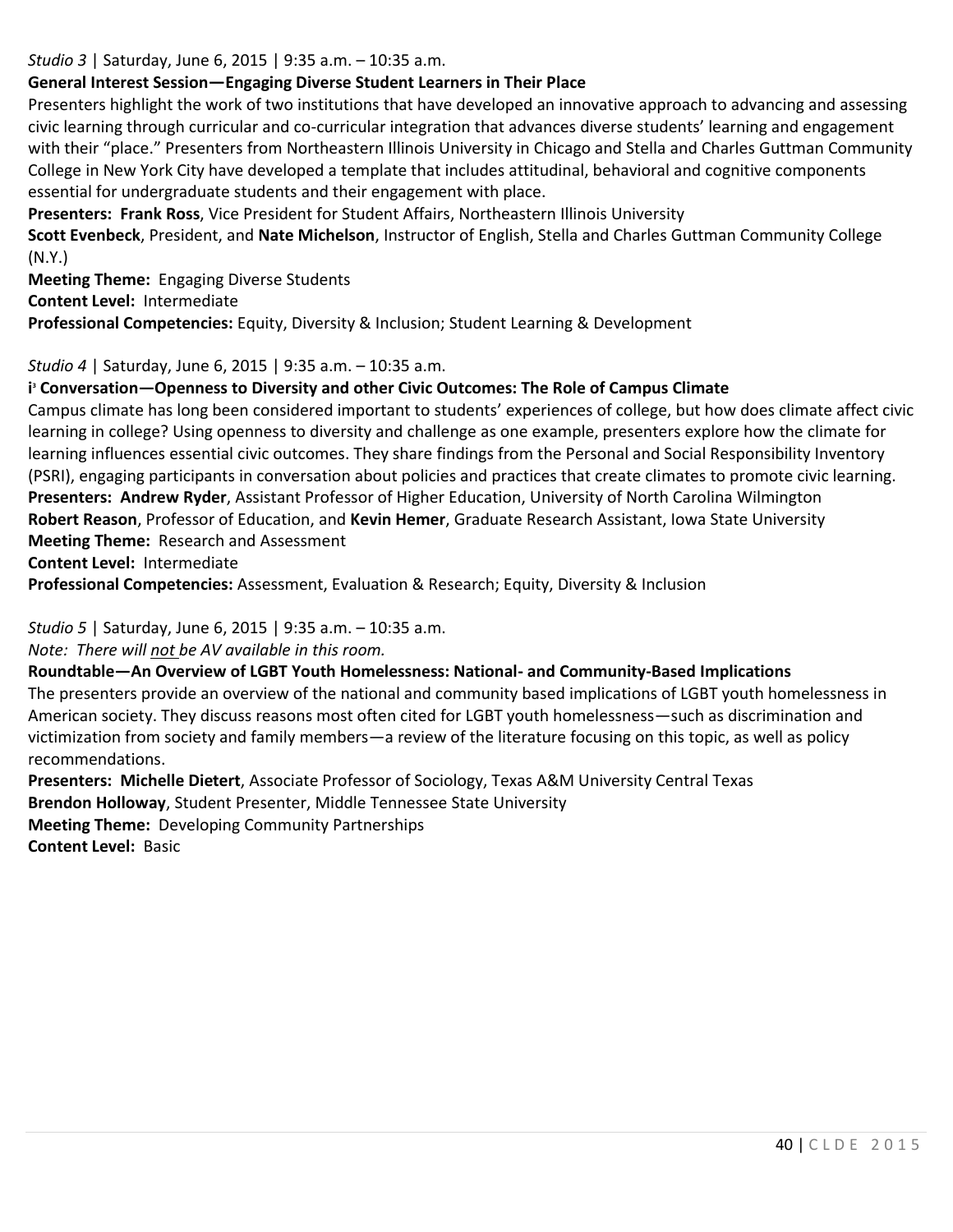# **10:45 a.m. – 11:15 a.m.** | **Showcase Sessions**

*Galerie 1* | Saturday, June 6, 2015 | 10:45 a.m. – 11:15 a.m.

#### **Showcase—Exploring NSSE's Civic Engagement Results to Enhance Educational Experiences**

In 2013, the National Survey of Student Engagement (NSSE) offered a new topical module on civic engagement. The module complements questions on the core survey about service-learning, community service and becoming an informed and active citizen. The presenters introduce NSSE's civic engagement module. Their discussion involves participants in considering aggregate findings and campus-level results, as presenters highlight how representatives from one institution have used their results.

**Presenters: Kimberly Schmidl-Gagne**, Program Manager, and **Cathy Turrentine**, Director of Institutional Research and Assessment, Keene State College (N.H.)

**Jillian Kinzie**, Associate Director, National Survey of Student Engagement, Indiana University Center for Postsecondary Research

**Jennifer Domagal-Goldman**, ADP National Manager, AASCU **Meeting Theme:** Research and Assessment **Content Level:** Intermediate

*Galerie 2* | Saturday, June 6, 2015 | 10:45 a.m. – 11:15 a.m.

#### **Showcase—HyCe Course Model: Hybrid and Online Community Engagement**

High-impact hybrid and online courses involve community-based learning pedagogy, attendance at community lectures and events, meeting up at geographical spaces, and online reflection and discussion. Drawing from individual and group interviews with faculty and students and course evaluations, presenters explore the complexities in the findings. These include both disparate and deepened sense of place and community on and off campus, access for commuter students, faculty engagement, and the strength and limitation of technology.

**Presenters: Kara Adams**, Interim Director, Community-Based Learning and Research, and **Ian Porter**, Lecturer and Learning Technologist, University of Washington Bothell

**Meeting Theme:** Research & Assessment

**Content Level:** Intermediate

**Professional Competencies:** Assessment, Evaluation & Research; Equity, Diversity & Inclusion

*Galerie 3* | Saturday, June 6, 2015 | 10:45 a.m. - 11:15 a.m.

### **Showcase—Promoting Racial Justice through Public Deliberation**

As our democracy becomes more diverse, engaging "wicked" problems associated with racial injustice requires better communication methods to advance justice. An updated and reframed National Issues Forum (NIF) public deliberation guide can produce effective conversations about racism in the spirit of improving communities. Deliberating about race and ethnicity offers a way to address what potentially should be done about persistent inequity and discrimination. **Presenter: Scott Corley**, Associate Professor and Service-Learning Coordinator, SUNY Broome Community College **Meeting Theme:** Engaging Diverse Students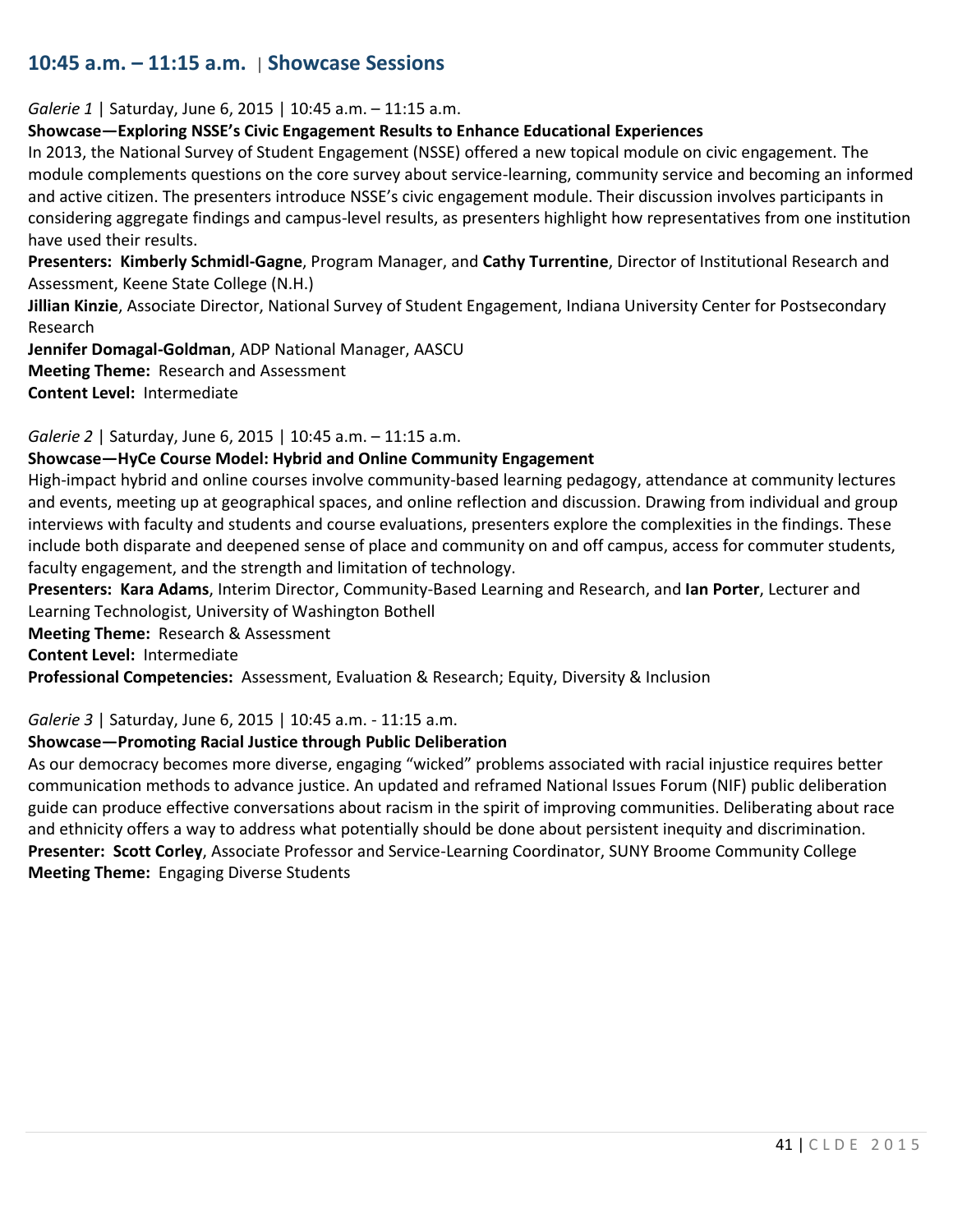#### *Galerie 4* | Saturday, June 6, 2015 | 10:45 a.m. – 11:15 a.m.

## **Showcase—Higher Education's Civic Duty in a Democracy to Promote Dialogue**

A focus of the American Democracy Project at Texas State is the promotion of dialogue. A primary vehicle is the Philosophy Dialogue Series, which hosts about forty discussions each semester with an emphasis on matters of social concern. Members of the university and local community attend the dialogues, and a special effort is made to reach out to the community with weekly dialogues at the San Marcos Public Library. The project is grounded in the importance many political traditions attach to the necessity of dialogue for the functioning of a democracy including deliberative democracy, communitarianism and Deweyan democracy. Presenters highlight how dialogues on specific issues have paved the way for participants to formulate views they are prepared to act on.

**Presenters: Coleen Watson**, Lecturer; **Travis Stockton**, Teaching Assistant; **Thomas Daniel**, Teaching Assistant; and **Blake Edwards**, Teaching Assistant, Texas State University

**Meeting Theme:** Stewardship of Place **Content Level:** Basic

*Studio 1* | Saturday, June 6, 2015 | 10:45 a.m. – 11:15 a.m.

### **Showcase—Text, Talk, Act to Engage the Youth Voice in Civic Learning and Engagement**

Democratic engagement of the next generation will require a fundamental shift in approach. To engage youth, we need to design effective processes using the technology that is ubiquitous in their lives. Because text messaging is the most popular digital activity for young people, Creating Community Solutions, part of the National Dialogue on Mental Health, developed Text, Talk, Act. Text, Talk, Act uses text messaging, social media interactions, polling questions and discussion questions to lead groups through an interactive conversation.

**Presenter: Tracey Todd**, Social Media Associate, National Institute for Civil Discourse **Meeting Theme:** Civic Pathways **Content Level:** Basic

*Studio 2* | Saturday, June 6, 2015 | 10:45 a.m. – 11:15 a.m.

**Showcase—Experiences in Undergraduate Campaign Communication: From the Classroom to Local Politics** A key recommendation in communication education is to link participation and practice, bridging the gap between the theoretical and the authentic in civic, public and professional life. Students are taught that learning and knowing are products of activity within a socially structured world. Presenters introduce Election Campaign Communication, a course, designed to highlight the overall civic mission of using higher education as a means to politically educate and activate students.

**Presenters: Jennifer Brubaker**, Associate Professor, and **Christine Archibald**, Student, University of North Carolina Wilmington

**Meeting Theme:** Stewardship of Place **Content Level:** Basic

*Studio 3* | Saturday, June 6, 2015 | 10:45 a.m. - 11:15 a.m.

**Showcase—Communication Planning and Engaged Students: Community Partnerships in a Social Media Course** The presenter shares experiences and lessons learned from teaching a new media course that includes a community engagement component. The course, *Communicating with New Media*, has been taught at Metropolitan State since the spring of 2012. Students work with a community organization to develop a communication strategy that uses a blog, YouTube, Facebook and Twitter. The group discusses how the course has evolved, some pitfalls and success stories of civic engagement in the process.

**Presenter: Andrew Carlson**, Assistant Professor, Metropolitan State University (Minn.)

**Meeting Theme:** Developing Community Partnerships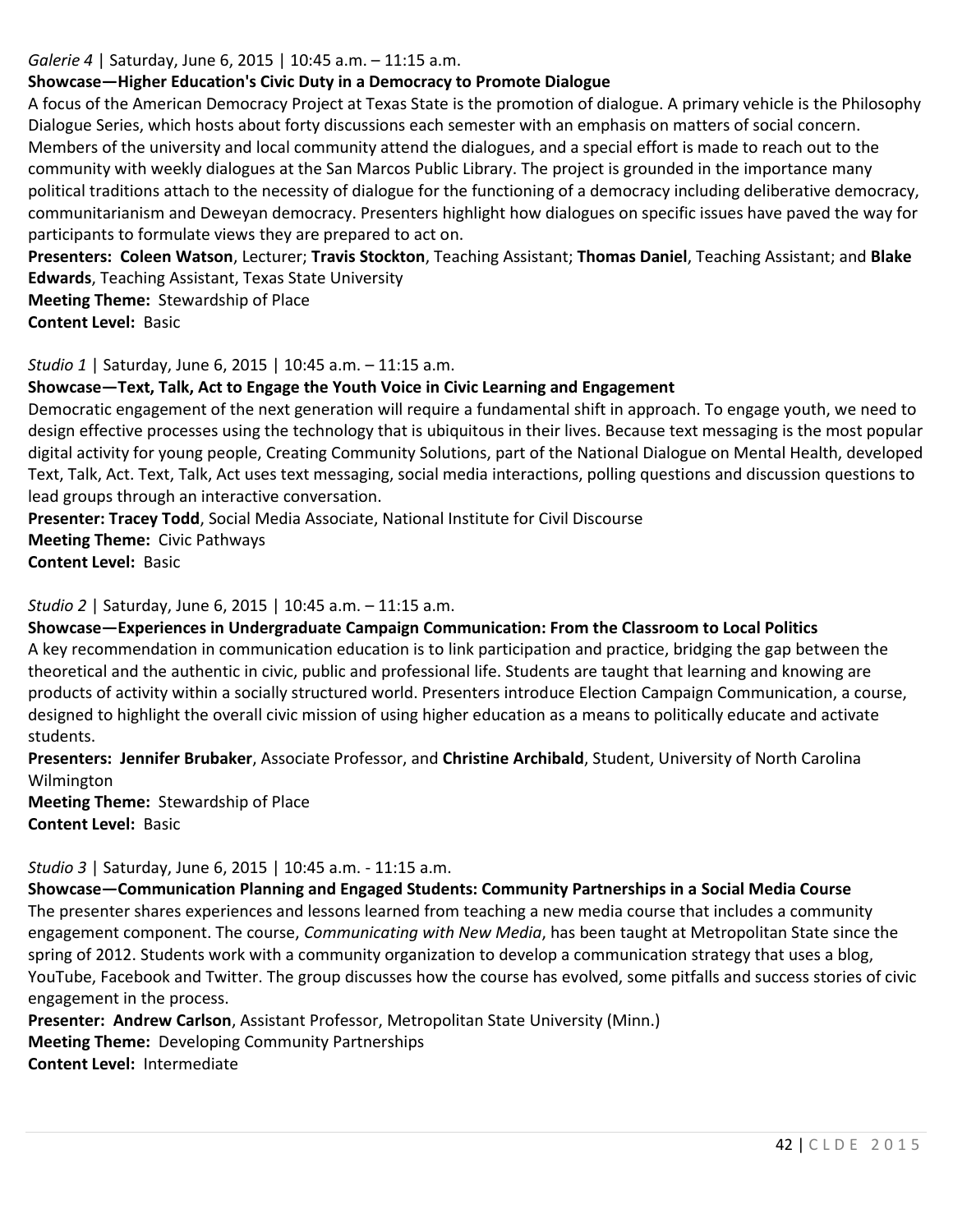# **10:45 a.m. – 11:45 a.m. |**

# **General Interest Sessions, i<sup>3</sup> Conversations and Roundtable Discussions**

#### *Studio 4* | Saturday, June 6, 2015 | 10:45 a.m. – 11:45 a.m.

#### **General Interest Session—The Black Male Achievement Initiative: Embracing Stewardship in Savannah, Ga.**

Savannah State University and Armstrong State University are entering into a partnership with the City of Savannah, Ga., to implement strategies developed by the Mayor's Task Force on Black Achievement. The plan is a direct response to a rise in crime and related issues involving young black men in Savannah, Ga. The panelists discuss the problem, proposed solutions and implementation approaches that involve building a sense of community through civic-oriented practices and programs. The paradigm to be used relies on theory- and data-driven approaches to better develop and coordinate existing and new programs to build an overall sense of citizenship and stewardship of community for and among young African American males. The panel will also discuss the collaborative approach and model adopted under this initiative which is distinguished from crime reduction strategies utilized in the past.

**Presenters: Robert Smith**, Dean, Savannah State University (Ga.)

**Van Johnson**, Alderman, City of Savannah, Ga.

**Georj Lewis**, Vice President, Armstrong State University (Ga.)

**Meeting Theme:** Stewardship of Place

**Content Level:** Intermediate

*Studio 5* | Saturday, June 6, 2015 | 10:45 a.m. – 11:45 a.m. *Note: There will not be AV available in this room.* 

#### **Roundtable—Creating Student Civic Learning Outcomes: A Successful Strategy**

The Indiana University – Purdue University Indianapolis (IUPUI) Sam H. Jones (SHJ) Community Service Scholarship Program has evolved organically to meet the needs of community partners, faculty, students and staff. In an effort to more intentionally understand the program's impact on student civic learning, administrators launched a planning process to craft a comprehensive logic model and a revised set of learning outcomes. The process has produced ownership in a new direction for the SHJ program and an increased interest in assessment and planning from staff.

**Presenters: Lorrie Brown**, Associate Director, Center for Service and Learning, and **Kristin Norris**, Director of Assessment, Center for Service and Learning, Indiana University – Purdue University Indianapolis

**Meeting Theme:** Research and Assessment

**Content Level:** Basic

**Professional Competencies:** Assessment, Evaluation & Research; Student Learning & Development

#### *Studio 6* | Saturday, June 6, 2015 | 10:45 a.m. – 11:45 a.m.

### **General Interest Session—Semester in the South**

The Alfred State College community mobilized to send disaster relief teams in the immediate aftermath of Hurricane Katrina. A decade later, a robust semester long program tied to credit-bearing academic curriculum continues to support capacity building and restoration. Discover and discuss best practices in translating short-term response into longer-term mutually beneficial partnerships by hearing both the college and community perspective.

**Presenters: Jonathan Hilsher**, Director of Civic Engagement, Alfred State College (N.Y.)

**Darryl Durham**, Artistic and Community Engagement Director, St. Anna's Episcopal Church (La.)

**Meeting Theme:** Developing Community Partnerships

**Content Level:** Intermediate

**Professional Competencies:** Human and Organizational Resources; Leadership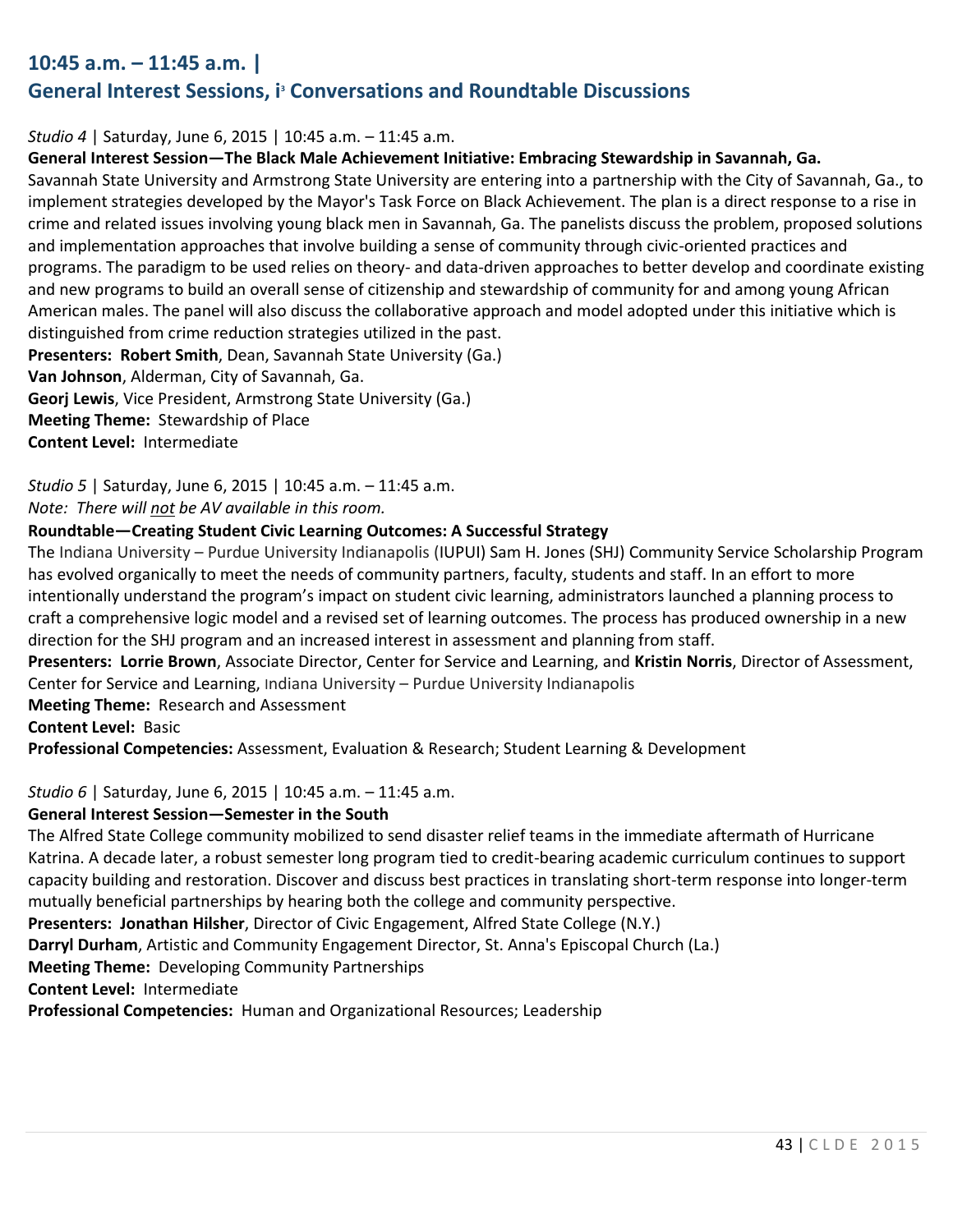# *Studio 7* | Saturday, June 6, 2015 | 10:45 a.m. – 11:45 a.m.

## *Note: There will not be AV available in this room.*

## **Roundtable—Higher Education's Role in Understanding Place and Community in Addressing Rural Poverty**

Discover how one land-grant state university considers place and mission in collaborating with campus and community stakeholders to seek solutions to poverty through student engagement. Participants explore the importance of a multipronged, diverse approach across campus and community boundaries in addressing these complex issues through sharing best practices during a lively round table discussion. Participants develop ideas, based on best practices and shared examples, for the implementation of similar strategies in their own communities.

**Presenters: Tiffanie Braun**, Assistant Director, Community Partnerships, and **Erin McIlraith**, Marketing and

Communication Coordinator, Washington State University

**Meeting Theme:** Stewardship of Place

**Content Level:** Intermediate

**Professional Competencies:** Leadership; Student Learning & Development

# *Studio 8* | Saturday, June 6, 2015 | 10:45 a.m. – 11:45 a.m.

# **General Interest Session—The Civic Health Index: Advancing Higher Education's Civic Mission through Community Partnerships**

How has partnering in the production of a state or municipal Civic Health Index (CHI) report advanced stewardship of place at institutions of higher education? Presenters share two studies on how institutions have turned civic data into action. Representatives from National Conference on Citizenship (NCoC) and Metropolitan State University of Denver highlight key findings from a survey of higher education institutions' motivations for participating in a Civic Health Index project, as well as the impacts such initiatives have had on their campuses. An higher education representative and CHI partner from the University of Central Oklahoma share the results of their work on a CHI project, including examples of how the university distributed the report to a wide range of partners to spark civic dialogue, research and action.

**Presenters: Mark Potter**, Associate Vice President for Academic and Civic Collaboration, Metropolitan State University of Denver (Col.)

**Rachel Weiker**, Program Manager for Civic Health Initiatives, and **Jeff Coates**, Research and Evaluation Director, National Conference on Citizenship (NCoC)

**Janelle Grellner**, ADP Campus Director, University of Central Oklahoma

**Content Level:** Intermediate

*Studio 9* | Saturday, June 6, 2015 | 10:45 a.m. – 11:45 a.m.

# **i <sup>3</sup> Conversation—"What Does Democracy Feel Like?": The Craft of Creating Empowering Environments**

Talk about democratic engagement in higher education often focuses on curriculum and programs—tools available to most ADP/TDC/NASPA members. During this highly interactive session, presenters engage participants who are also interested in the subtleties of creating campus cultures and environments, in which students, faculty and staff can experience themselves anew as empowered democratic agents, capable of making meaningful civic contributions. Participants have the opportunity to share stories and examine challenges together.

**Presenters: David Hoffman**, Assistant Director of Student Life for Civic Agency; **Emily Melluso**, Undergraduate Student and STRiVE Coach; **Manisha Vepa**, Student Government Association; **Craig Berger**, Coordinator of Student Life for Campus and Civic Engagement; and **Jessica Cook**, Associate Director, Sondheim Public Affairs Scholars Program, University of Maryland Baltimore County (UMBC)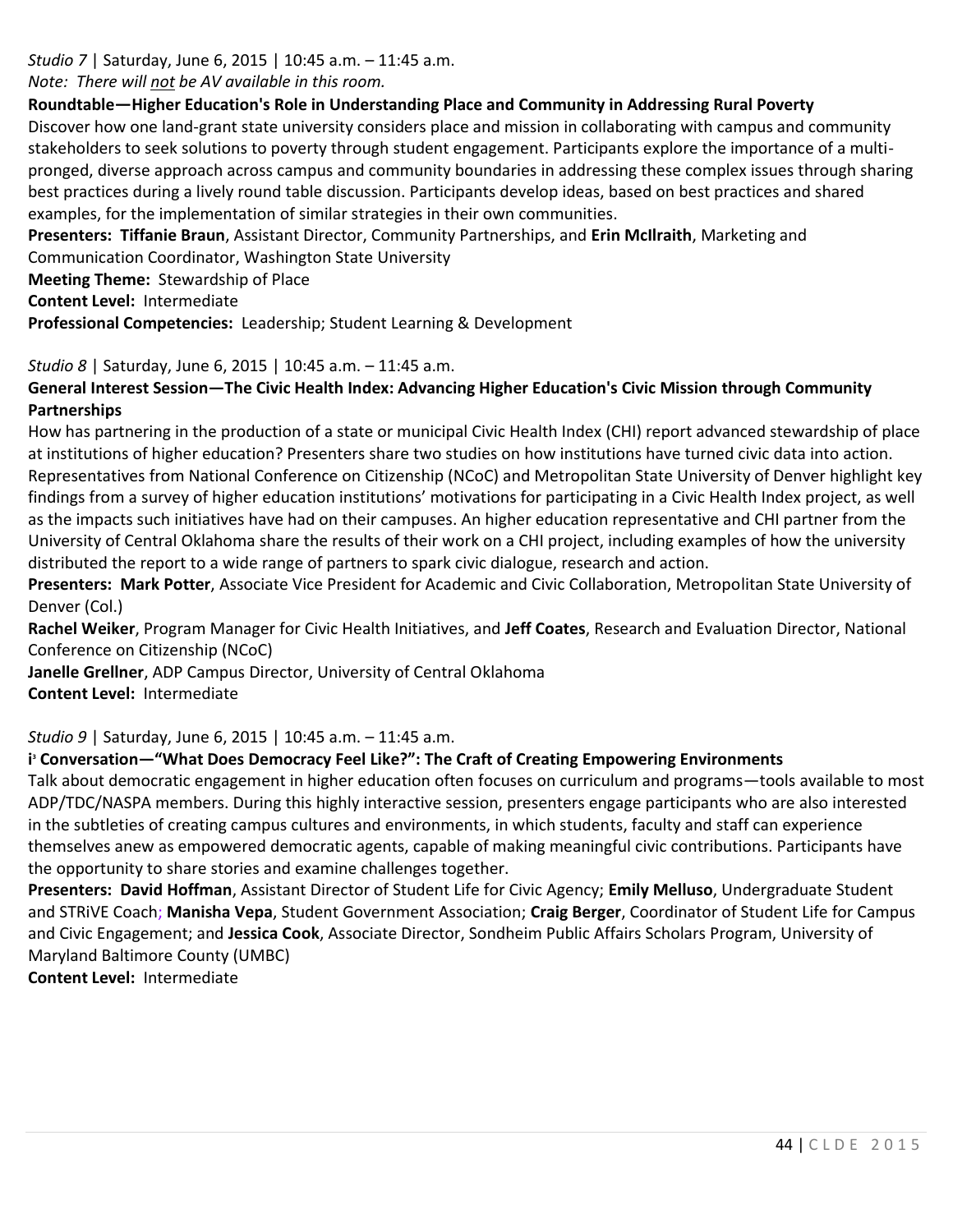# **11:25 a.m. – 11:55 a.m. | Showcase Sessions**

#### *Galerie 1* | Saturday, June 6, 2015 | 11:25 a.m. – 11:55 a.m.

### **Showcase—Do Student Groups Cultivate Civic Skills? A National Survey of Student Leaders**

Reviewing a survey of student organization presidents on 36 campuses throughout the United States, presenters explore whether student organizations fulfill their potential as training grounds for active and effective civic leaders. Their project is the inaugural project of the Inter-Campus Consortium for SoTL Research, which was launched to facilitate cross-campus data collect for SoTL and civic engagement research.

**Presenter: Elizabeth Bennion**, Professor, Indiana University South Bend **Meeting Theme:** Research and Assessment **Content Level:** Intermediate

#### *Galerie 2* | Saturday, June 6, 2015 | 11:25 a.m. – 11:55 a.m.

#### **Showcase—Civic Engagement in Developmental Education: You Can Implement It, and It Works!**

Since retention and successful completion are constant obstacles that remedial students and developmental studies departments face, this presenter has implemented civic engagement projects in her developmental studies courses. Her research on civic engagement projects in American colleges and universities shows that while a number of institutions have active civic engagement projects, only a few engage remedial students. Remedial students are often stigmatized, ignored and excluded within academia—K-12 and beyond. By using innovative teaching strategies and active learning, the presenter reports students are able to learn reading, writing and critical thinking. Their strengths are used to tackle their weaknesses. Thus, the presenter highlights the civic engagement project and its outcomes.

**Presenter: Dalia Khalaf**, Professor, Lone Star College-Kingwood (Texas) **Content Level:** Basic

#### *Galerie 3* | Saturday, June 6, 2015 | 11:25 a.m. – 11:55 a.m.

#### **Showcase—Economic Inequality in the Farming Sector**

Presenters look at economic inequality in the farming sector, as it was introduced in a recently developed course at Mount Wachusett Community College (MWCC) titled Introduction to Sustainable Agriculture. Using documentary film clips from "Food, Inc." and tables/charts from "Foodopoly" by Wenonah Hauter, students gain a deeper understanding of the financial underpinnings our industrial food supply, especially those contract-growers, who take on enormous debt and earn below-poverty wages. The outcome is a greater understanding of the concept of food inequality.

**Presenter: Tom Montagno**, Professor of Biology, Chair of Natural Resources Program, Mount Wachusett Community College (Mass.)

**Meeting Theme:** Civic Pathways **Content Level:** Basic

#### *Galerie 4* | Saturday, June 6, 2015 | 11:25 a.m. – 11:55 a.m.

#### **Showcase—Examining the Opportunities and Challenges of Requisite Service in a Co-Curricular Model**

Requisite service associated specifically with scholarships challenges student perspective and motivations outside of their academic pursuits. The Civic Engagement Program (CEP) at Northeastern University facilitates over 1,100 undergraduate scholarship recipients, who are required to complete service hours annually throughout their academic career. Presenters discuss the benefits and challenges of CEP's co-curricular required service. They explore strategies and practical solutions to tangible scenarios. Participants brainstorm innovative ideas applicable to similar models of requisite service.

**Presenters: Mark Este**, Assistant Director, and **Chelsea Elder**, Special Projects Assistant, Civic Engagement Program,

Northeastern University (Mass.)

**Meeting Theme:** Stewardship of Place

**Content Level:** Basic

**Professional Competencies:** Assessment, Evaluation & Research; Student Learning & Development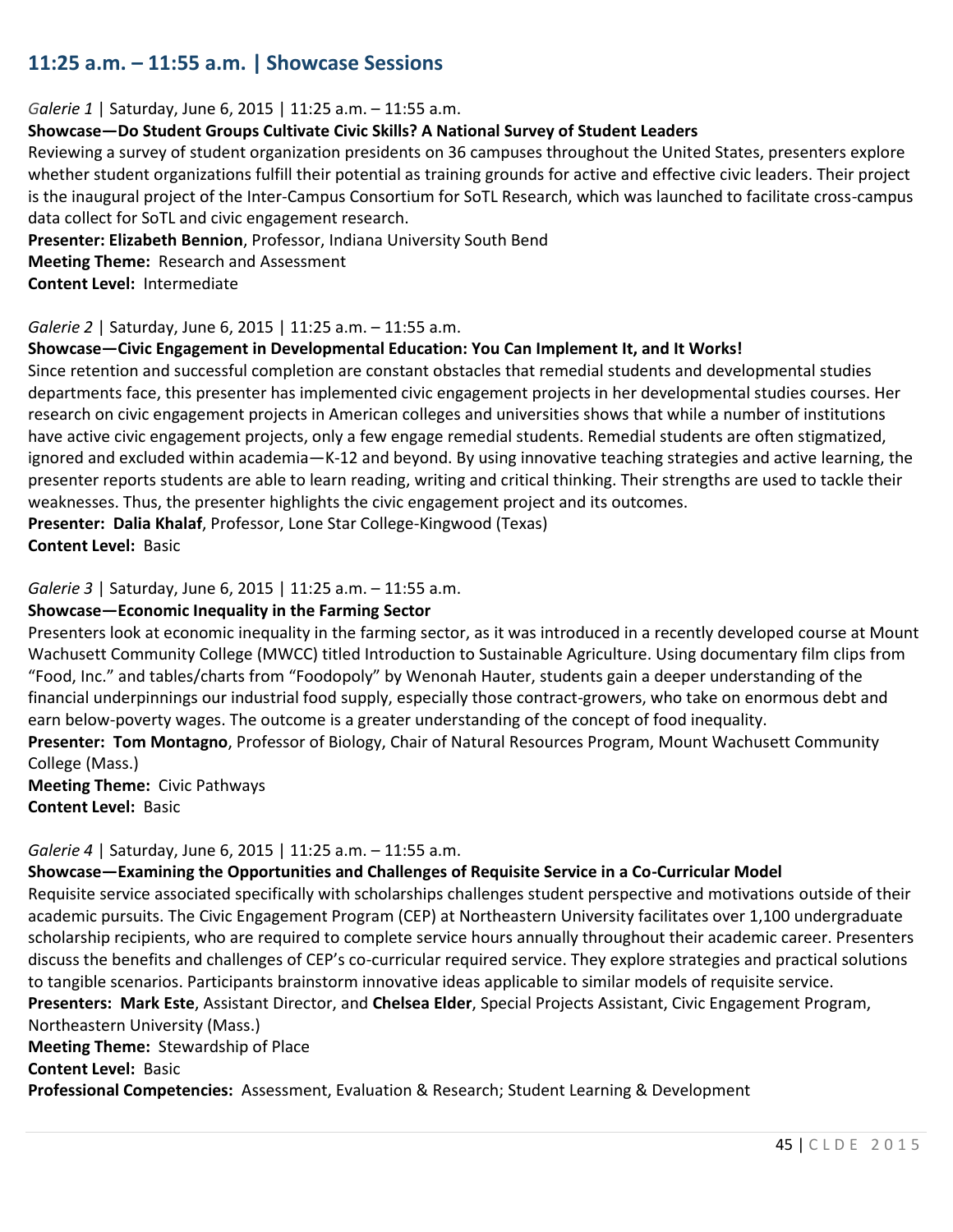### *Studio 1* | Saturday, June 6, 2015 | 11:25 a.m. – 11:55 a.m.

## **Showcase—Rebel or Loyalist? Using Historical Deliberation Guides to Educate Our Youth for Democracy**

Public schools have historically been stewards of democracy; places where youth learn what it means to be informed participants in a democratic society. Currently, public schools are undergoing such rapid change that there is a need to not only preserve, but contemporize and expand the way we instill civic capacity within our youth. The presenter describes how faculty and students from SUNY Broome partnered with a local school district to orchestrate a deliberation on 1776 with 140 seventh-grade students.

**Presenter: Lisa Strahley**, Associate Professor Teacher Education/Early Childhood Education and Civic Engagement Coordinator, SUNY Broome Community College **Meeting Theme:** Stewardship of Place

**Content Level:** Intermediate

#### *Studio 2* | Saturday, June 6, 2015 | 11:25 a.m. – 11:55 a.m.

### **Showcase—Students as Activists: The Intersection of Public Policy and Student Affairs**

In 2012, students from The City University of New York formed the CUNY DREAMers to advocate for the passage of the DREAM Act. The presenters explore the characteristics and challenges faced by undocumented students. They examine the strategies the CUNY administration exercised to support the DREAMers, and what the future goals and objectives are. Together the group discusses what other institutions can do to support undocumented students and independently formed student coalitions.

**Presenters: Kevin Tucker**, Director of Student Life and Executive Director of the Malave Leadership Academy; **Kisha Fuentes**, Program Specialist for Student Leadership Initiatives; and **Shahreen Laskar**, Student Life Specialist, City University of New York

**Meeting Theme:** Engaging Diverse Students

**Content Level:** Intermediate

**Professional Competencies:** Equity, Diversity & Inclusion; Leadership

### *Studio 3* | Saturday, June 6, 2015 | 11:25 a.m. – 11:55 a.m.

### **Showcase—Promoting Civic Engagement and Democracy by Studying Work in America**

The presenters detail the processes and outcomes of a Political Engagement Project partnership among Ferris State University and local, state, and national civic learning and engagement organizations. Students visited and reflected upon locally and nationally exhibited artwork that depicts the historical, social, political and economic significance of work in America. The students photographed and described aspects of the exhibit that evoked their understanding of civic engagement and democracy. A book resulted that reflects the growing American democracy.

**Presenter: Daniel Underwood**, Assistant Professor, Ferris State University (Mich.)

**Meeting Theme:** Developing Community Partnerships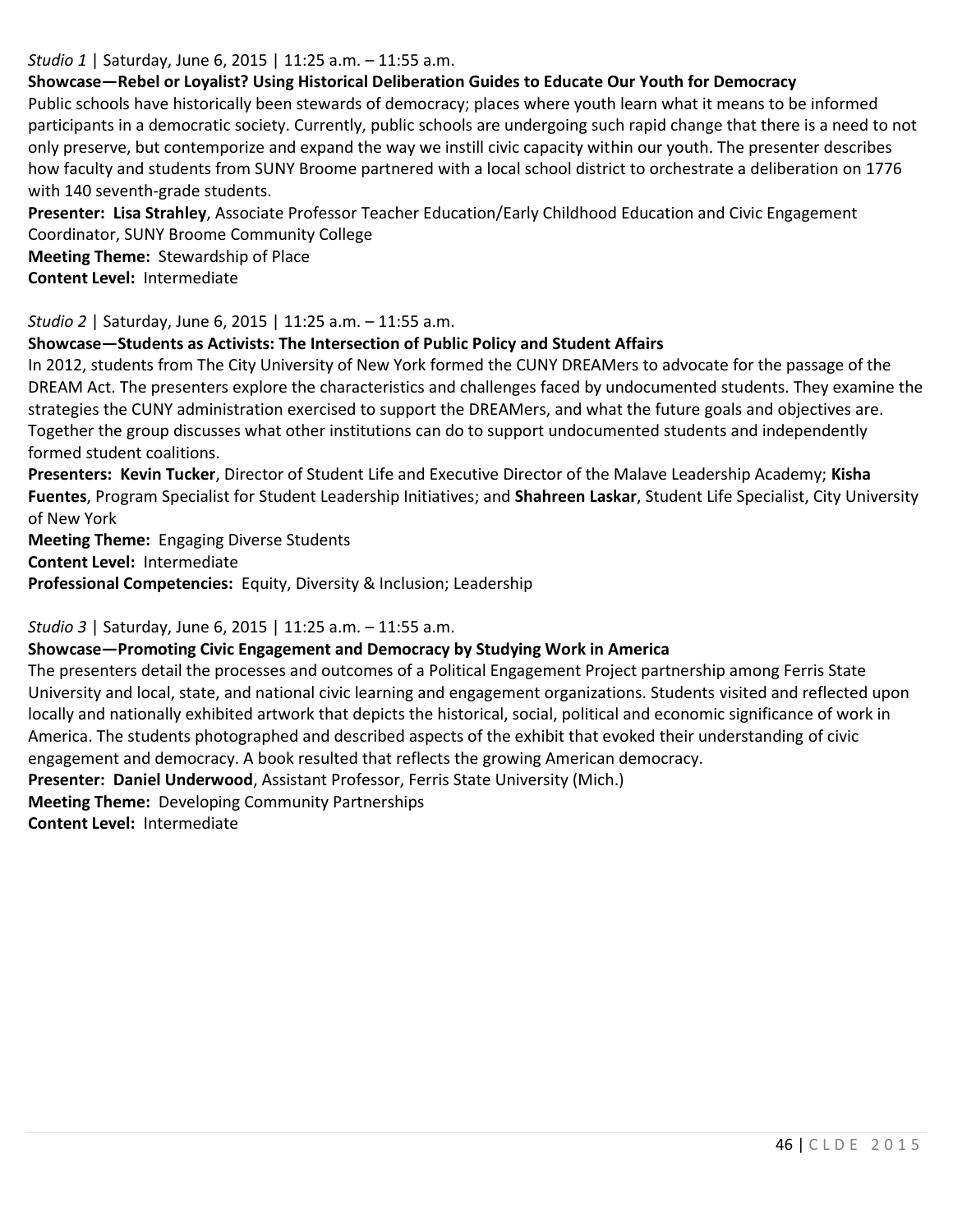# **Noon – 12:30 p.m.** | **Showcase Sessions**

#### *Galerie 1* | Saturday, June 6, 2015 | Noon – 12:30 p.m.

#### **Showcase—Engaging Students to Profile the Relationships between Income and Health for Your Community**

Presenters teach how to involve students in analyzing state behavioral risk factor surveillance survey data to create a local health profile, displaying the relationships between income and health. This activity could then form the basis for civic engagement or service learning opportunities with local health systems in required community health needs assessments. Linking local health issues to income disparity could shift the "needs" conversation towards the social determinants of health instead of the typical focus on personal health behaviors.

**Presenters: Rudolph (Rudy) Fedrizzi**, Director of Community Health Clinical Integration, Cheshire Medical Center/Dartmouth-Hitchcock Keene

**Patrick Dolenc**, Professor of Economics, and **Kim Schmidl-Gagne**, Program Manager for Diversity & Multiculturalism Initiatives/NEASC, Keene State College (N.H.)

**Meeting Theme:** Stewardship of Place **Content Level:** Basic

#### *Galerie 2* | Saturday, June 6, 2015 | Noon – 12:30 p.m.

**Showcase—Intergenerational Community Partnerships to Encourage Creative Leadership for Social Change** Recognizing the unprecedented growth of the current elder population as a rich social resource, the Napier Initiative seeks to maximize the mutually rewarding possibilities that can be unleashed through collaborative learning between elders and undergraduates. As a result, intergenerational interactions are allowed to develop. These encourage students to make enduring vocational commitments to leadership for peace, social justice and environmental sustainability. **Presenter: Gabriela Gamiz**, Director, Community Engagement, Harvey Mudd College (Calif.)

**Meeting Theme:** Developing Community Partnerships

**Content Level:** Intermediate

**Professional Competency:** Leadership

*Galerie 3* | Saturday, June 6, 2015 | Noon – 12:30 p.m.

### **Showcase—Oppression and the Art of Resistance: A Thematic Approach to Teaching Political Agency**

Using "Domination and the Arts of Resistance," James C. Scott's classic study, as a framework for political agency, Lone Star College-Kingwood professors of English and History discuss how to incorporate Scott's theme into college courses. The theme is used to promote and stimulate thinking on the myriad ways people interpret and act upon oppression, and the human agency involved in resisting and changing the dynamics of domination.

**Presenters: Stephanie Kelly**, Assistant Professor of History, and **Daniel Tatarzyn**, Professor of English, Lone Star College-Kingwood (Texas)

**Meeting Theme:** Engaging Diverse Students **Content Level:** Basic

*Galerie 4* | Saturday, June 6, 2015 | Noon – 12:30 p.m.

### **Showcase—Reducing Gaps through Participation and Collaboration**

Huge gaps exist between the public, private and social sectors. In this session, participants learn about civic engagement in a Mexican context, and about how educational institutions can build scenarios for students to get involved in civic paths. Presenters share their vision of how student participation could build a sustainable society through collaboration among the three sectors.

**Presenters: Laura Carrillo**, Advisor for Student Organizations and the Responsible Use of Social Media, and **Laura Elena Lozano**, Coordinator of the Honors Program, Universidad De Monterrey (Mexico)

**Meeting Theme:** Civic Pathways

**Content Level:** Basic

**Professional Competencies:** Leadership; Student Learning & Development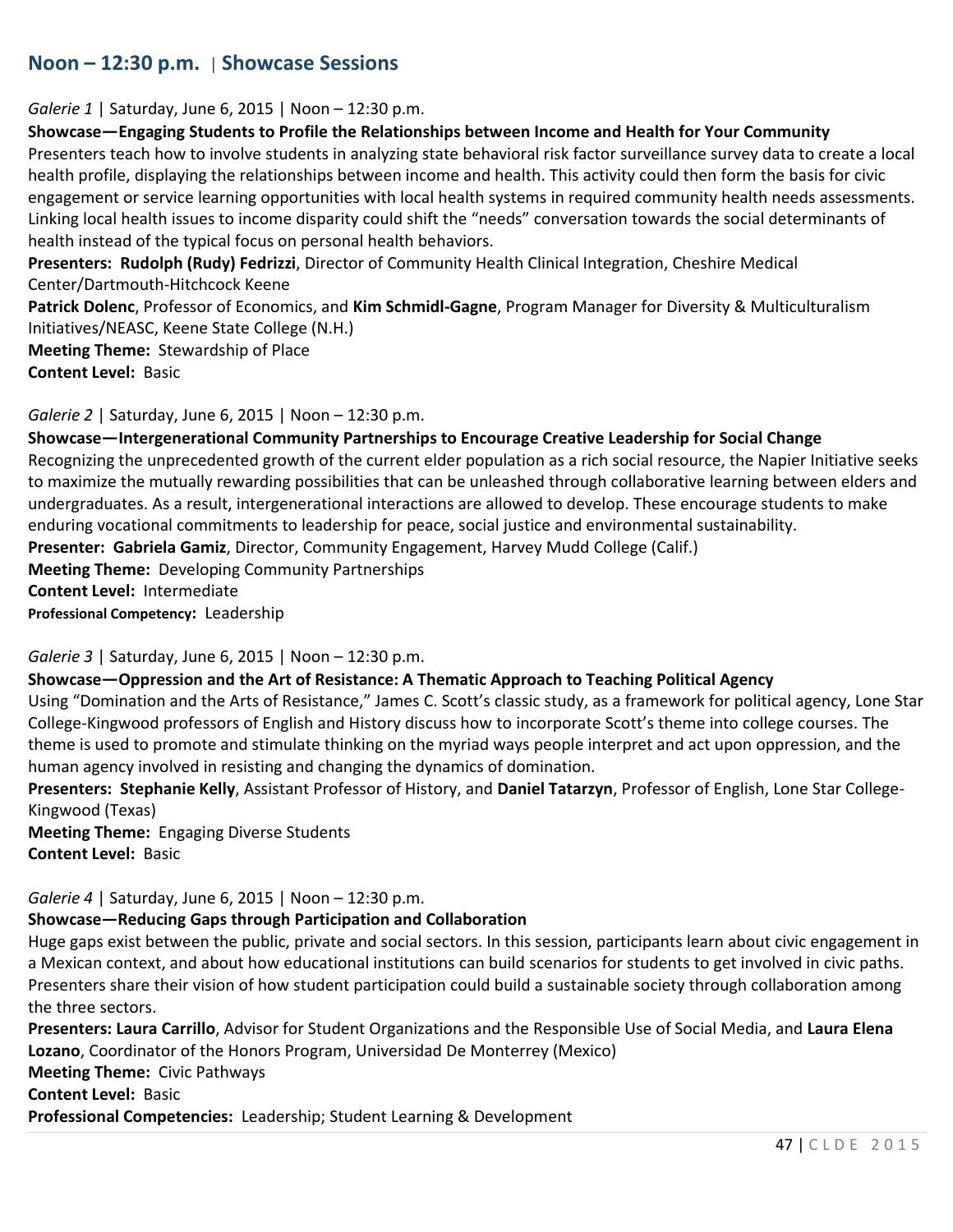## *Studio 1* | Saturday, June 6, 2015 | Noon – 12:30 p.m.

# **Showcase—"I Was in My Own World": Community Days at Guttman Community College (N.Y.)**

An initiative to foster community service and civic engagement at CUNY's Guttman Community College, Community Days encourage students to volunteer and take advantage of free resources in their city. While some activities, like raking leaves in a public park, look like service, others, like a ride on the Staten Island Ferry, look like self-guided field trips. Yet both types of activities reinforce each other, building the students' self-confidence and autonomy, and challenging them to claim ownership of their city.

**Presenter: Paul Naish**, Substitute Assistant Professor of Social Sciences and History, Guttman Community College (N.Y.) **Meeting Theme:** Stewardship of Place

**Content Level:** Basic

*Studio 2* | Saturday, June 6, 2015 | Noon – 12:30 p.m.

## **Showcase—Measuring and Monitoring Student Philanthropy**

Fifteen years ago, Northern Kentucky University (NKU) pioneered a student philanthropy model for the college classroom, incorporating service-learning pedagogy into the classes. NKU now offers about 20 of these classes per year, across disciplines. More than \$900,000 has been invested in local, national and international nonprofits. But what are the benefits to students? To the community? NKU has been developing and improving measure tools for both—with a particular emphasis over the past year on evaluating community impact and value, through surveys and focus groups. The presenters examine how that was done, what was discovered and what's next. They summarize published research by NKU faculty on this subject.

**Presenters: Mark Neikirk**, Director, Scripps Howard Center for Civic Engagement, and **William Attenweiler**, Professor, Psychological Sciences, Northern Kentucky University

**Meeting Theme:** Research and Assessment **Content Level:** Intermediate

*Studio 3* | Saturday, June 6, 2015 | Noon – 12:30 p.m.

# **Showcase—Conceptual Principles of Naming and Framing Economic Inequality**

In this workshop, the presenters focus on the naming and framing of economic inequality. Building from the ADP Economic Inequality Institute, participants are invited to share in conceptualizing inequality and exploring its applications in curricular work. An introduction to the logic and process of naming and framing to avoid polarization and to encourage shared understanding are addressed. Initial work by the Kettering Foundation and the National Issues Forum is included, with an emphasis on individual campuses and across the ADP network.

**Presenters: Kara Lindaman**, Professor Political Science/Public Administration; ADP Campus Coordinator, Winona State University (Minn.)

**John Dedrick**, Vice President and Program Director, Kettering Foundation

**William Muse**, Director, National Issues Forum

**Windy Lawrence**, Director of UHD Center for Public Deliberation, University of Houston Downtown (Texas)

**Meeting Theme:** Stewardship of Place

**Content Level:** Basic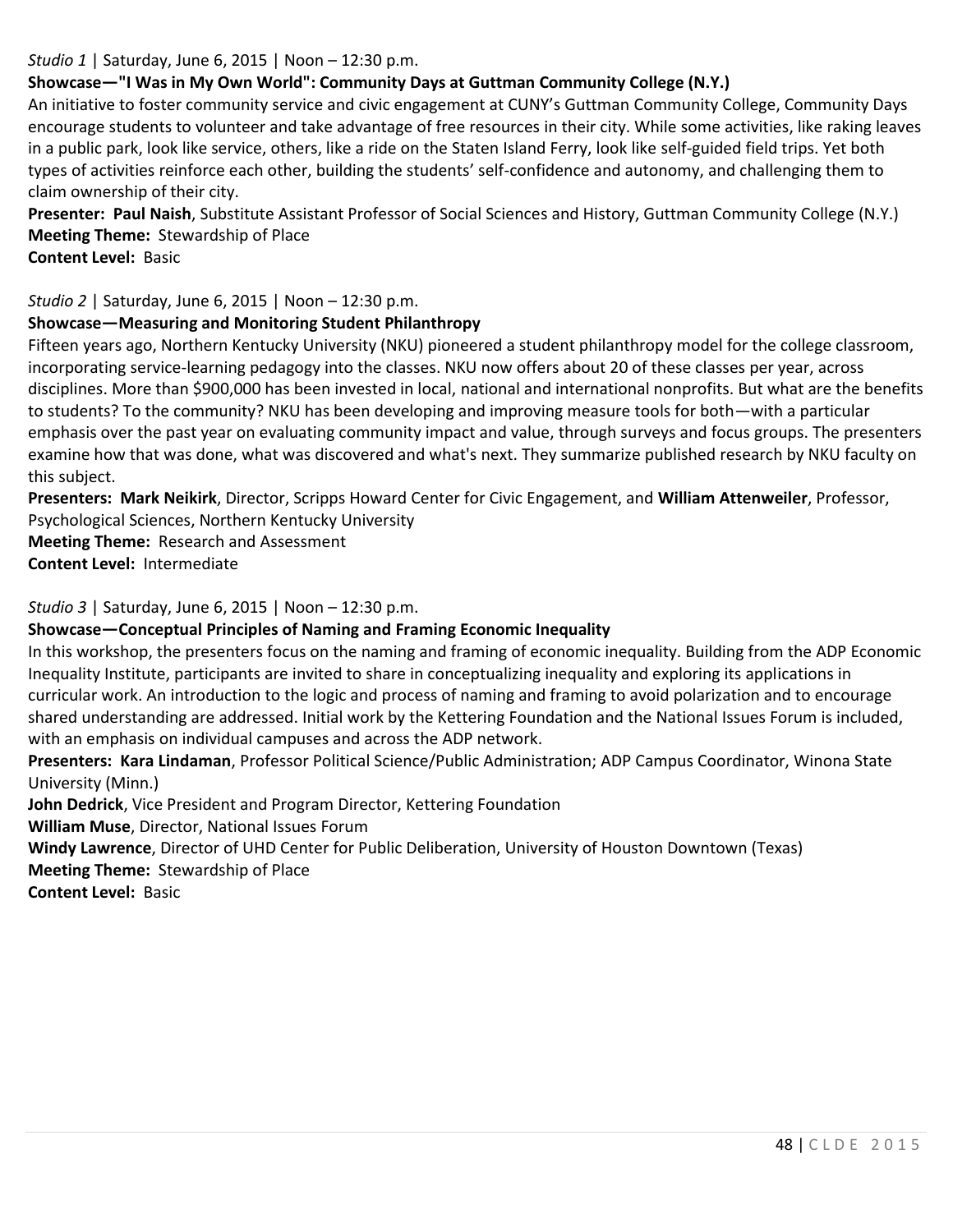## *Studio 4* | Saturday, June 6, 2015 | Noon – 12:30 p.m.

#### **Showcase—Women's Philanthropy in Action**

The Women's Philanthropy in Action project at Wake Forest University is a co-curricular, experiential program in which students investigate the social issues facing women and girls in Forsyth County, N.C., explore the local organizations and foundations, and consider philanthropy as a form of social justice. In this session, presenters discuss the ways in which this program has encouraged women to view themselves as agents of change in the local community, and developed competencies for engaged citizenship. Attend for a lively conversation.

**Presenter: Marianne Magjuka**, Director of Democratic Engagement and Justice Programs, Wake Forest University (N.C.) **Meeting Theme:** Civic Pathways

**Content Level:** Intermediate

**Professional Competency:** Student Learning & Development

#### *Studio 6* | Saturday, June 6, 2015 | Noon – 12:30 p.m.

# **Showcase—Overview of Integrated Civic Engagement Programming and Assessment Efforts at Rural-based Regional University**

The presenters describe integrated civic engagement assessment efforts at their regional university, making use of qualitative/quantitative methods, measuring outcomes from freshman to senior year, and coordinating assessment processes across academic and student affairs, including integration with general education requirements. Findings from their Civic Engagement Survey (administered since 2008) and a recent study examining civic-mindedness and community service self-efficacy for first- and fourth-year students are given, highlighting use of student staff and web-based resources as essential sources of support.

**Presenters: Scott Peterson**, Associate Professor of Cognitive Psychology, Co-Coordinator for Civic Engagement, Psychology Program; **Christine Olson**, Professor of Psychology; and **Tyler Wagner**, Student Assistant, Southwest Minnesota State University

**Meeting Theme:** Research and Assessment **Content Level:** Intermediate

*Studio 8* | Saturday, June 6, 2015 |Noon – 12:30 p.m.

### **Showcase—Dr. Martin Luther King, Jr. Scholars Program: A Model of Civic Engagement**

Established in 1970, the Dr. Martin Luther King, Jr. Scholarship Program participants, at Seton Hall University, develop programs in the community that meet the current needs of target urban populations. This program has evolved from a scholarship into a "leadership learning community in which a diverse body of students are engaged in civic project development". Organization was recognized as the Outstanding Student Organization of the Year. Its graduates have received national fellowships and are replicating similar programs at other colleges.

**Presenter: Forrest Pritchett**, Program Director, Seton Hall University (N.J.)

**Meeting Theme:** Engaging Diverse Students

**Content Level:** Intermediate

**Professional Competencies:** Equity, Diversity & Inclusion; Student Learning & Development